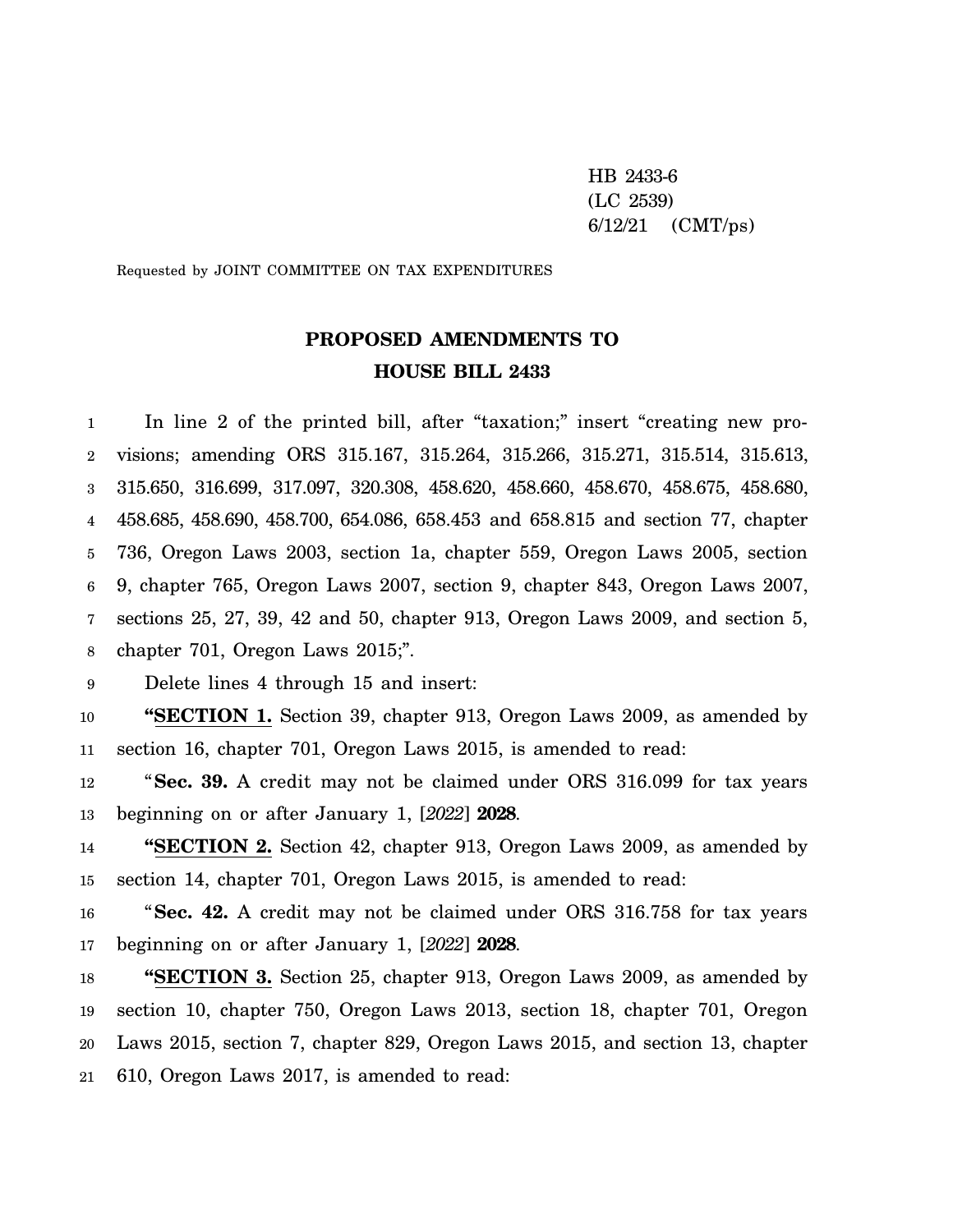1 2 3 "**Sec. 25.** (1) Except as provided in subsection (2) of this section, a credit may not be claimed under ORS 315.613 for tax years beginning on or after January 1, [*2022*] **2028**.

4 5 6 7 "(2) A taxpayer who meets the eligibility requirements in ORS 315.613 for the tax year beginning on or after January 1, [*2021*] **2027**, and before January 1, [*2022*] **2028**, shall be allowed the credit under ORS 315.613 for any tax year: "(a) That begins on or before January 1, [*2031*] **2037**; and

8 9 "(b) For which the taxpayer meets the eligibility requirements of ORS 315.613.

10 11 12 "(3) Notwithstanding subsection (2) of this section, a taxpayer may not during the taxpayer's lifetime claim the credit allowed under this section for more than a total of 10 tax years that begin on or after January 1, 2018.

13 **"SECTION 3a.** ORS 315.613 is amended to read:

14 15 "315.613. (1) An annual credit against the taxes otherwise due under ORS chapter 316 shall be allowed to a resident or nonresident individual who is:

16 "(a) Certified as eligible under ORS 442.563;

17 "(b) Licensed under ORS chapter 677;

18 19 20 "(c) Engaged in the practice of medicine, and engaged for at least 20 hours per week, averaged over the month, during the tax year in a rural practice; and

21 22 23 24 25 26 "(d) Has adjusted gross income not in excess of \$300,000 for the tax year. The limitation in this paragraph does not apply to a physician who practices as a general surgeon, specializes in obstetrics**,** [*or*] specializes in family or general practice and provides obstetrical services **or practices emergency medicine in a county that is a frontier rural practice county under rules adopted by the Office of Rural Health**.

27 28 29 "(2) The amount of credit allowed shall be based on the distance from a major population center in a qualified metropolitan statistical area at which the taxpayer maintains a practice or hospital membership:

30 "(a) If at least 10 miles but fewer than 20 miles, \$3,000.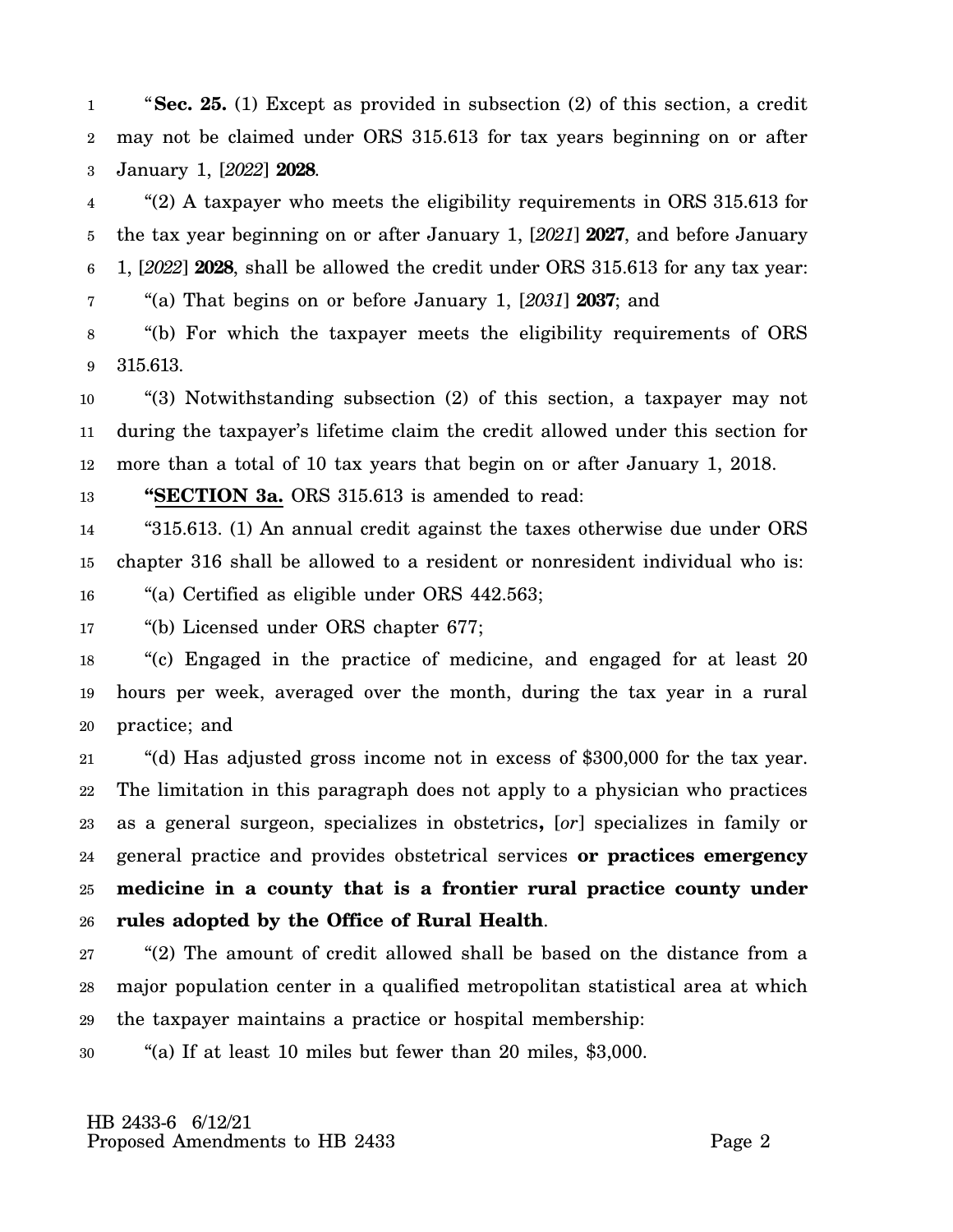1 "(b) If at least 20 miles but fewer than 50 miles, \$4,000.

2 "(c) If 50 or more miles, \$5,000.

3 4 5 "(3) The credit shall be allowed during the time in which the individual retains such practice and membership if the individual is actively practicing in and is a member of the medical staff of one of the following hospitals:

6 "(a) A type A hospital designated as such by the Office of Rural Health;

7 8 "(b) A type B hospital designated as such by the Office of Rural Health if the hospital is:

9 "(A) Not within the boundaries of a metropolitan statistical area;

10 11 "(B) Located 30 or more miles from the closest hospital within the major population center in a metropolitan statistical area; or

12 "(C) Located in a county with a population of less than 75,000;

13 14 "(c) A type C rural hospital, if the Office of Rural Health makes the findings required by ORS 315.619;

- 15 "(d) A rural critical access hospital; or
- 16 "(e) A hospital:

17 18 19 20 "(A) Classified by the Centers for Medicare and Medicaid Services as a rural referral center in accordance with  $42 \text{ U.S.C. } 1395 \text{ww}(d)(5)(C)(i)$ ; and "(B) Classified by the Centers for Medicare and Medicaid Services as a sole community hospital in accordance with  $42 \text{ U.S.C. } 1395 \text{ww}(d)(5)(D)(iii)$ .

21 22 23 24 25 26 27 28 "(4) In order to claim the credit allowed under this section, the individual must remain willing during the tax year to serve patients with Medicare coverage and patients receiving medical assistance in at least the same proportion to the individual's total number of patients as the Medicare and medical assistance populations represent of the total number of persons determined by the Office of Rural Health to be in need of care in the county served by the practice, not to exceed 20 percent Medicare patients or 15 percent medical assistance patients.

29 30 "(5) A nonresident individual shall be allowed the credit under this section in the proportion provided in ORS 316.117. If a change in the status of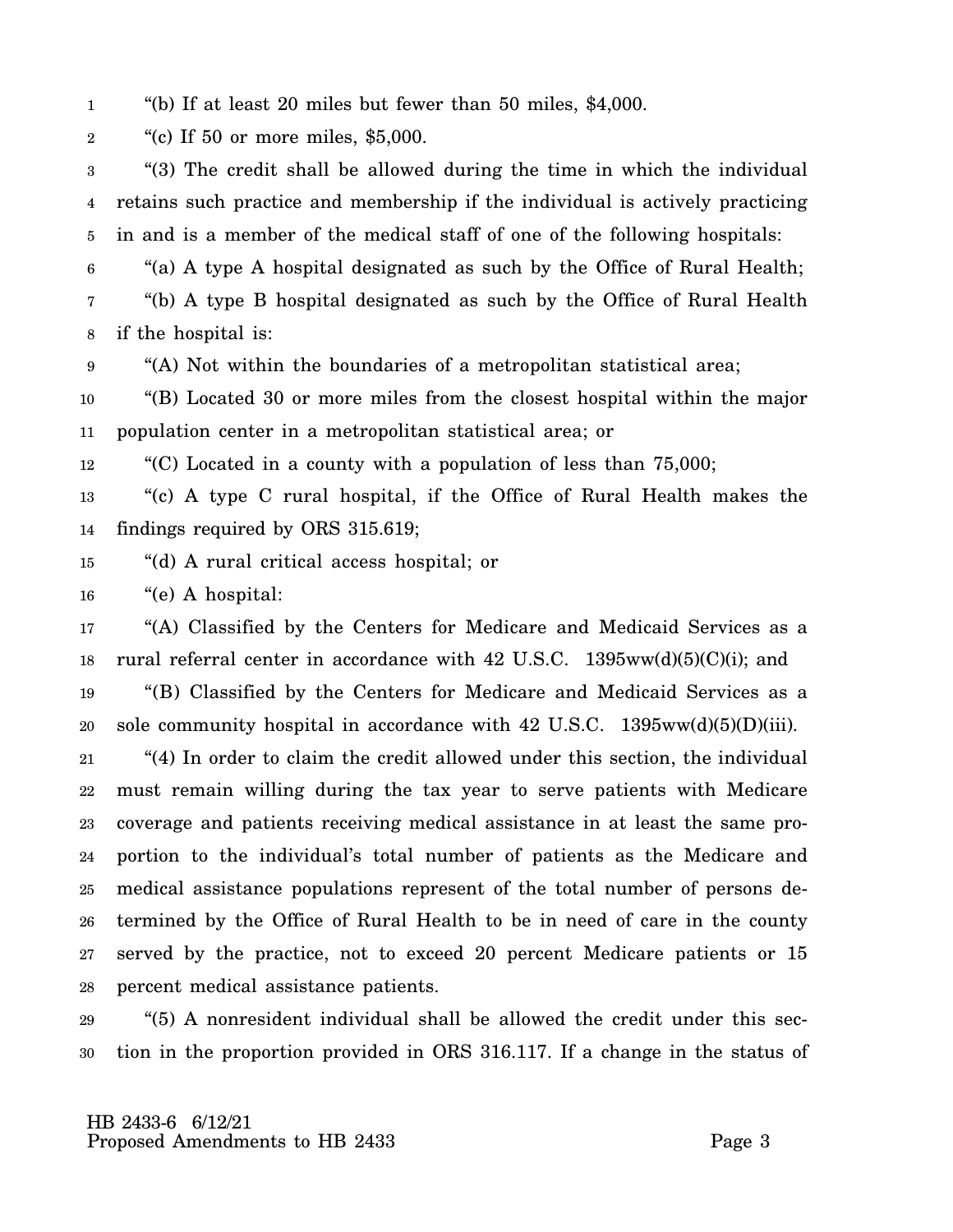1 2 3 a taxpayer from resident to nonresident or from nonresident to resident occurs, the credit allowed by this section shall be determined in a manner consistent with ORS 316.117.

4 5 6 7 8 9 10 "(6) For purposes of this section, an 'individual's practice' shall be determined on the basis of actual time spent in practice each week in hours or days, whichever is considered by the Office of Rural Health to be more appropriate. In the case of a shareholder of a corporation or a member of a partnership, only the time of the individual shareholder or partner shall be considered and the full amount of the credit shall be allowed to each shareholder or partner who qualifies in an individual capacity.

11 "(7) As used in this section:

12 13 14 "(a) 'Qualified metropolitan statistical area' means only those counties of a metropolitan statistical area that are located in Oregon if the largest city within the metropolitan statistical area is located in Oregon.

15 16 17 18 "(b) 'Rural critical access hospital' means a facility that meets the criteria set forth in 42 U.S.C. 1395i-4 (c)(2)(B) and that has been designated a critical access hospital by the Office of Rural Health and the Oregon Health Authority.

19 20 "(c) 'Type A hospital,' 'type B hospital' and 'type C hospital' have the meaning for those terms provided in ORS 442.470.

21 22 23 **"SECTION 4.** Section 27, chapter 913, Oregon Laws 2009, as amended by section 43, chapter 750, Oregon Laws 2013, and section 1, chapter 31, Oregon Laws 2016, is amended to read:

24 25 26 "**Sec. 27.** A credit may not be claimed under ORS [*315.521*] **315.640** if the initial tax year in which the credit would otherwise be allowed begins on or after January 1, [*2022*] **2028**.

27 28 **"SECTION 5.** Section 5, chapter 701, Oregon Laws 2015, is amended to read:

29 30 "**Sec. 5. (1)** [*Section 3 of this 2015 Act*] **ORS 315.264** applies to tax years beginning on or after January 1, 2016, and before January 1, [*2022*] **2028.**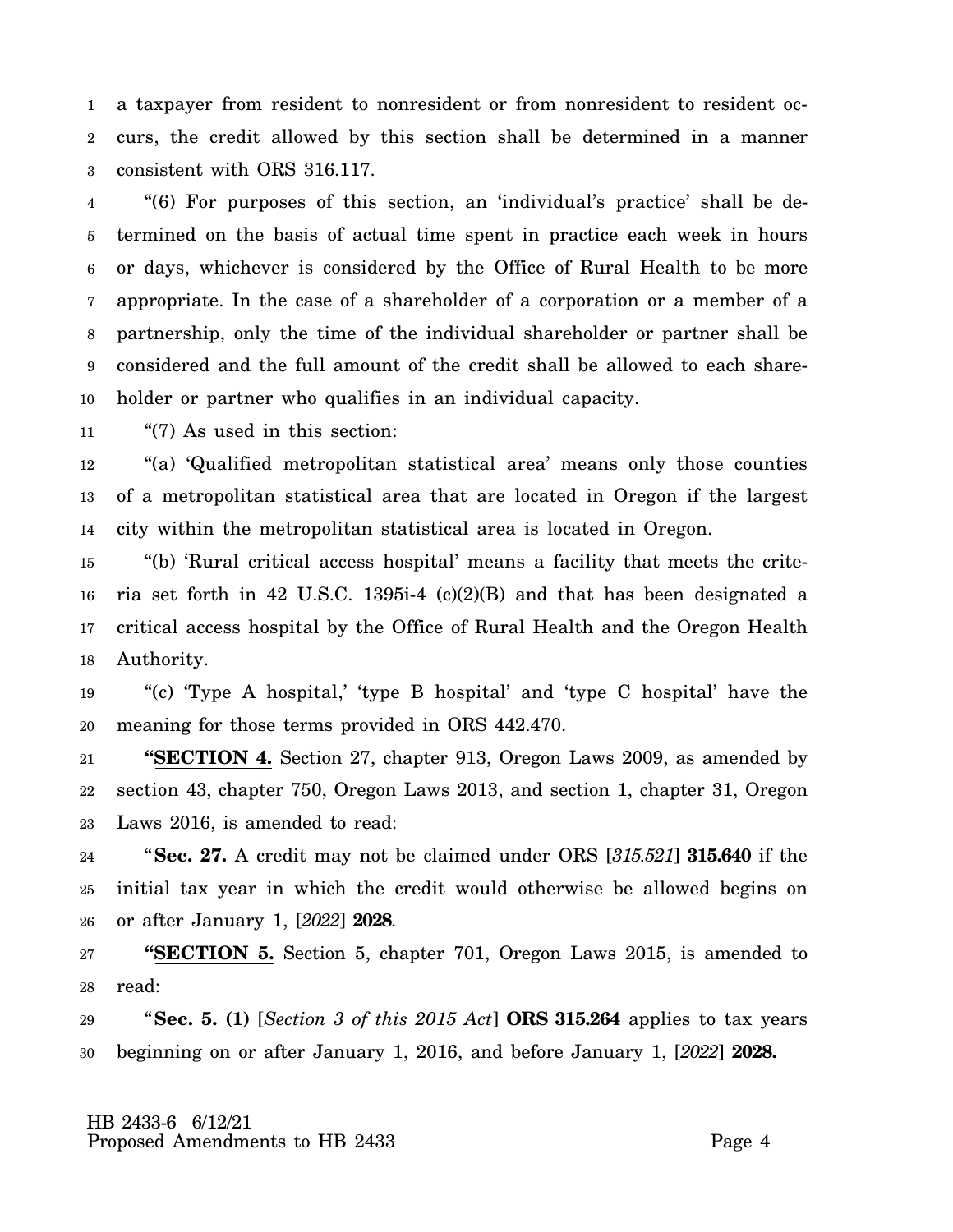1 2 3 **"(2) The amendments to ORS 315.264 by section 5a of this 2021 Act apply to tax years beginning on or after January 1, 2022, and before January 1, 2028**.

4 **"SECTION 5a.** ORS 315.264 is amended to read:

5 6 7 8 9 10 "315.264. (1)(a) A credit against the tax otherwise due under ORS chapter 316 shall be allowed a taxpayer in an amount equal to a percentage of employment-related expenses of a type allowable as a credit pursuant to section 21 of the Internal Revenue Code, notwithstanding the limitation imposed by section 21(c) of the Internal Revenue Code, and limited as provided in paragraph (c) of this subsection.

11 12 13 14 "(b) The credit allowed under this section may be claimed for expenses for care of a qualifying individual that allow a nonmarried taxpayer to seek employment or to attend school **as a degree-seeking student enrolled** on a full-time or part-time basis.

15 16 "(c) The employment-related expenses for which a credit is claimed under this section may not exceed the least of:

17 18 "(A) **The combination of** earned income taxable by Oregon and reportable on the taxpayer's return **and imputed income**;

19 20 21 22 "(B) The lesser amount [*of earned income taxable by Oregon earned by either spouse*], **attributable to either spouse, of the combination of the spouse's imputed income and the spouse's earned income subject to taxation by Oregon,** if reportable on a joint return; or

23 24 25 "(C) \$12,000 for a taxpayer for which there is one qualifying individual, or \$24,000 for a taxpayer for which there are two or more qualifying individuals.

26 27 28 "(d) The limitations in paragraph  $(c)(C)$  of this subsection shall be reduced by the aggregate amount excludable under section 129 of the Internal Revenue Code for the tax year.

29 30 "(2) The applicable percentage described in subsection (1) of this section shall be determined in accordance with the following table: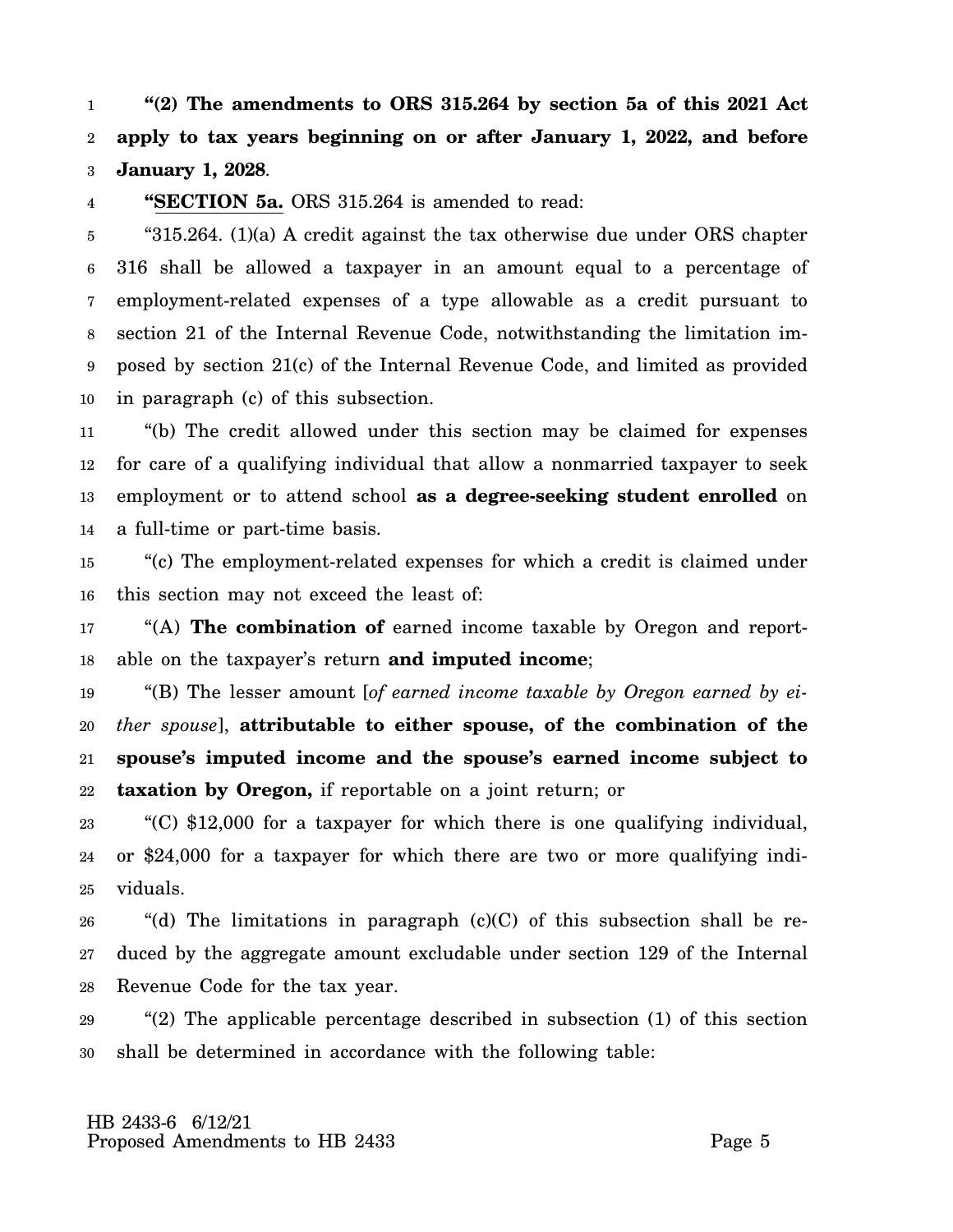|   | "                     |                                                |
|---|-----------------------|------------------------------------------------|
| 2 | Greater of Federal    |                                                |
| 3 | or Oregon Adjusted    |                                                |
| 4 | Gross Income, as      | Applicable percentage based on age of youngest |
| 5 | Percentage of Federal | qualifying individual on January 1 of tax year |
| 6 | Poverty Level         |                                                |
| 7 | "                     |                                                |

| $\,8\,$          |         |             |         |          | At least 6 years |             |  |
|------------------|---------|-------------|---------|----------|------------------|-------------|--|
| $\boldsymbol{9}$ |         |             |         |          | but less than    |             |  |
| $10\,$           |         |             |         | At least | 13, or at least  |             |  |
| 11               |         |             |         | 3 years  | 13 but less      | 18 years or |  |
| $12\,$           | Greater | Less than   | Under 3 | but less | than 18 if       | older if    |  |
| $13\,$           | than    | or equal to | years   | than 6   | disable          | disabled    |  |
| $14\,$           | $0\,\%$ | $10\%$      | $10\%$  | $8\,\%$  | $5\,\%$          | $5\,\%$     |  |
| $15\,$           | $10\%$  | $20\%$      | $20\%$  | $18\%$   | $15\%$           | $5\,\%$     |  |
| $16\,$           | $20\%$  | $30\%$      | $30\%$  | $28\%$   | $25\%$           | $10\%$      |  |
| $17\,$           | $30\%$  | $40\%$      | $40\%$  | $38\%$   | $35\%$           | $20\%$      |  |
| $18\,$           | $40\%$  | $50\%$      | $50\%$  | $48\%$   | $45\%$           | $30\%$      |  |
| $19\,$           | $50\%$  | $60\%$      | $55\%$  | $53\%$   | $50\%$           | $35\%$      |  |
| $20\,$           | 60%     | $70\%$      | $60\%$  | $58\%$   | $55\%$           | $40\%$      |  |
| $21\,$           | $70\%$  | $80\%$      | $65\%$  | 63%      | 60%              | $45\%$      |  |
| $22\,$           | $80\%$  | $90\%$      | $70\%$  | $68\%$   | $65\%$           | $50\%$      |  |
| $\bf 23$         | $90\%$  | $110\%$     | $75\%$  | $73\%$   | $70\%$           | $55\%$      |  |
| $24\,$           | $110\%$ | $120\%$     | $71\%$  | $69\%$   | $66\%$           | $50\%$      |  |
| $25\,$           | $120\%$ | $130\%$     | $66\%$  | $64\%$   | $61\%$           | $45\%$      |  |
| ${\bf 26}$       | $130\%$ | 140%        | $61\%$  | $59\%$   | $56\%$           | $39\%$      |  |
| $\sqrt{27}$      | 140%    | $150\%$     | $55\%$  | $53\%$   | $50\%$           | $33\%$      |  |
| ${\bf 28}$       | $150\%$ | 160%        | $50\%$  | $48\%$   | $45\%$           | $28\%$      |  |
| 29               | 160%    | $200\%$     | 47%     | $45\%$   | $42\%$           | $25\%$      |  |
| 30               | $200\%$ | 210%        | $45\%$  | $43\%$   | 40%              | 22%         |  |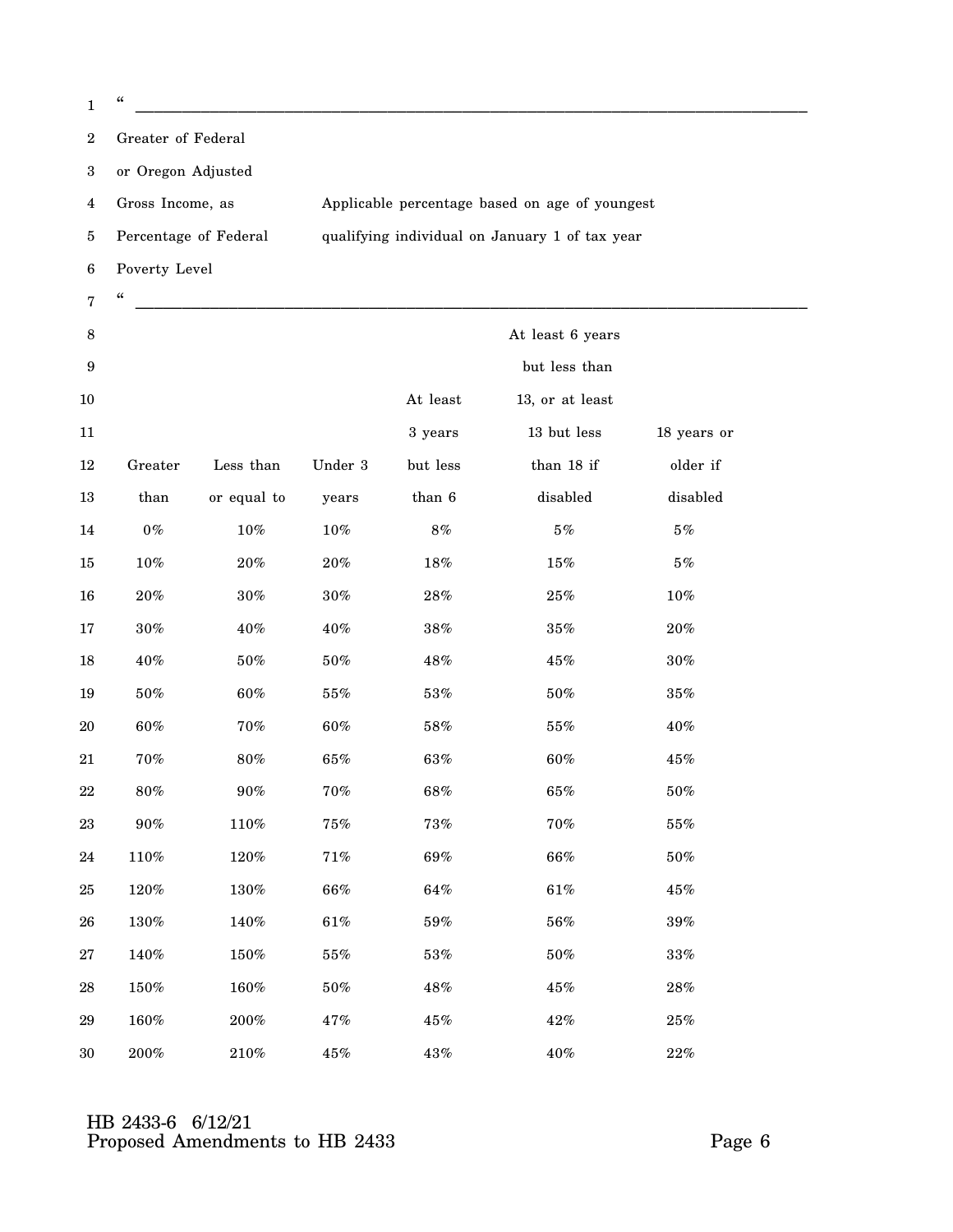| 9               | $\boldsymbol{\zeta}\boldsymbol{\zeta}$ |                          |        |        |        |        |  |
|-----------------|----------------------------------------|--------------------------|--------|--------|--------|--------|--|
| 8               | 300%                                   | $\overline{\phantom{a}}$ | $0\%$  | $0\%$  | $0\%$  | $0\%$  |  |
| $7\phantom{.0}$ | 280%                                   | 300%                     | $4\%$  | $4\%$  | $4\%$  | $4\%$  |  |
| 6               | 260%                                   | 280%                     | $6\%$  | $6\%$  | $4\%$  | 4%     |  |
| 5               | 250%                                   | 260%                     | $10\%$ | $8\%$  | $5\%$  | $5\%$  |  |
| $\overline{4}$  | 240%                                   | 250%                     | $20\%$ | $18\%$ | 15%    | 5%     |  |
| 3               | $230\%$                                | 240%                     | $30\%$ | $28\%$ | $25\%$ | $10\%$ |  |
| $\overline{2}$  | 220%                                   | 230%                     | 35%    | $33\%$ | $30\%$ | 15%    |  |
| $\mathbf{1}$    | 210%                                   | 220%                     | 40%    | $38\%$ | 35%    | $20\%$ |  |

10 11 "(3) The applicable percentage for a household in excess of eight members shall be calculated as if for a household size of eight members.

12 13 14 "(4) The credit under this section is not allowed to a taxpayer with federal adjusted gross income or Oregon adjusted gross income, whichever is greater, in excess of 300 percent of the federal poverty level.

15 16 "**(5) For the purposes of calculating the allowed amount of credit applicable to a student:**

17 18 19 20 **"(a) Imputed income shall equal \$1,000 per qualified month per student for a student for whom there is one qualifying individual, or \$2,000 per qualified month per student for a student for which there are two or more qualifying individuals.**

21 22 23 24 **"(b) A qualified month is any month in which the student is a full-time or part-time student and attending school, or a summer month in a calendar year in which the student was enrolled in a degree-seeking program in both the spring and fall academic terms.**

25 26 27 28 **"(c) The school ratio shall equal 100 percent for a month for which a student is qualified for student financial aid as a full-time student, and 70 percent for a month for which a student is qualified for student financial aid as a part-time student.**

29 30 **"(d) If a student is a part-time student for a portion of the year and a full-time student for the balance of the year, the credit shall be**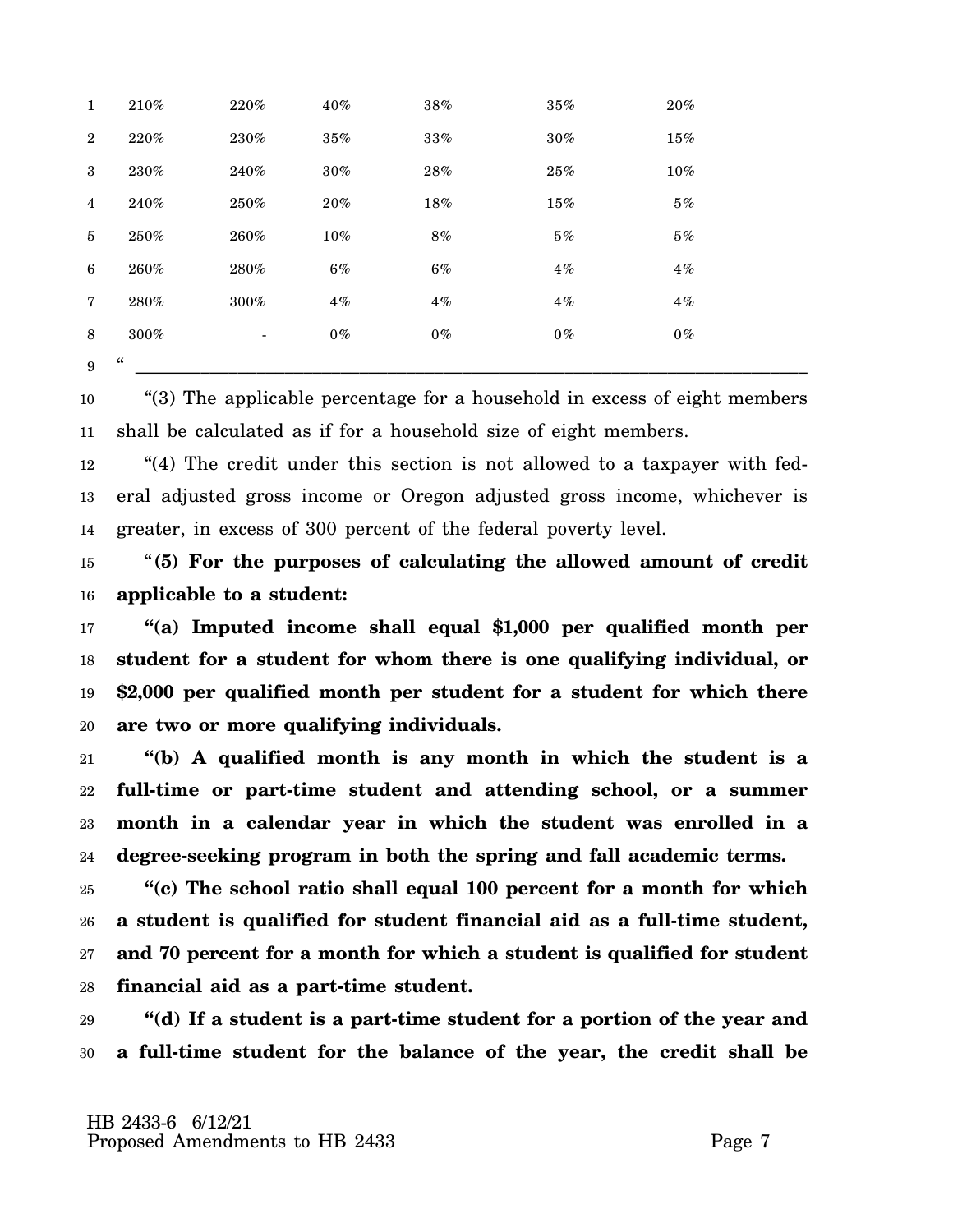1 2 3 **prorated. The school ratio applicable to the summer months, if any, shall be the school ratio applicable to the immediately preceding spring month.**

4 5 6 7 **"(6) Notwithstanding subsections (2) and (3) of this section, for a student with adjusted gross income as a percentage of the federal poverty level that is less than or equal to 110 percent, the amount of credit shall be the greater of:**

8 9 10 11 **"(a) The credit calculated using subsection (2) of this section; or "(b) The product of the applicable percentage, as shown in subsection (2) of this section, corresponding to an adjusted gross income percentage of 110 percent, multiplied by:**

12 13 **"(A) The lesser of expenses for care of a qualifying individual or imputed income; and**

14 **"(B) The school ratio.**

15 16 17 18 19 " $(5)$ ] (7) In order to ensure compliance with the eligibility requirements of the credit allowed under this section, the Department of Revenue shall be afforded access to utilization data maintained by the Department of Human Services in its administration of the Employment Related Day Care program.

20 21 22 23 24 25 "[*(6)*] **(8)** The Department of Revenue may assess a penalty in an amount not to exceed 25 percent of the amount of credit claimed by the taxpayer against any taxpayer who knowingly claims or attempts to claim any amount of credit under this section for which the taxpayer is ineligible, or against any individual who knowingly assists another individual in claiming any amount of credit for which the individual is ineligible.

26 27 28 "[*(7)*] **(9)** The Department of Revenue may adopt rules for carrying out the provisions of this section and prescribe the form used to claim a credit and the information required on the form.

29 30 "[*(8)*] **(10)** A nonresident individual shall be allowed the credit computed in the same manner and subject to the same limitations as the credit allowed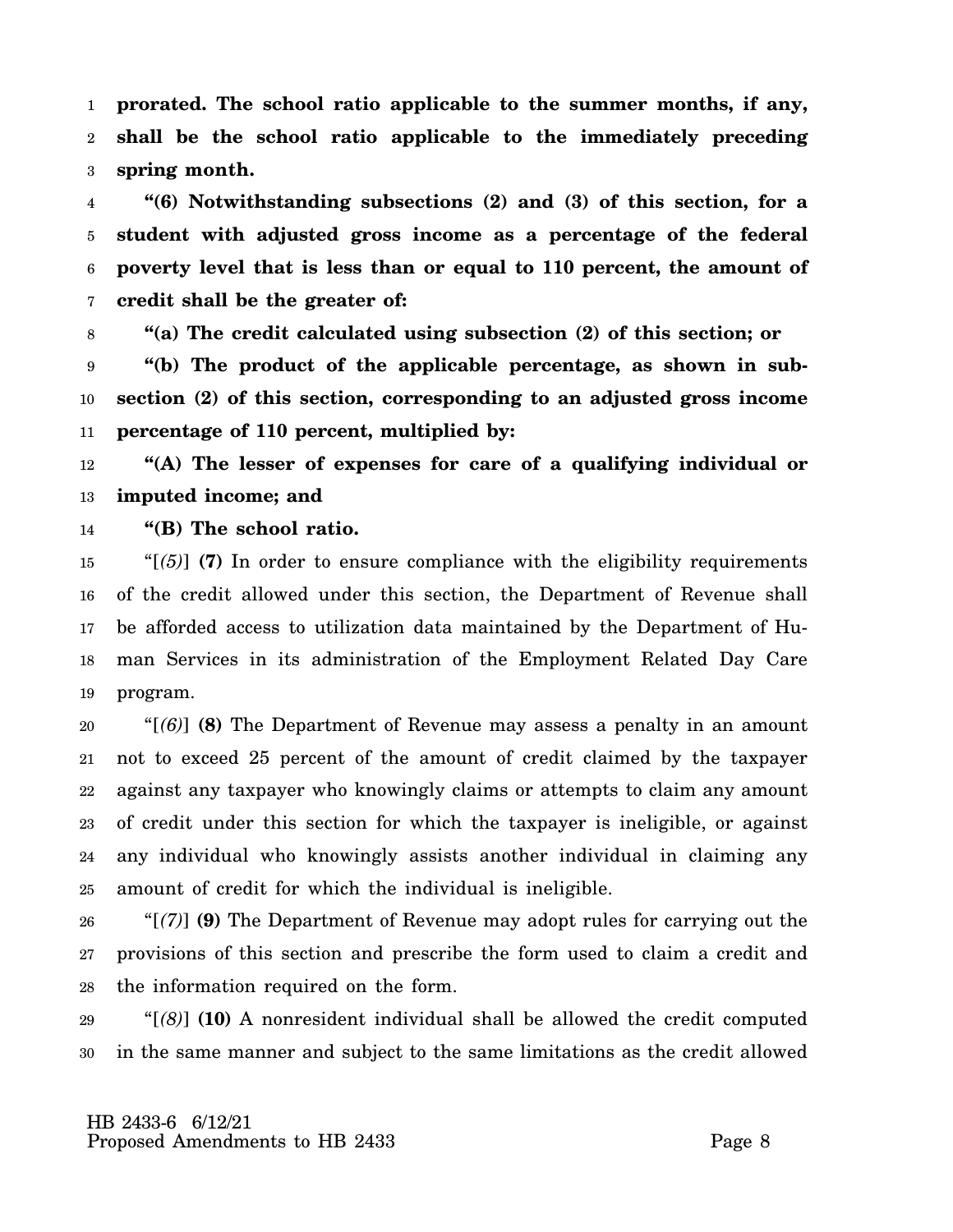1 2 a resident by subsection (1) of this section. However, the credit shall be prorated using the proportion provided in ORS 316.117.

3 4 5 6 "[*(9)*] **(11)** If a change in the taxable year of a taxpayer occurs as described in ORS 314.085, or if the Department of Revenue terminates the taxpayer's taxable year under ORS 314.440, the credit allowed by this section shall be prorated or computed in a manner consistent with ORS 314.085.

7 8 9 "[*(10)*] **(12)** If a change in the status of a taxpayer from resident to nonresident or from nonresident to resident occurs, the credit allowed by this section shall be determined in a manner consistent with ORS 316.117.

10 11 12 13 14 15 16 "[*(11)*] **(13)** If the amount allowable as a credit under this section, when added to the sum of the amounts allowable as payment of tax under ORS 316.187 or 316.583, other tax prepayment amounts and other refundable credit amounts, exceeds the taxes imposed by ORS chapters 314 and 316 for the tax year after application of any nonrefundable credits allowable for purposes of ORS chapter 316 for the tax year, the amount of the excess shall be refunded to the taxpayer as provided in ORS 316.502.

17 18 19 "[*(12)*] **(14)** Any amount that is refunded to the taxpayer under this section and that is in excess of the tax liability of the taxpayer does not bear interest.

### 20 **"SECTION 6.** ORS 315.271 is amended to read:

21 22 23 24 25 26 27 28 29 30 "315.271. (1) A credit against taxes otherwise due under ORS chapter 316, 317 or 318 shall be allowed for donations to a fiduciary organization for distribution to individual development accounts established under ORS 458.685. The credit shall equal a percentage of the taxpayer's donation amount, as determined by the fiduciary organization, but not to exceed 90 percent of any donation amount. **A credit may be claimed for a donation made not later than April 15 following December 31 of the tax year for** which the credit is allowed. To qualify for a credit under this section, donations to a fiduciary organization must be made prior to [*January 1, 2022*] **April 15, 2028**.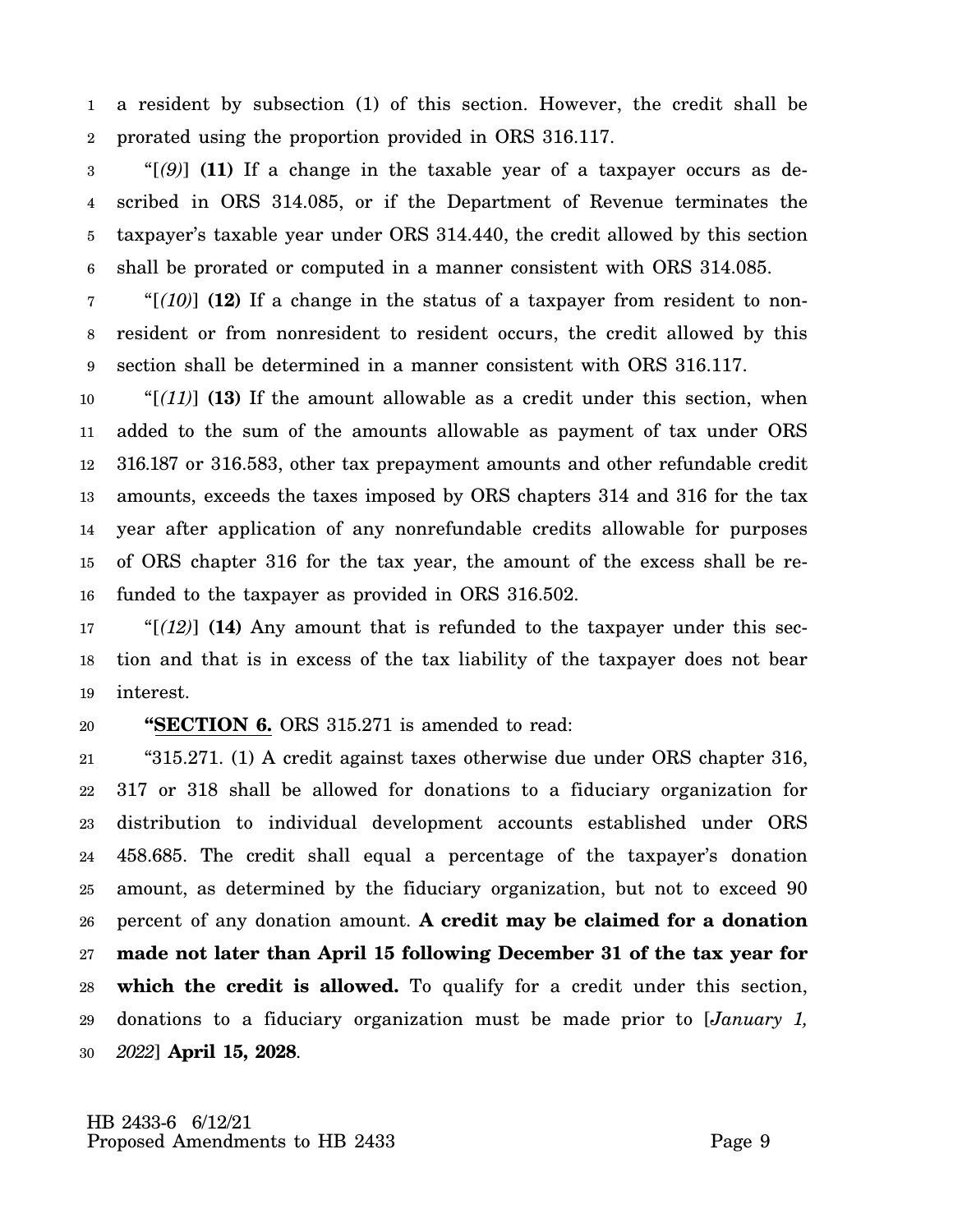1 2 3 4 5 6 7 "(2) If a credit allowed under this section is claimed, the amount upon which the credit is based that is allowed or allowable as a deduction from federal taxable income under section 170 of the Internal Revenue Code shall be added to federal taxable income in determining Oregon taxable income. As used in this subsection, the amount upon which a credit is based is the allowed credit divided by the applicable percentage, as determined by the fiduciary organization.

8 9 "(3) The allowable tax credit that may be used in any one tax year shall not exceed the tax liability of the taxpayer.

10 11 12 13 14 15 16 17 "(4) Any tax credit otherwise allowable under this section that is not used by the taxpayer in a particular year may be carried forward and offset against the taxpayer's tax liability for the next succeeding tax year. Any tax credit remaining unused in the next succeeding tax year may be carried forward and used in the second succeeding tax year. Any tax credit not used in the second succeeding tax year may be carried forward and used in the third succeeding tax year, but may not be carried forward for any tax year thereafter.

18 19 20 21 "(5) The total credits allowed to all taxpayers in any tax year under this section and ORS 458.690 may not exceed \$7.5 million. The total credit allowed to a taxpayer in any tax year under this section and ORS 458.690 may not exceed \$500,000.

22 23 **"SECTION 7.** Section 9, chapter 765, Oregon Laws 2007, as amended by section 7, chapter 701, Oregon Laws 2015, is amended to read:

24 25 "**Sec. 9. (1)** A credit may not be claimed under ORS 315.271 and 458.690 for tax years beginning on or after January 1, [*2022*] **2028.**

26 27 28 **"(2) The amendments to ORS 315.271 by section 6 of this 2021 Act apply to tax years beginning on or after January 1, 2022, and before January 1, 2028**.

29 **"SECTION 8.** ORS 458.670 is amended to read:

30 "458.670. As used in this section and ORS 458.675 to 458.700, unless the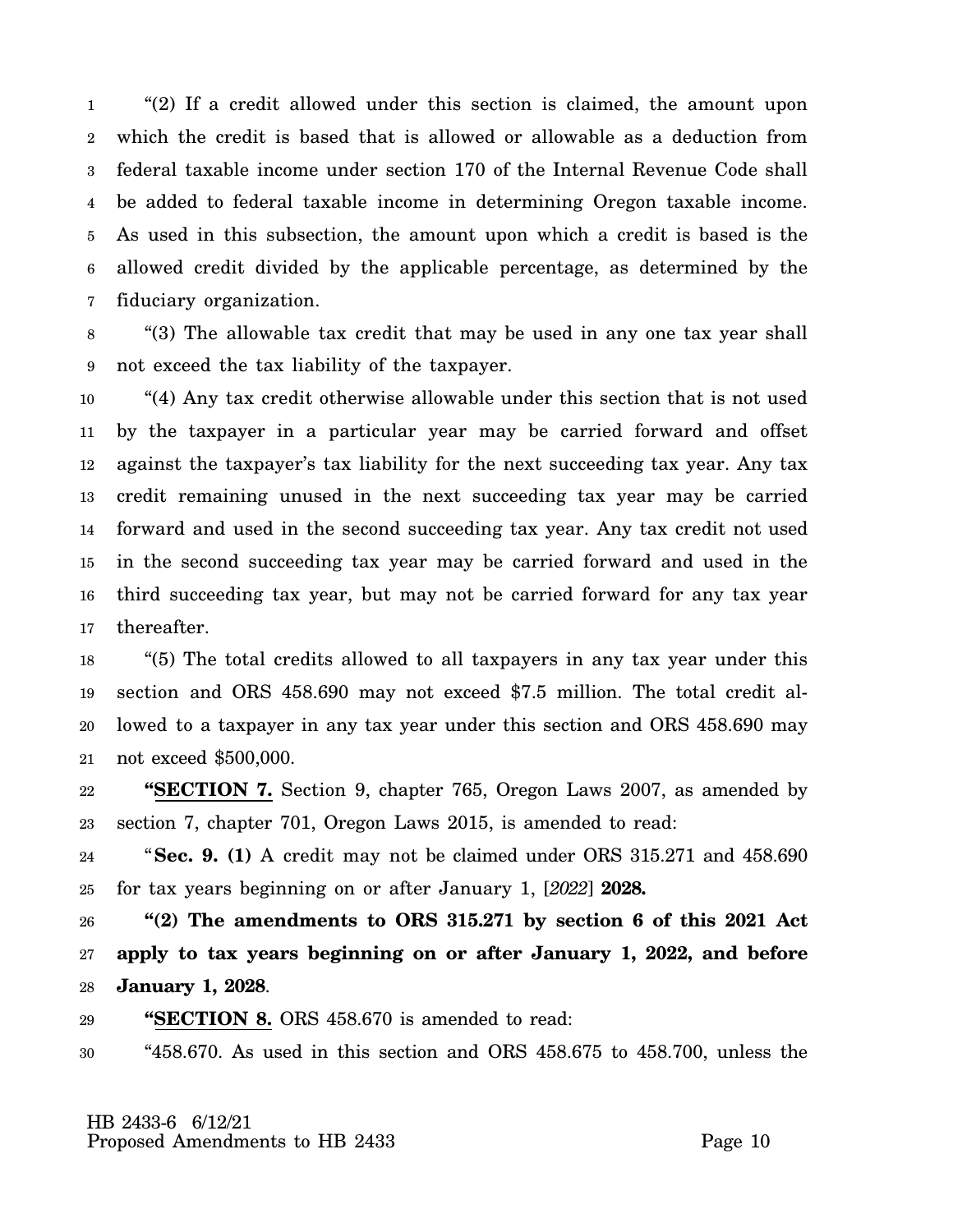1 context requires otherwise:

2 "(1) 'Account holder' means a resident of this state who:

3 "(a) Is 12 years of age or older;

4 "(b) Is a member of a lower income household; and

5 6 "(c) Has established an individual development account with a fiduciary organization.

7 8 9 "(2) 'Fiduciary organization' means an organization selected under ORS 458.695 to administer state moneys directed to individual development accounts and that is:

10 11 12 "(a) A nonprofit, fund raising organization that is exempt from taxation under section  $501(c)(3)$  of the Internal Revenue Code as amended and in effect on December 31, 2018; or

13 14 "(b) A federally recognized Oregon Indian tribe that is located, to a significant degree, within the boundaries of this state.

15 "(3) 'Financial institution' means:

16 17 18 19 "(a) An organization regulated under ORS chapters 706 to 716 or 723; or "(b) In the case of individual development accounts established for the purpose described in ORS 458.685 (1)(c), a financial institution as defined in ORS 178.300.

20 21 22 23 24 25 "(4) 'Individual development account' means a contract between an account holder and a fiduciary organization, for the deposit of funds into a financial institution by the account holder[*,*] and the deposit of matching funds into [*the financial institution*] **a designated account** by the fiduciary organization, to allow the account holder to accumulate assets for use toward achieving a specific purpose approved by the fiduciary organization.

26 27 "(5) 'Lower income household' means a household having an income equal to or less than the greater of the following:

28 29 30 "(a) 80 percent of the median household income for the area as determined by the Housing and Community Services Department. In making the determination, the department shall give consideration to any data on area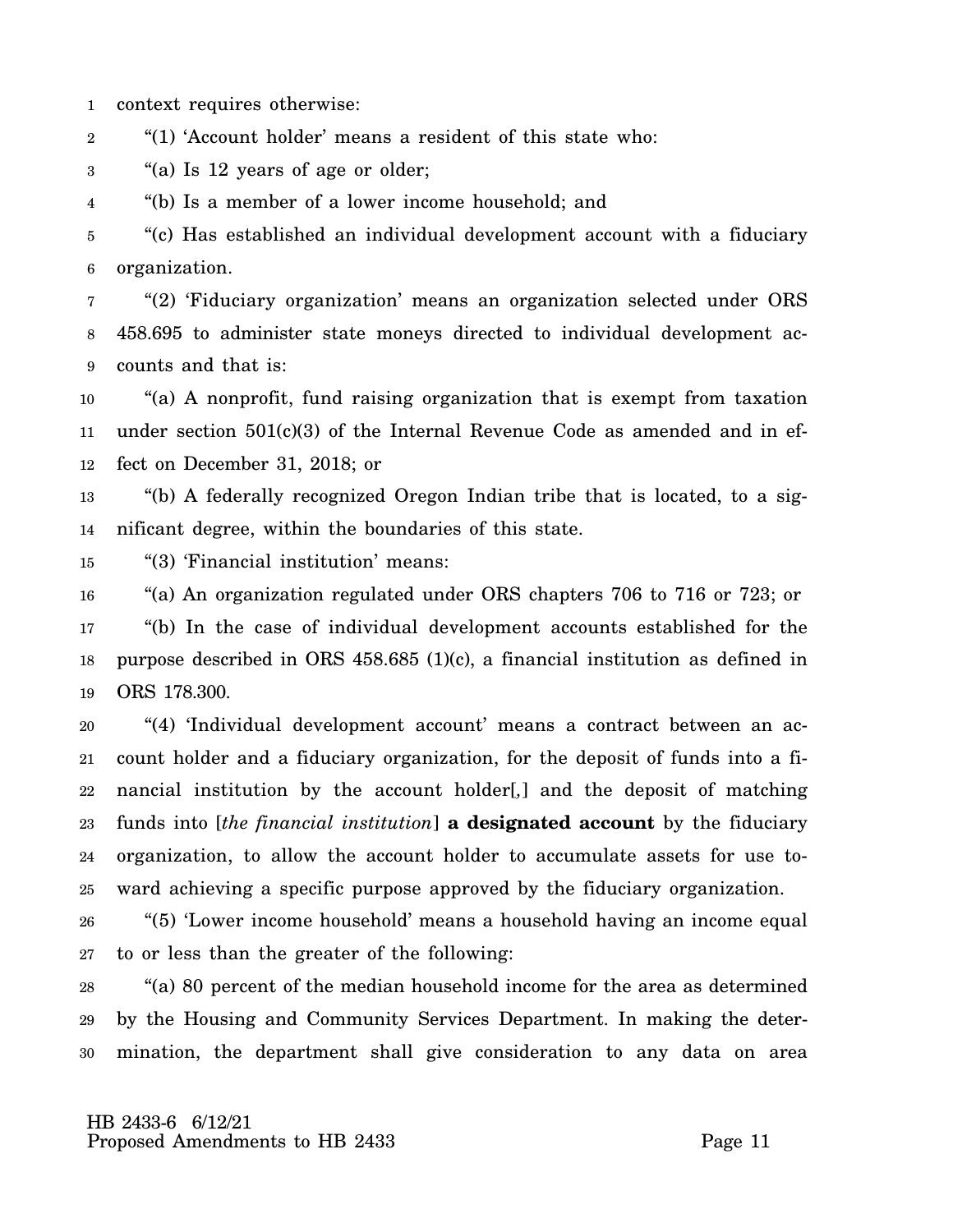1 2 household income published by the United States Department of Housing and Urban Development.

3 4 5 6 7 8 "(b) 200 percent of the poverty guidelines as determined by the Housing and Community Services Department. In making the determination, the department shall give consideration to poverty guidelines published by the United States Department of Health and Human Services and may consider other income data periodically published by other federal or Oregon agencies.

9 10 11 "**(6)(a) 'Net worth' means a calculation based on the net value of assets of a household established by rule by the Housing and Community Services Department.**

12 **"(b) 'Net worth' does not include:**

13 **"(A) Equity in one residence and in one vehicle.**

14 **"(B) Holdings in pension accounts valued at less than \$120,000.**

15 16 "[*(6)*] **(7)** 'Resident of this state' has the meaning given that term in ORS 316.027.

17 **"SECTION 9.** ORS 458.675 is amended to read:

18 "458.675. The Legislative Assembly finds that:

19 20 "(1) The problem of poverty will not be solved solely by government programs and income subsidies.

21 22 23 "(2) Family economic well-being does not come solely from income, spending or consumption, but instead requires savings, investment and the accumulation of assets.

24 25 "(3) It is appropriate for the state to institute an asset-based antipoverty strategy.

26 27 28 29 30 "(4) The state has an opportunity to take advantage of private and federal resources by making the transition to an asset-based antipoverty strategy. Those resources **may** include, but are not limited to, the Assets for Independence Act (42 U.S.C. 604) and the Workforce Innovation and Opportunity Act (29 U.S.C. 3101 et seq.).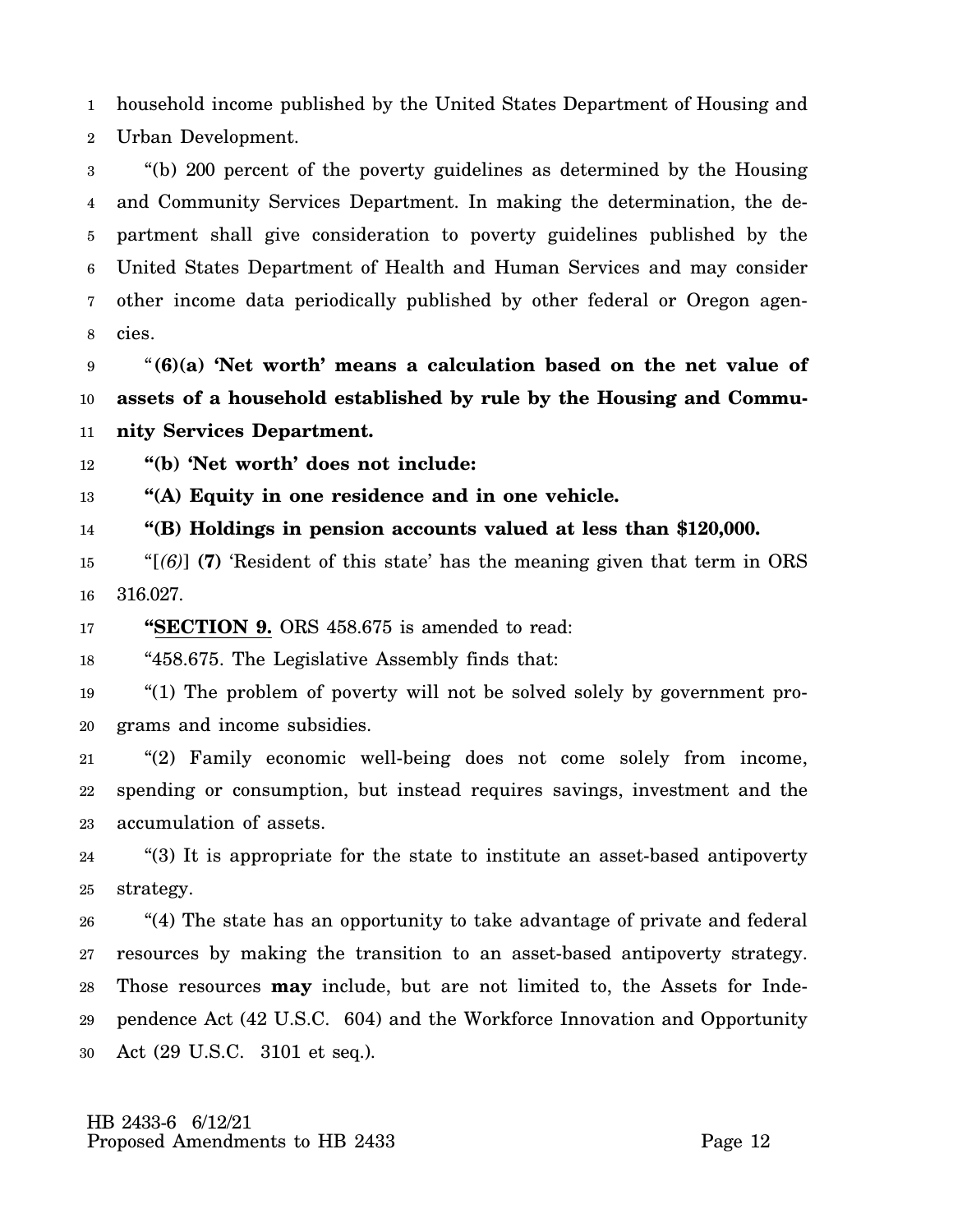1 2 3 4 5 6 "(5) Investment through an individual development account system will help lower income households obtain the assets they need to succeed. Communities and this state will experience resultant economic and social benefits accruing from the promotion of [*job training and higher education, home ownership and small business development*] **the financial stability and resilience of lower income households**.

7 8 9 10 11 12 "[*(6) It is desirable for this state to enact legislation that enables an authorized fiduciary organization sufficient flexibility to receive private, state and federal moneys for individual development accounts. The Legislative Assembly should periodically review the provisions of ORS 458.675 to 458.700 to ensure that this state maximizes the receipt of available federal moneys for individual development accounts.*]

13 **"SECTION 10.** ORS 458.680 is amended to read:

14 15 16 "458.680. (1) A person who qualifies to become an account holder may enter into an agreement with a fiduciary organization for the establishment of an individual development account.

17 18 19 20 21 22 23 24 25 "(2) To become an account holder a person must, in addition to meeting any other qualifications, be a member of a lower income household that has a net worth of less than \$20,000. [*As used in this subsection, 'net worth' means the value of all assets owned in whole or part by household members, excluding equity in a residence and in one vehicle, and excluding holdings in pension accounts, as defined by the Housing and Community Services Department by rule, that are valued at less than \$60,000, minus the total debts and obligations of household members, all as measured at the time that the person applies to establish the account.*]

26 27 28 29 30 "(3) Every account holder, with support from the fiduciary organization, shall develop a personal development plan to advance account holder selfreliance. The personal development plan must include appropriate coaching, mentorship, social support, financial adequacy training and asset-specific training designed to increase the independence of the person and the person's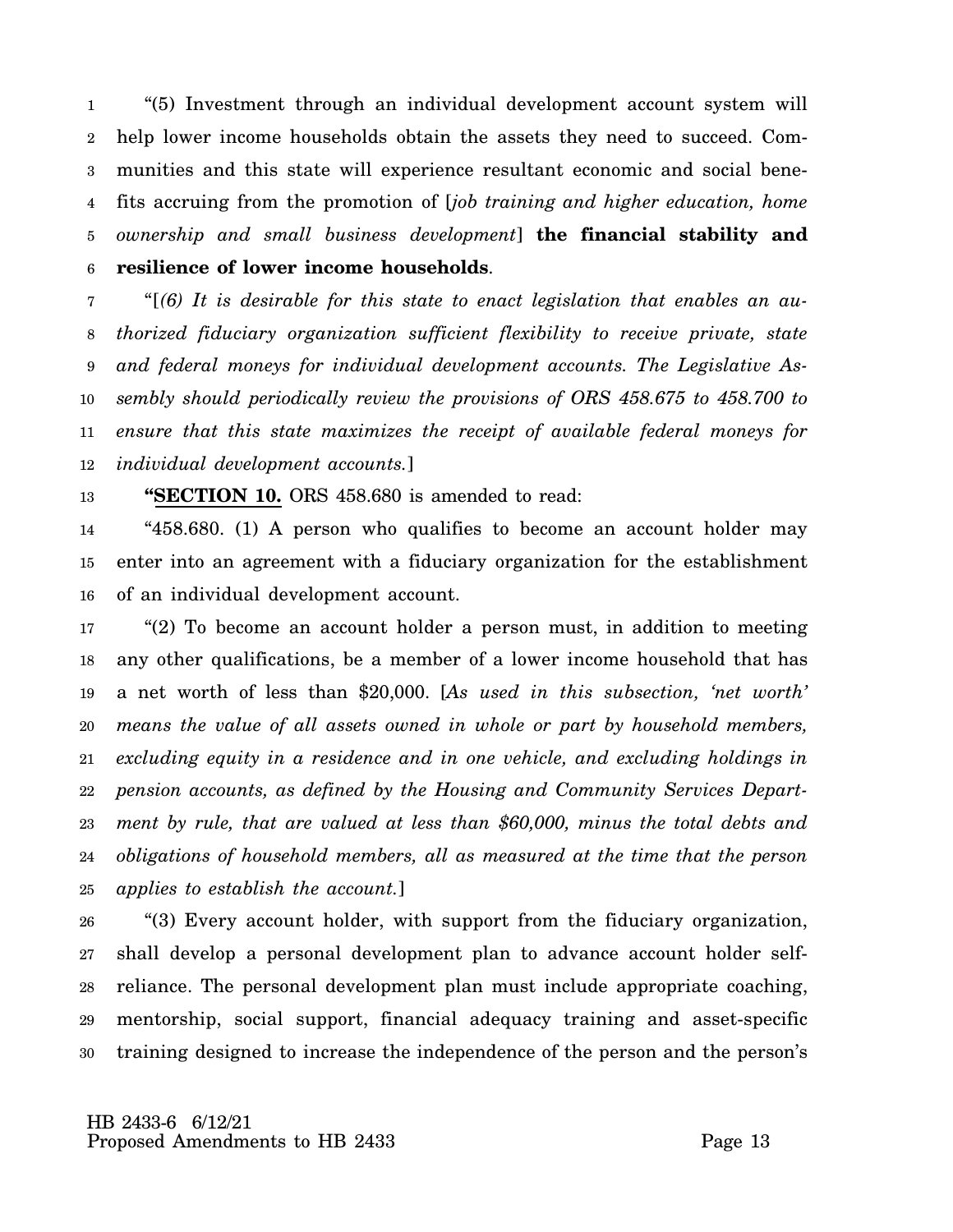1 household through achievement of the account's approved purpose.

2 3 4 5 6 7 8 "(4) Notwithstanding subsection (1) of this section, a fiduciary organization may refuse to allow a qualified person to establish an account if establishment of the account would result in the members of a lower income household having more than one account. Notwithstanding subsection (1) of this section, a fiduciary organization shall refuse to allow a qualified person to establish an account if establishment of the account would result in the members of a lower income household having more than two accounts.

9 10 11 **"SECTION 11.** ORS 458.685, as amended by section 36, chapter 12, Oregon Laws 2020 (first special session) (Enrolled House Bill 4212), is amended to read:

12 13 14 "458.685. (1) A person may establish an individual development account only for a purpose approved by a fiduciary organization. Purposes that the fiduciary organization may approve are:

15 "(a) The acquisition of post-secondary education or job training.

16 17 18 19 "(b) If the account holder has established the account for the benefit of a household member who is under the age of 18 years, the payment of extracurricular nontuition expenses designed to prepare the member for postsecondary education or job training.

20 21 22 23 24 "(c) If the account holder has established a savings network account for higher education under ORS 178.300 to 178.360 on behalf of a designated beneficiary, the funding of qualified higher education expenses as defined in ORS 178.300 by one or more deposits into a savings network account for higher education on behalf of the same designated beneficiary.

25 26 27 28 29 30 "(d) The purchase of a primary residence. In addition to payment on the purchase price of the residence, account moneys may be used to pay any usual or reasonable settlement, financing or other closing costs. The account holder must not have owned or held any interest in a residence during the three years prior to making the purchase. However, this three-year period shall not apply to displaced homemakers, individuals who have lost home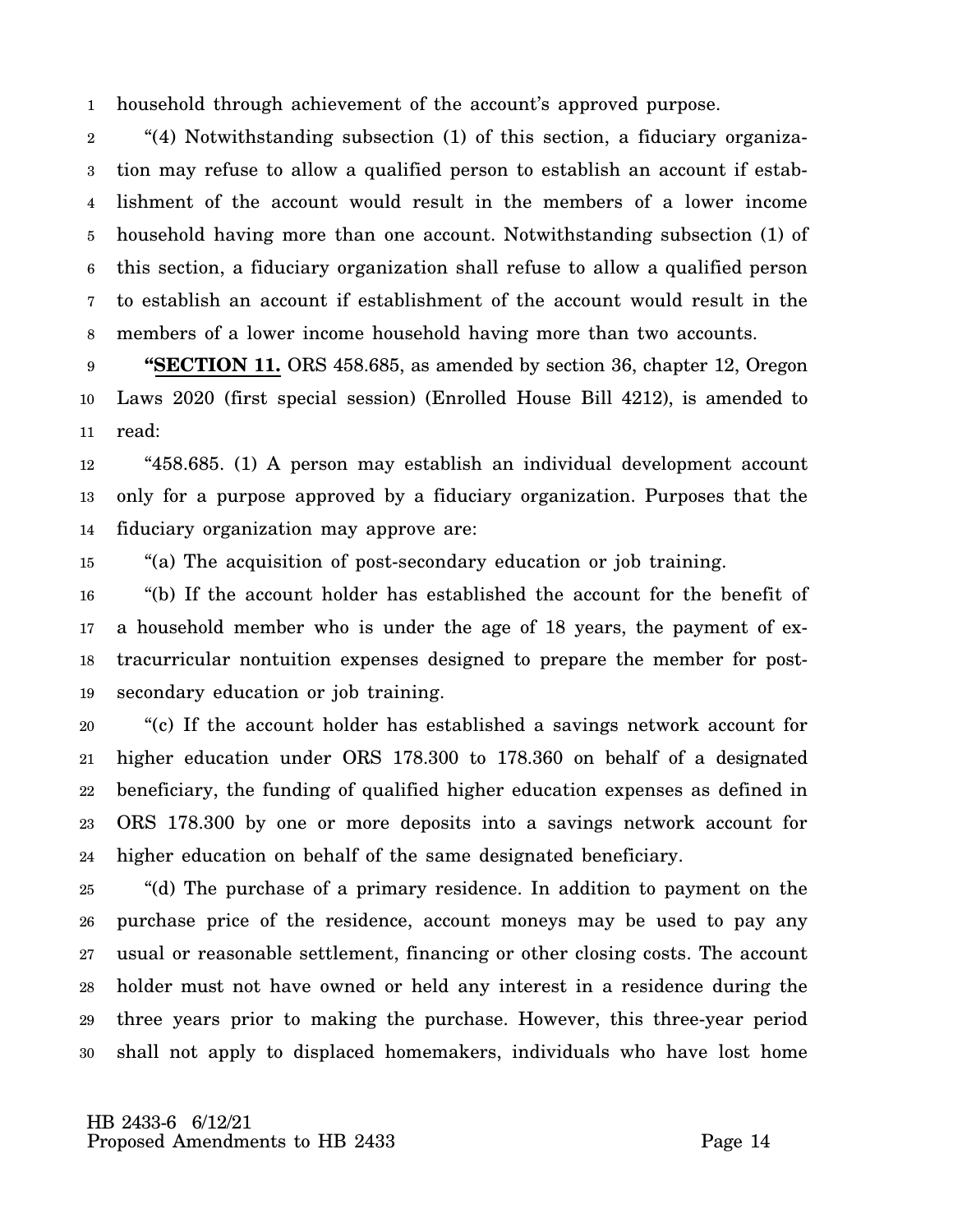1 ownership as a result of divorce or owners of manufactured homes.

2 3 4 5 6 7 "(e) The rental of a primary residence when housing stability is essential to achieve state policy goals. Account moneys may be used for security deposits, first and last months' rent, application fees and other expenses necessary to move into the primary residence, as specified in the account holder's personal development plan for increasing the independence of the person.

8 9 10 11 12 13 14 15 16 "(f) The capitalization of a small business. Account moneys may be used for capital, plant, equipment and inventory expenses and to hire employees upon capitalization of the small business, or for working capital pursuant to a business plan. The business plan must have been developed [*by*] **with** a financial institution, nonprofit microenterprise program or other qualified agent demonstrating business expertise and have been approved by the fiduciary organization. The business plan must include a description of the services or goods to be sold, a marketing plan and projected financial statements.

17 18 19 20 21 22 23 "(g) Improvements, repairs or modifications necessary to make or keep the account holder's primary dwelling habitable, accessible or visitable for the account holder or a household member. This paragraph does not apply to improvements, repairs or modifications made to a rented primary dwelling to achieve or maintain a habitable condition for which ORS 90.320 (1) places responsibility on the landlord. As used in this paragraph, 'accessible' and 'visitable' have the meanings given those terms in ORS 456.508.

24 25 26 27 28 29 "(h) The purchase of equipment, technology or specialized training [*required*]**, as specified in the account holder's personal development plan, that allows the person** to become competitive in obtaining or maintaining employment**,** [*or*] to start or maintain a business, [*as specified in the account holder's personal development plan for increasing*] **or to increase** the independence of [*the person*] **an account holder**.

30 "(i) The purchase or repair of a vehicle, as specified in the account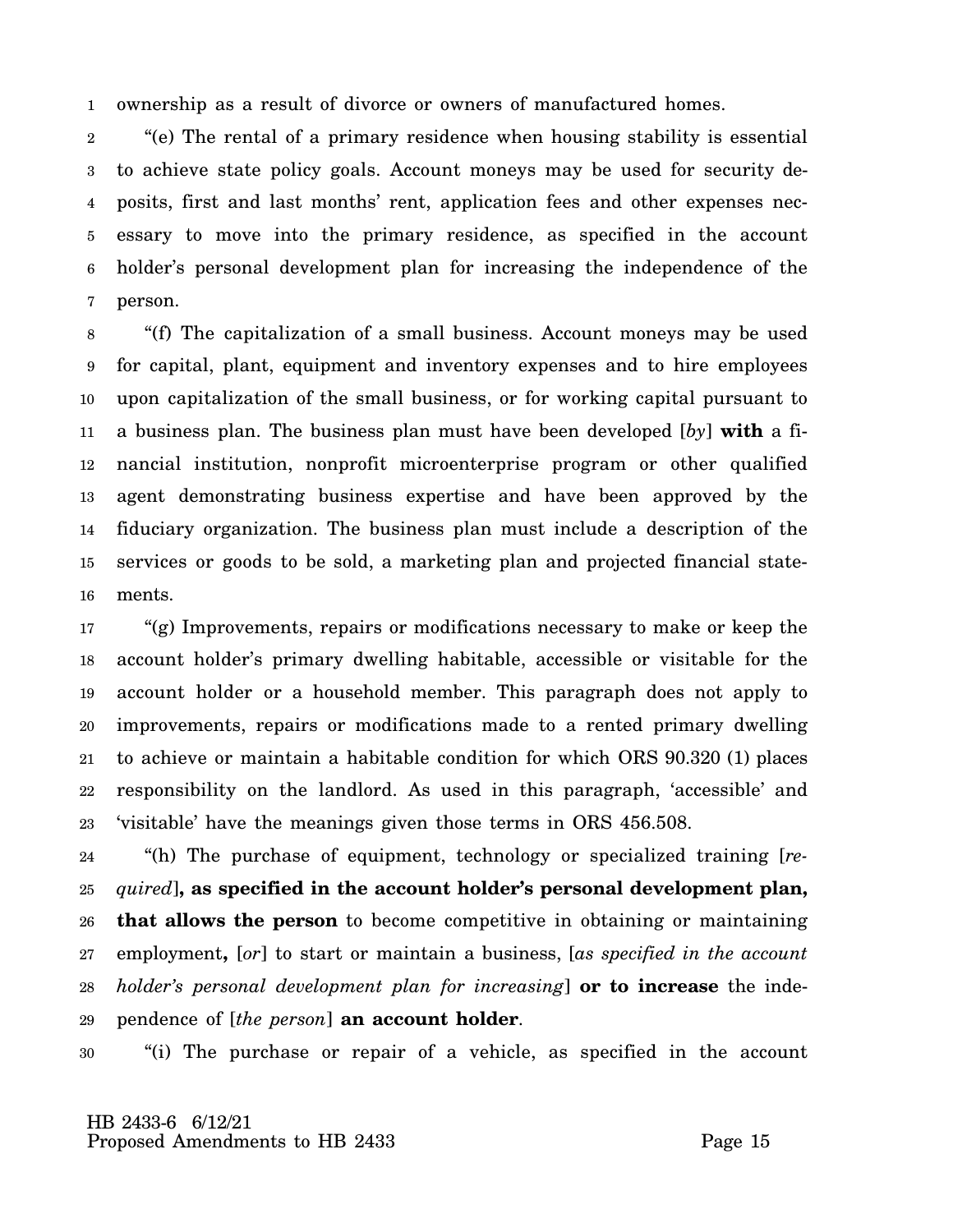1 2 holder's personal development plan for increasing the independence of the person.

3 4 5 "(j) The saving of funds for retirement, as specified in the account holder's personal development plan for increasing the independence of the person.

6 7 8 9 "(k) The payment of debts [*owed for educational or medical purposes when the account holder is saving for another allowable purpose, as specified in*] **to support** the account holder's personal development plan for increasing the independence of the person.

10 11 12 13 "(L) The creation or improvement of a credit score by obtaining a secured loan or a financial product that is designed to improve credit, as specified in the account holder's personal development plan for increasing the independence of the person.

14 15 "(m) The replacement of a primary residence when replacement offers significant opportunity to improve habitability or energy efficiency.

16 17 18 19 20 21 22 "(n) The establishment of savings for emergency expenses to promote financial stability and to protect existing assets **as specified in the account holder's personal development plan**. As used in this paragraph, 'emergency expenses' includes expenses for extraordinary medical costs or other unexpected and substantial personal expenses that would significantly impact the account holder's noncash assets, health, housing or standard of living if not promptly addressed.

23 24 25 26 27 "(2)(a) An account holder may withdraw all or part of the account holder's deposits to an individual development account for [*emergency expenses as defined in subsection (1)(n) of this section*] **any financial hardship as determined by the account holder**, without regard to whether the account was established for emergency savings.

28 29 30 "(b) [*The account holder must reimburse an account established for a purpose listed under subsection (1)(a) to (m) of this section for the amount withdrawn under this subsection. Until the reimbursement has been made in full,*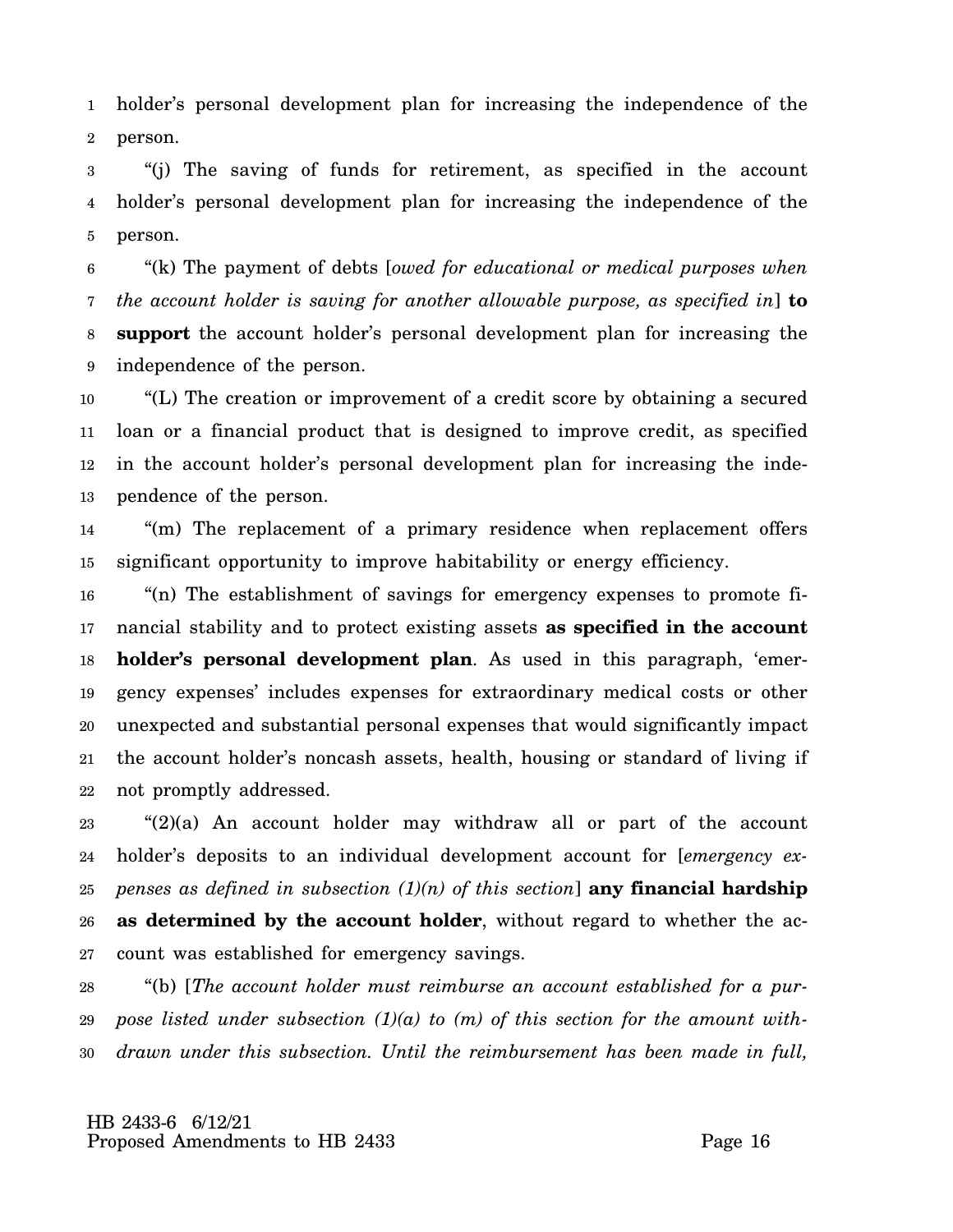1 2 3 4 5 6 *an account holder may not withdraw any matching deposits or accrued interest on matching deposits from the account except under this subsection.*] **The fiduciary organization shall remove from an account holder's account any moneys deposited as matching funds to deposits withdrawn under this section, unless the withdrawn deposits were deposited and withdrawn for emergency expenses under subsection (1)(n) of this section.**

7 8 9 "[*(3) If an account holder withdraws moneys from an individual development account for other than an approved purpose, the fiduciary organization may remove the account holder from the program.*]

10 11 12 13 14 15 16 17 18 19 20 21 " $[(4)(a)]$  (3)(a) If the account holder of an account established for the purpose set forth in subsection  $(1)(c)$  or  $(i)$  of this section has achieved the account's approved purpose in accordance with the personal development plan developed by the account holder under ORS 458.680, the account holder may withdraw, or authorize the withdrawal of, the remaining amount of all deposits, including matching deposits, and interest in the account as follows: "(A) For an account established for the purpose set forth in subsection (1)(c) of this section, by rolling over the entire withdrawal amount, not to exceed the limit established pursuant to ORS 178.335, into one or more of the savings network accounts for higher education under ORS 178.300 to 178.360, the establishment of which is the purpose of the individual development account; or

22 23 24 25 "(B) For an account established for the purpose set forth in subsection (1)(j) of this section, by rolling over the entire withdrawal amount into an individual retirement account, a retirement plan or a similar account or plan established under the Internal Revenue Code.

26 27 28 "(b) Upon withdrawal of all moneys in the individual development account as provided in paragraph (a) of this subsection, the account relationship shall terminate.

29 30 "(c) The rollover of moneys into a savings network account for higher education under this subsection may not cause the amount in the savings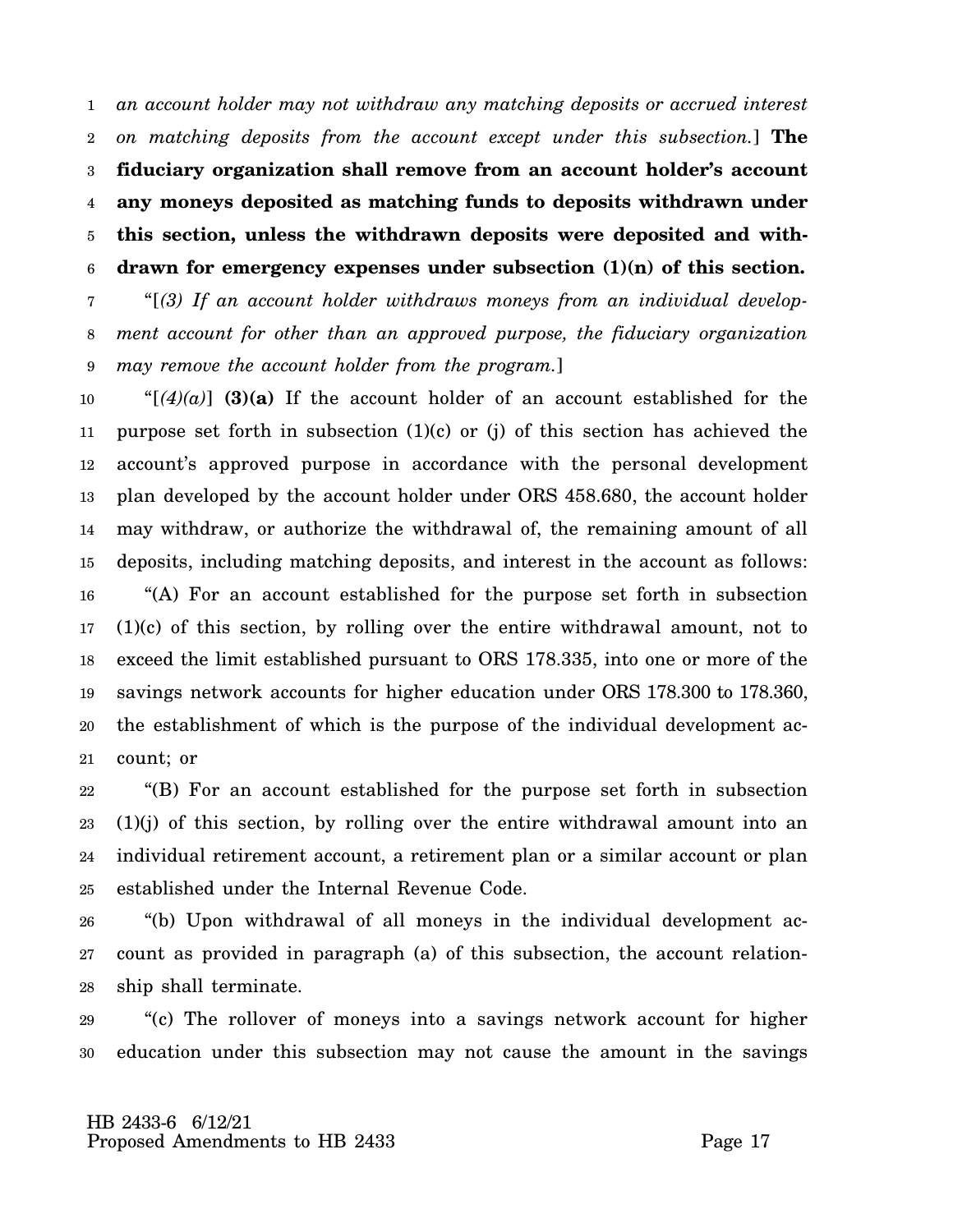1 2 network account for higher education to exceed the limit on total contributions established pursuant to ORS 178.335.

3 4 5 "(d) Any amount of the rollover that has been subtracted on the taxpayer's federal return pursuant to section 219 of the Internal Revenue Code shall be added back in the determination of taxable income.

6 7 8 "[*(5)*] **(4)** If an account holder moves from the area where the program is conducted or is otherwise unable to continue in the program, the fiduciary organization may remove the account holder from the program.

9 10 11 12 13 "[*(6)*] **(5)** If an account holder is removed from the program under subsection [*(3) or (5)*] **(4)** of this section, all matching deposits in the account and all interest earned on matching deposits shall revert to the fiduciary organization. The fiduciary organization shall use the reverted funds as a source of matching deposits for other accounts.

### 14 **"SECTION 12.** ORS 458.690 is amended to read:

15 16 17 18 19 "458.690. (1) [*Notwithstanding ORS 315.271,*] A fiduciary organization selected under ORS 458.695 may qualify as the recipient of account contributions that qualify the contributor for a tax credit under ORS 315.271 only if [*the fiduciary organization structures the accounts to have the following features:*]

20 21 22 23 24  $\mathcal{L}[(a)]$  the fiduciary organization matches amounts deposited by the account holder according to a formula established by the fiduciary organization[*. The fiduciary organization shall maintain on deposit in the account*] **of** not less than \$1 nor more than \$5 for each \$1 deposited by the account holder.

25 26 "[*(b) The matching deposits by the fiduciary organization to the individual development account are placed in:*]

27 28 "[*(A) A savings account jointly held by the account holder and the fiduciary organization and requiring the signatures of both for withdrawals;*]

29 30 "[*(B) A savings*] **The matching funds must be deposited into a designated** account that is controlled by the fiduciary organization and is sep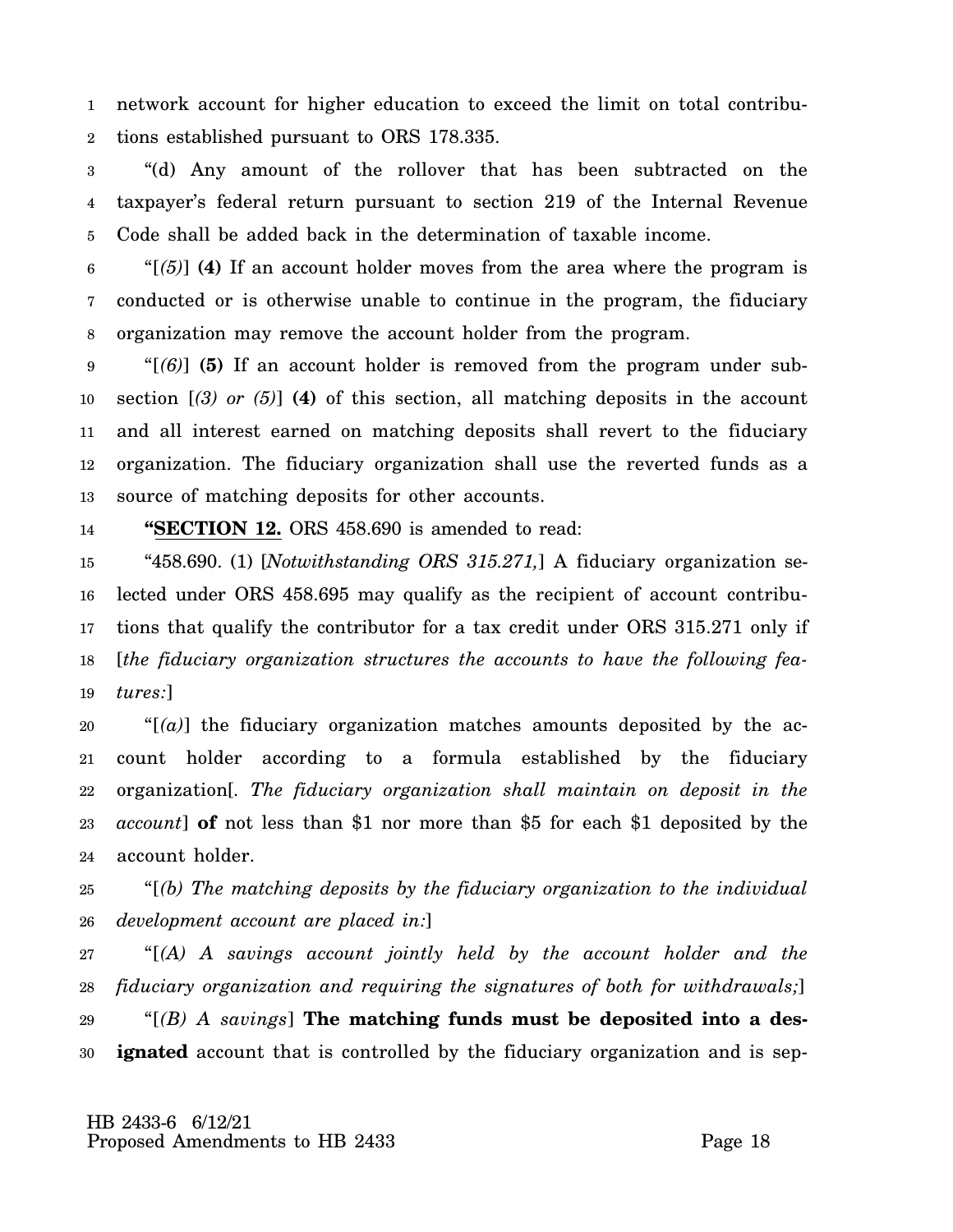1 arate from the savings account of the account holder[*; or*]**.**

2 3 4 5 "[*(C) In the case of an account established for the purpose described in ORS 458.685 (1)(c), a savings network account for higher education under ORS 178.300 to 178.360, in which the fiduciary organization is the account owner as defined in ORS 178.300.*]

6 7 8 9 10 11 "(2) Account holders may not accrue more than [*\$3,000*] **\$6,000** of matching funds under subsection (1) of this section from state-directed moneys in any 12-month period. A fiduciary organization may designate a lower amount as a limit on annual matching funds. A fiduciary organization shall maintain on deposit sufficient funds to cover the matching deposit agreements for all individual development accounts managed by the organization.

12 13 14 "(3) The Housing and Community Services Department shall adopt rules to establish a maximum total amount of state-directed moneys that may be deposited as matching funds into an individual development account.

15 16 17 18 "(4) The Housing and Community Services Department shall provide information to the Department of Revenue about all individual development account contributors that are qualified for a tax credit under ORS 315.271, if required by ORS 315.058.

19 **"SECTION 13.** ORS 458.700 is amended to read:

20 21 22 23 24 25 26 27 28 29 30 "458.700. (1) Subject to Housing and Community Services Department rules, a fiduciary organization has sole authority over, and responsibility for, the administration of individual development accounts. The responsibility of the fiduciary organization extends to all aspects of the account program, including marketing to participants, soliciting **additional** matching contributions, counseling account holders, providing financial literacy education, and conducting required verification and compliances activities. The fiduciary organization may establish program provisions as the organization believes necessary to ensure account holder compliance with the provisions of ORS 458.680 and 458.685. [*Notwithstanding ORS 458.670 (5) and 458.680 (2),*] A fiduciary organization may establish income and net worth limitations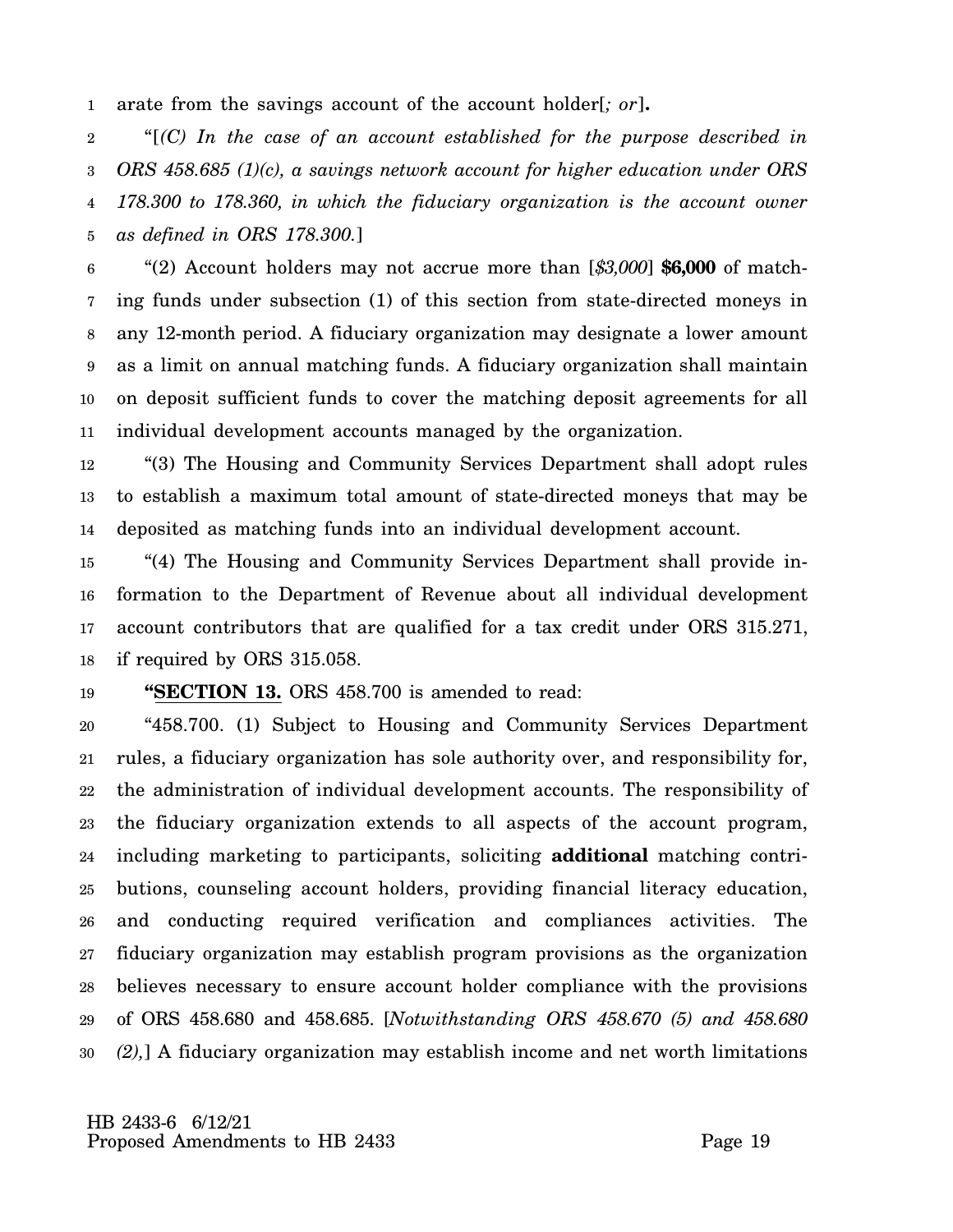1 2 for account holders that are lower than the income and net worth limitations established by ORS 458.670 (5) and 458.680 (2).

3 4 5 6 7 8 "(2) A fiduciary organization may act in partnership with other entities, including businesses, government agencies, nonprofit organizations, community development corporations, community action programs, housing authorities and congregations to assist in the fulfillment of fiduciary organization responsibilities under [*this section and ORS 458.685, 458.690 and 458.695*] **ORS 458.670 to 458.700**.

9 10 11 "(3) A fiduciary organization may use a reasonable portion of moneys allocated to the individual development account program for administration, operation and evaluation purposes.

12 13 14 15 16 17 18 "(4) A fiduciary organization [*selected to administer moneys directed by the state to individual development account purposes or receiving tax deductible contributions*] shall provide the Housing and Community Services Department with an annual report of the fiduciary organization's individual development account program activity. The report [*shall*] **must** be filed no later than 90 days after the end of the fiscal year of the fiduciary organization. The report [*shall*] **must** include, but is not limited to:

19 20 "(a) The number of individual development accounts administered by the fiduciary organization;

21 "(b) The amount of deposits and matching deposits for each account;

22 "(c) The purpose of each account;

23 "(d) The number of withdrawals made; and

24 25 "(e) Any other information the department may require for the purpose of making a return on investment analysis.

26 27 "[*(5) A fiduciary organization that is the account owner of a savings network account for higher education under ORS 178.300 to 178.360:*]

28 29 30 "[*(a) May make a qualified withdrawal only at the direction of the designated beneficiary and only after the savings network account of the account holder that was established for the designated beneficiary has been reduced to*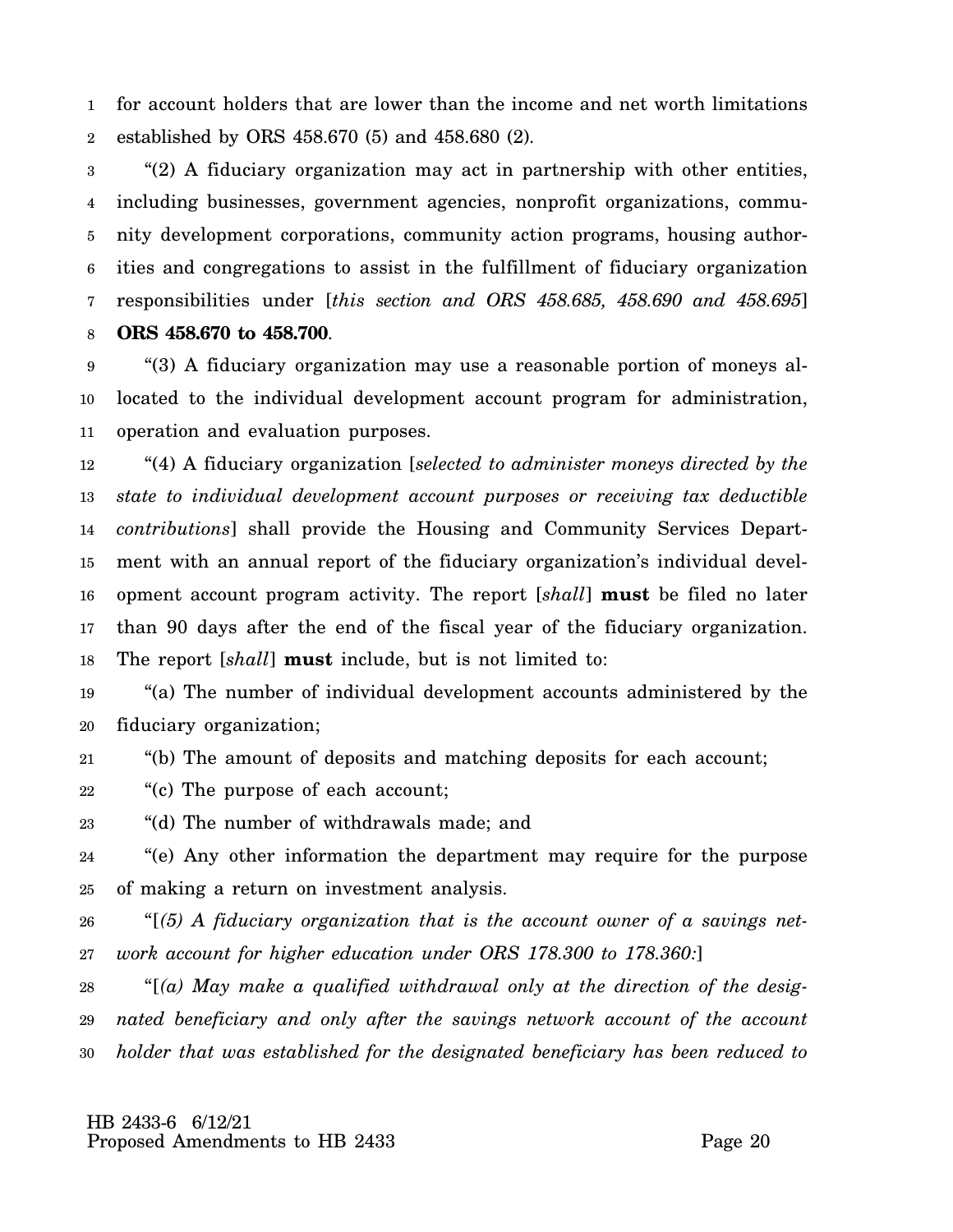1 2 *a balance of zero exclusively through qualified withdrawals by the designated beneficiary; and*]

3 4 5 6 7 8 "[*(b) May make nonqualified withdrawals only if the savings network account of the account holder that was established for the designated beneficiary has a balance of less than \$100 or if the account holder or designated beneficiary has granted permission to make the withdrawal. Moneys received by a fiduciary organization from a nonqualified withdrawal made under this paragraph must be used for individual development account purposes.*]

9 10 11 "[*(6)*] **(5)** The department may make all reasonable and necessary rules to ensure fiduciary organization compliance with [*this section and ORS 458.685 and 458.695*] **ORS 458.670 to 458.700**.

12 **"SECTION 14.** ORS 315.650 is amended to read:

13 14 15 16 17 18 19 "315.650. (1) A credit against taxes otherwise imposed under ORS chapter 316 shall be allowed for amounts contributed by the taxpayer during the tax year to a savings network account for higher education established under ORS 178.300 to 178.360 or an ABLE account established under ORS 178.380. A taxpayer who makes contributions to both types of account may claim the credit for the amounts listed in subsection (2) of this section for each type of account.

20 21 22 23 "(2) The amount of the credit allowed under this section shall be limited based on the taxpayer's adjusted gross income and shall be the lesser of \$300, if reported on a joint return, or \$150, if reported on any other type of return, or the following:

24 25 "(a) The amount contributed, if the taxpayer's adjusted gross income does not exceed \$30,000;

26 27 "(b) 50 percent of the amount contributed, if the taxpayer's adjusted gross income exceeds \$30,000 but does not exceed \$70,000;

28 29 "(c) 25 percent of the amount contributed, if the taxpayer's adjusted gross income exceeds \$70,000 but does not exceed \$100,000;

30 "(d) 10 percent of the amount contributed, if the taxpayer's adjusted gross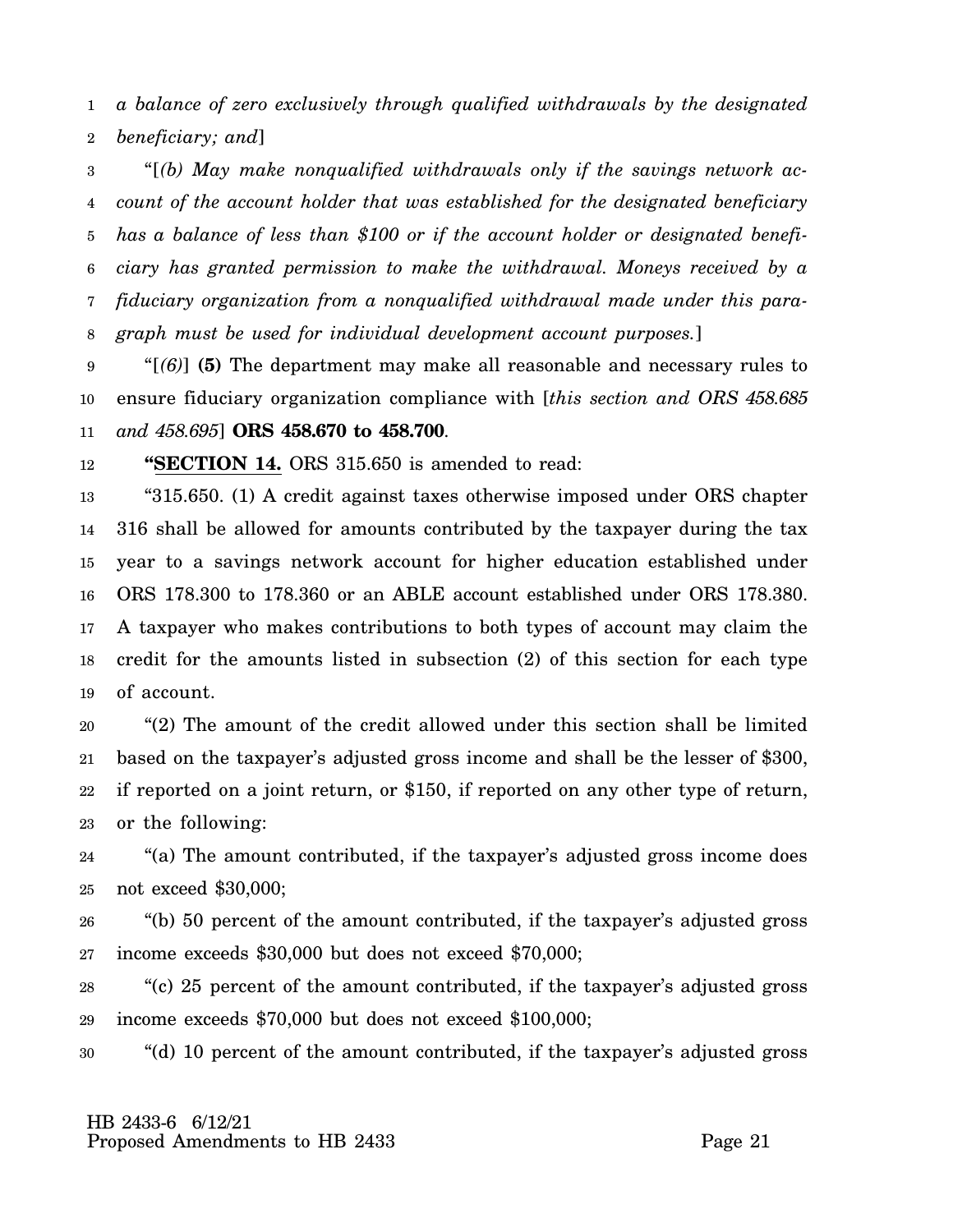1 income exceeds \$100,000 but does not exceed \$250,000; or

2 3 "(e) 5 percent of the amount contributed, if the taxpayer's adjusted gross income exceeds \$250,000.

4 5 6 7 8 9 10 11 12 "(3)(a) The Department of Revenue shall annually adjust the maximum credit amounts allowable under this section according to the cost-of-living adjustment for the calendar year. The department shall first make this adjustment for a joint return by multiplying the maximum credit amount in subsection (2) of this section by the percentage (if any) by which the monthly averaged U.S. City Average Consumer Price Index for the 12 consecutive months ending August 31 of the prior calendar year exceeds the monthly averaged U.S. City Average Consumer Price Index for the 12 consecutive months ending August 31, 2018.

13 14 15 16 "(b) As used in this subsection, 'U.S. City Average Consumer Price Index' means the U.S. City Average Consumer Price Index for All Urban Consumers (All Items) as published by the Bureau of Labor Statistics of the United States Department of Labor.

17 18 19 20 21 "(c) If any adjustment to the maximum credit amount for a joint return, as determined under paragraph (a) of this subsection, is not a multiple of \$20, the adjustment shall be rounded to the next lower multiple of \$20. The department shall then adjust the maximum credit amount for all other types of returns so that it is half the maximum credit amount for a joint return.

22 23 24 25 26 "(4) A credit under this section is allowed for a preceding tax year for amounts contributed to a savings network account for higher education or to an ABLE account if the contribution is made before the taxpayer files a return or before the 15th day of the fourth month following the closing of the taxpayer's tax year, whichever is earlier.

27 28 29 30 "(5) A credit is not allowed under this section for any amount that has been transferred into a savings network account for higher education from an individual development account, through a rollover, as provided in ORS 458.685 [*(4)(a)(A)*] **(3)(a)(A)**.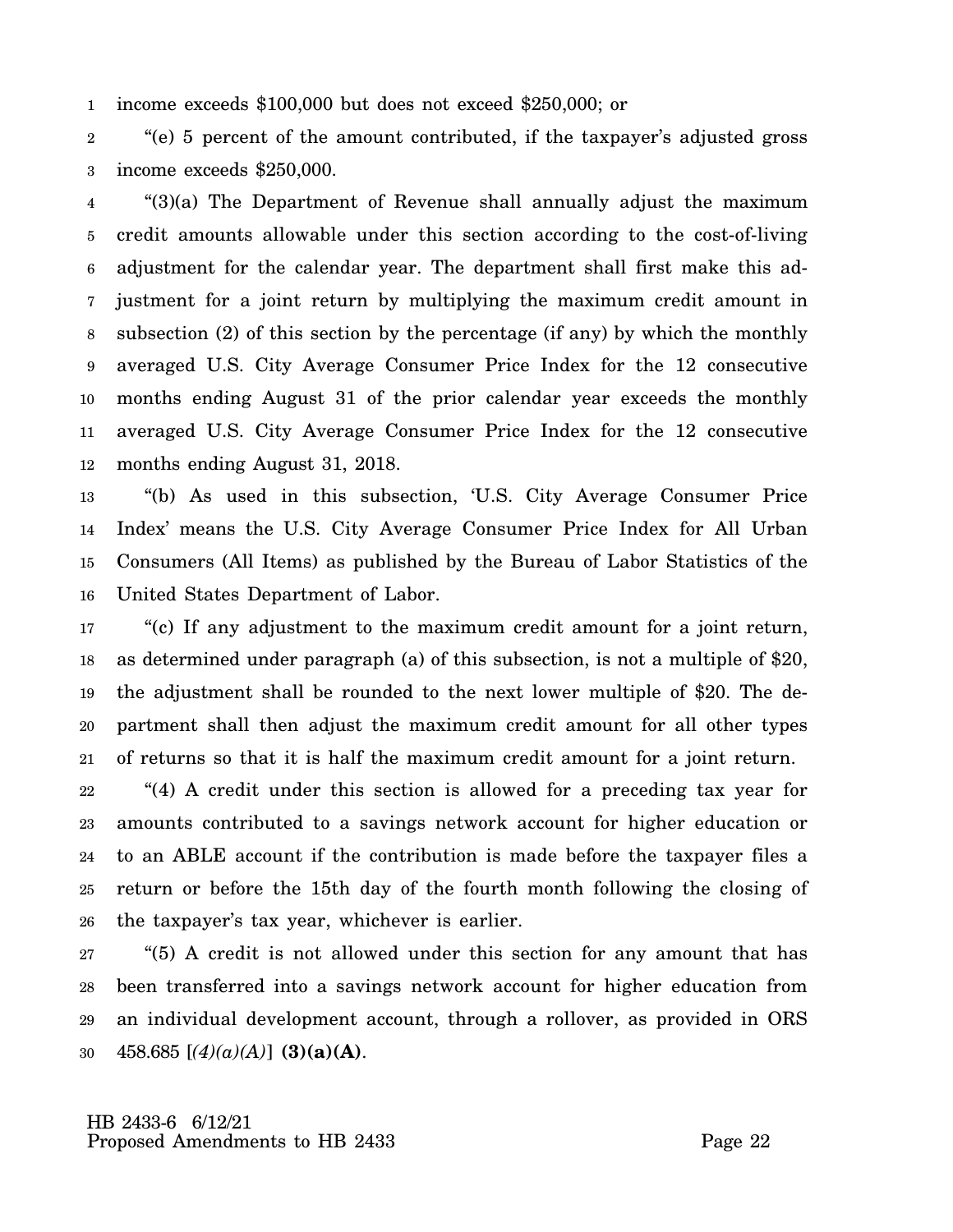1 2 3 4 5 6 7 "(6) If the amount allowable as a credit under this section, when added to the sum of the amounts allowable as payment of tax under ORS 316.187 (withholding), ORS 316.583 (estimated tax), other tax prepayment amounts and other refundable credit amounts, exceeds the taxes imposed by ORS chapters 314 and 316 for the tax year (reduced by any nonrefundable credits allowable for purposes of ORS chapter 316 for the tax year), the amount of the excess shall be refunded to the taxpayer as provided in ORS 316.502.

8 9 "(7) The credit shall be claimed on a form prescribed by the Department of Revenue that contains the information required by the department.

10 11 12 "(8) Spouses in a marriage who file separate returns for a taxable year may each claim a share of the tax credit that would have been allowed on a joint return in proportion to the adjusted gross income of each.

13 "(9) In the case of a credit allowed under this section:

14 15 "(a) A nonresident shall be allowed the credit in the proportion provided in ORS 316.117.

16 17 18 "(b) If a change in the status of the taxpayer from resident to nonresident or from nonresident to resident occurs, the credit shall be determined in a manner consistent with ORS 316.117.

19 20 21 22 "(c) If a change in the taxable year of the taxpayer occurs as described in ORS 314.085, or if the department terminates the taxpayer's taxable year under ORS 314.440, the credit shall be prorated or computed in a manner consistent with ORS 314.085.

23 **"SECTION 15.** ORS 316.699 is amended to read:

24 25 "316.699. (1) There shall be subtracted from federal taxable income the amount contributed to:

26 27 "(a) A savings network account for higher education established under ORS 178.300 to 178.360; or

28 29 30 "(b) An ABLE account established under ORS 178.380 and rules adopted by the Oregon 529 Savings Board, when the contribution is made before the designated beneficiary of the account attains 21 years of age.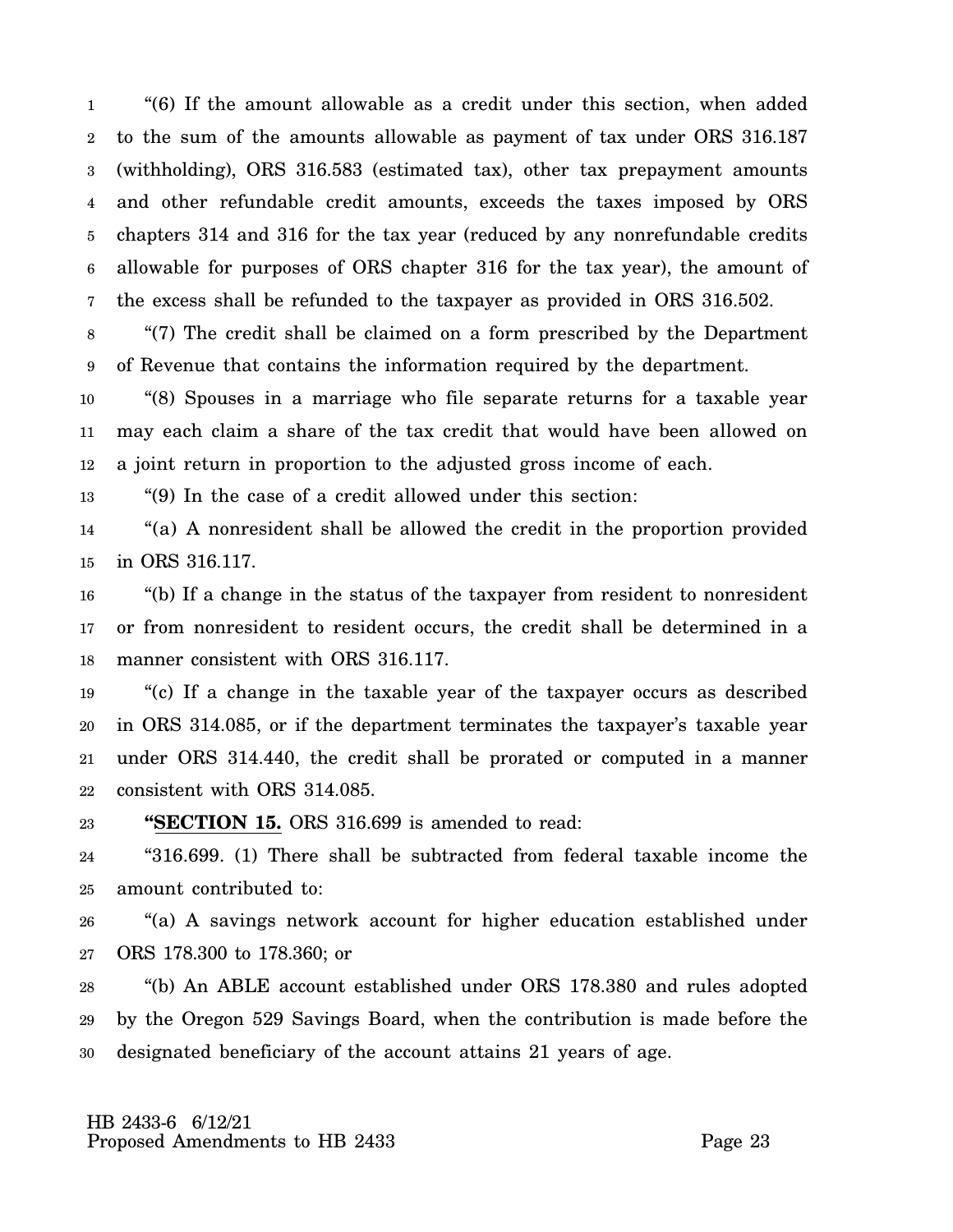1 2 "(2) Notwithstanding subsection (1) of this section, a subtraction under this section may not exceed the lesser of:

3 4 5 6 7 8 "(a) \$4,000 for the tax year if the taxpayer files a joint return, or \$2,000 for the tax year if the taxpayer files a return other than a joint return; and "(b) If an amount is carried forward to a succeeding tax year under subsection (4) of this section, the balance in the savings network account for higher education or ABLE account at the close of the tax year for which the subtraction is being made.

9 10 11 12 13 14 15 16 "(3)(a) The Department of Revenue shall annually adjust the maximum subtraction allowable under this section according to the cost-of-living adjustment for the calendar year. The department shall make this adjustment by multiplying the amount in subsection (2) of this section by the percentage (if any) by which the monthly averaged U.S. City Average Consumer Price Index for the 12 consecutive months ending August 31 of the prior calendar year exceeds the monthly averaged U.S. City Average Consumer Price Index for the 12 consecutive months ending August 31, 2007.

17 18 19 20 "(b) As used in this subsection, 'U.S. City Average Consumer Price Index' means the U.S. City Average Consumer Price Index for All Urban Consumers (All Items) as published by the Bureau of Labor Statistics of the United States Department of Labor.

21 22 23 24 25 26 27 "(4) Any amounts contributed to a savings network account for higher education or an ABLE account that are not subtracted from federal taxable income because of the monetary limitations imposed by subsection (2) of this section may be carried forward for four succeeding tax years and subtracted from federal taxable income in any of those succeeding tax years in an amount that does not exceed the monetary limitations imposed by subsection (2) of this section.

28 29 30 "(5) The amount contributed to a savings network account for higher education or an ABLE account may be subtracted from a preceding tax year if the contribution is made before the taxpayer files a return or before the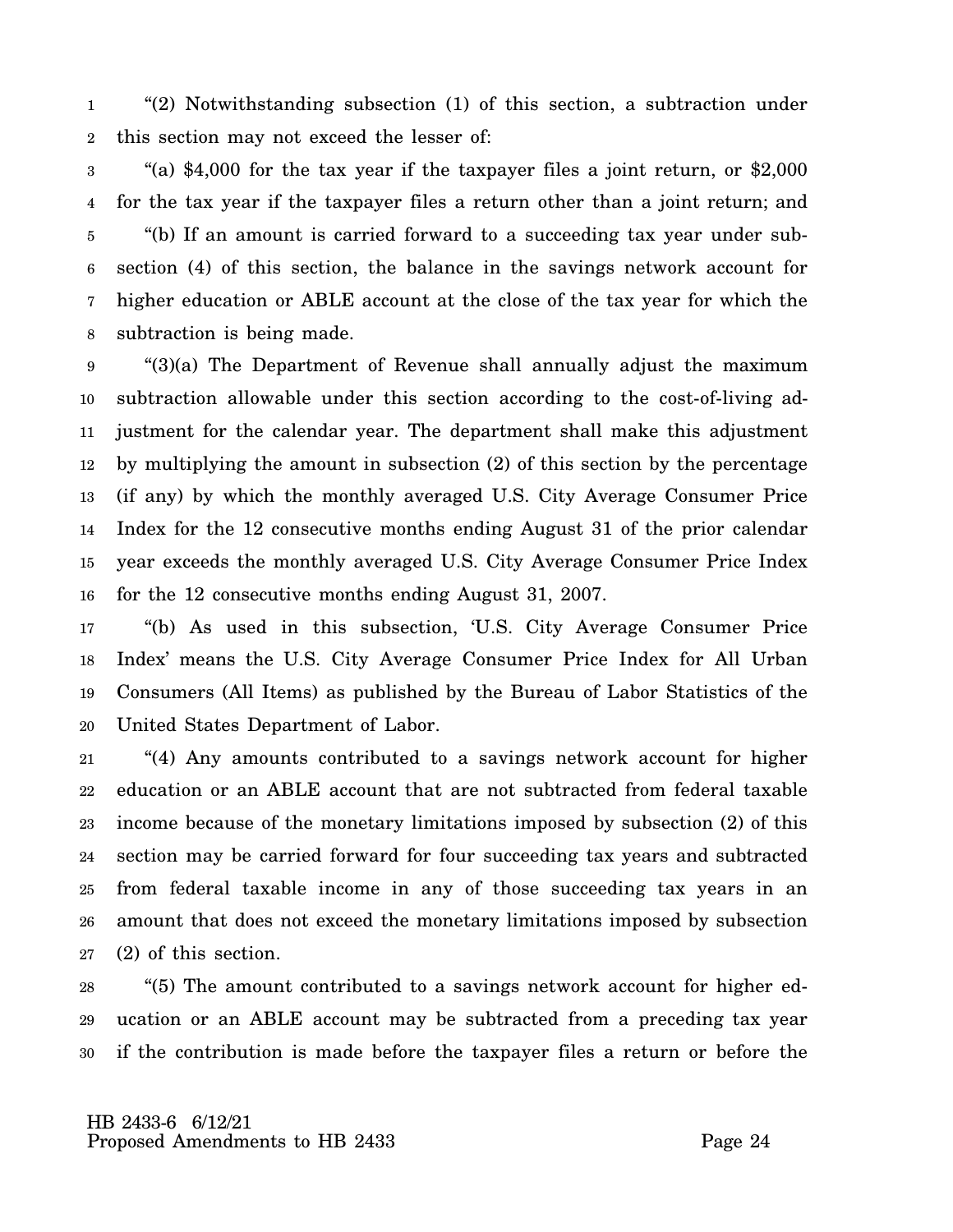1 2 15th day of the fourth month following the closing of the taxpayer's tax year, whichever is earlier.

3 4 5 6 "(6) A subtraction is not allowed under this section for any amount that has been transferred into a savings network account for higher education from an individual development account, through a rollover, as provided in ORS  $458.685$  [ $(4)(a)(A)$ ] **(3)(a)(A)**.

7 8 **"SECTION 16.** Section 50, chapter 913, Oregon Laws 2009, as amended by section 13, chapter 701, Oregon Laws 2015, is amended to read:

9 10 11 "**Sec. 50. An offset is not allowed under** ORS 734.835 [*does not apply to tax years beginning*] **if the first tax year for which the credit would otherwise be allowed begins** on or after January 1, [*2022*] **2028**.

12 13 14 **"SECTION 17.** Section 9, chapter 843, Oregon Laws 2007, as amended by section 52, chapter 913, Oregon Laws 2009, and section 12, chapter 701, Oregon Laws 2015, is amended to read:

15 16 "**Sec. 9.** (1) ORS 315.624 applies to tax years beginning on or after January 1, 2008, and before January 1, [*2022*] **2028**.

17 18 19 "(2) The amendments to ORS 316.680 by section 2, chapter 843, Oregon Laws 2007, apply to tax years beginning on or after January 1, 2008, and before January 1, 2012.

### 20 **"SECTION 18.** ORS 315.167 is amended to read:

21 22 23 24 "315.167. (1) Prior to the completion of an agriculture workforce housing project for which credit under ORS 315.164 will be claimed, an owner or operator of agriculture workforce housing shall apply to the Housing and Community Services Department for a letter of credit approval.

25 26 "(2) The application shall be on such form as is prescribed by the Housing and Community Services Department and shall provide:

27 28 "(a) The name, address and taxpayer identification number of the taxpayer;

29 "(b) The location of the proposed agriculture workforce housing;

30 "(c) A description of the project identifying the type of housing that is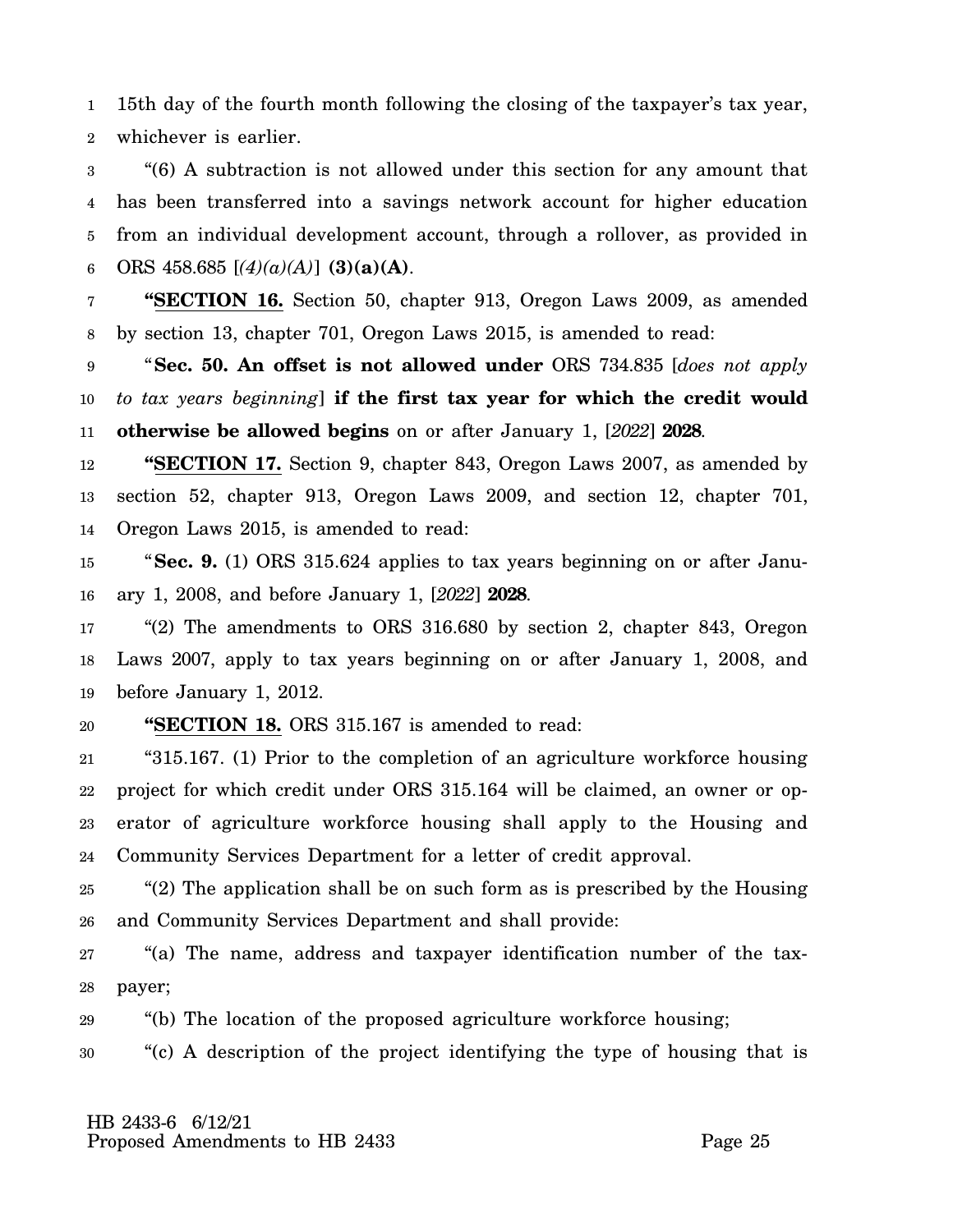1 the subject of the agriculture workforce housing project;

2 3 "(d) An estimate of the eligible costs of the agriculture workforce housing project;

4 5 "(e) The number of units in the project dedicated to agriculture workforce housing and the eligible costs associated with the units;

6 7 8 "(f) The amount of credit to be claimed by the owner or operator of agriculture workforce housing, and the amount of credit, if any, to be claimed by a contributor under ORS 315.169; and

9 10 "(g) Any other information as the Housing and Community Services Department may require.

11 12 13 "(3) The Housing and Community Services Department may review applications using any reasonable system of prioritizing review established by department rule.

14 15 16 17 18 19 20 "[*(4) Applications filed in compliance with this section shall be approved by the Housing and Community Services Department to the extent that the total of estimated eligible costs for all approved agriculture workforce housing projects for the calendar year is equal to or less than \$7.25 million. No application shall be approved if the addition of the estimated eligible costs of the project to the estimated eligible costs for all approved projects for the calendar year would exceed \$7.25 million.*]

21 22 23 24 25 26 27 "[*(5)*] **(4)** Upon approval of an application, the Housing and Community Services Department shall prepare a letter of credit approval. The letter shall state the approved amount of estimated eligible costs for the agriculture workforce housing project and, if applicable, the portion of credit to be claimed by an owner or operator of agriculture workforce housing under ORS 315.164 and the portion of credit to be claimed by a contributor under ORS 315.169. The letter shall be sent:

28 29 "(a) To the owner or operator of agriculture workforce housing, if any credit is to be claimed under ORS 315.164; and

30 "(b) To the contributor, if any credit is to be claimed under ORS 315.169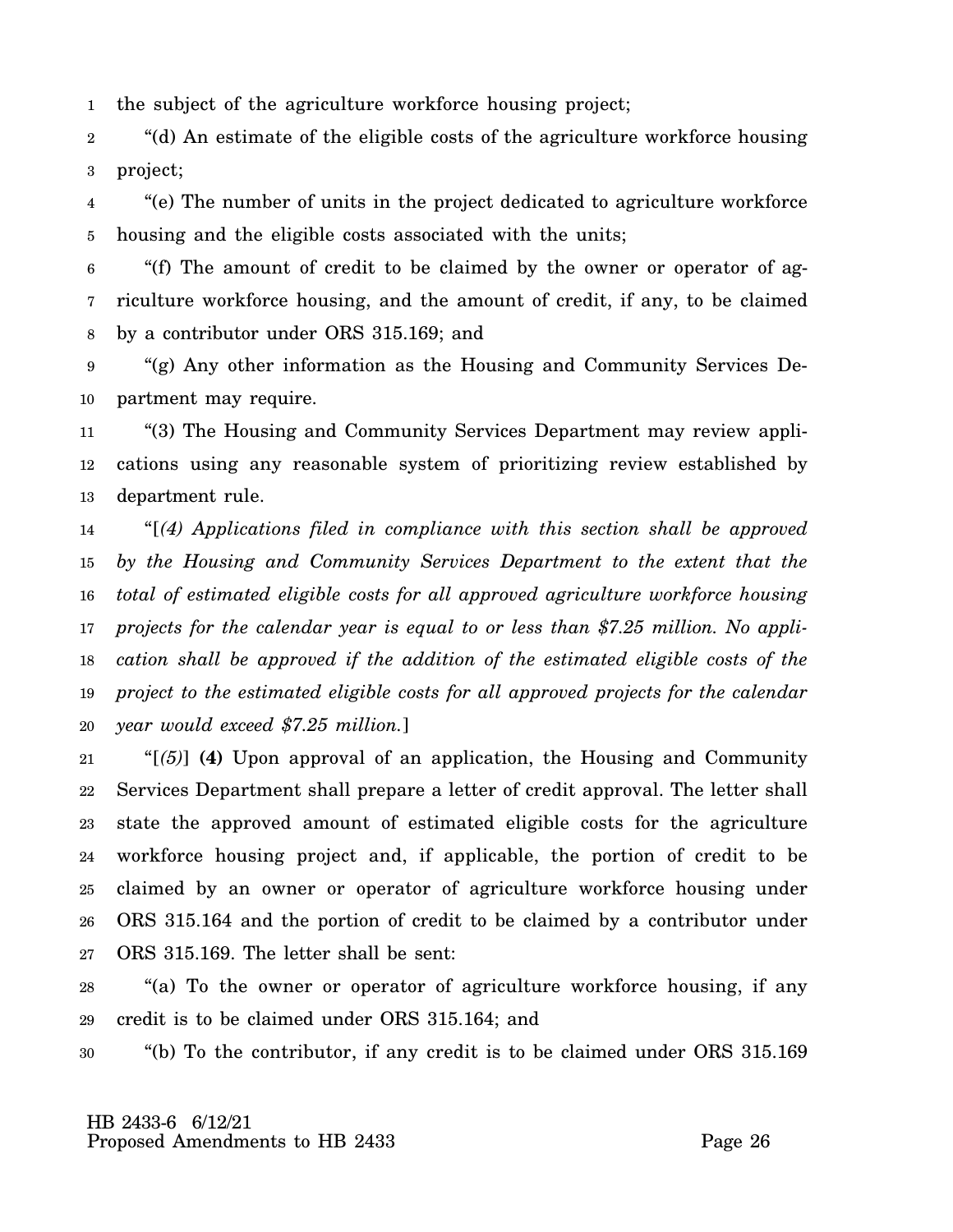1 and if the contributor has been identified at the time of approval.

2 3 4 5 6 7 "[*(6)*] **(5)** At the conclusion of each calendar year, the Housing and Community Services Department shall send a list of the names, addresses and taxpayer identification numbers of taxpayers to whom a letter of credit approval has been issued under this section during the calendar year, along with approved amounts of estimated eligible costs for each agriculture workforce housing project, to the Department of Revenue.

8 9 10 11 12 13 "[*(7)*] **(6)** Notwithstanding that a letter of credit approval has been issued to a taxpayer under this section, the Department of Revenue may disallow, in whole or in part, a claim for credit under ORS 315.164 upon the Department of Revenue's determination that under the provisions of ORS 315.164 the taxpayer is not entitled to the credit or is only entitled to a portion of the amount claimed.

14 15 **"SECTION 19. Section 20 of this 2021 Act is added to and made a part of ORS chapter 315.**

16 17 18 19 20 21 **"SECTION 20. The Housing and Community Services Department may approve an application under ORS 315.167 only if the potential credits of the project would not cause the total potential credits claimed under ORS 315.164 (1) for all approved applications to exceed \$16.75 million within the biennium in which the application is approved.**

22 23 **"SECTION 21. Section 20 of this 2021 Act applies to biennia beginning on or after July 1, 2021.**

24 **"SECTION 22.** ORS 458.660 is amended to read:

25 26 27 28 29 "458.660. (1) Except as provided in subsection (2) of this section, the Housing and Community Services Department shall disburse the moneys credited to the [*Farmworker*] **Agricultural Worker** Housing Development Account to expand this state's supply of housing for low and very low income [*farmworkers*] **agricultural workers**.

30 "(2) The department may expend funds from the account for adminis-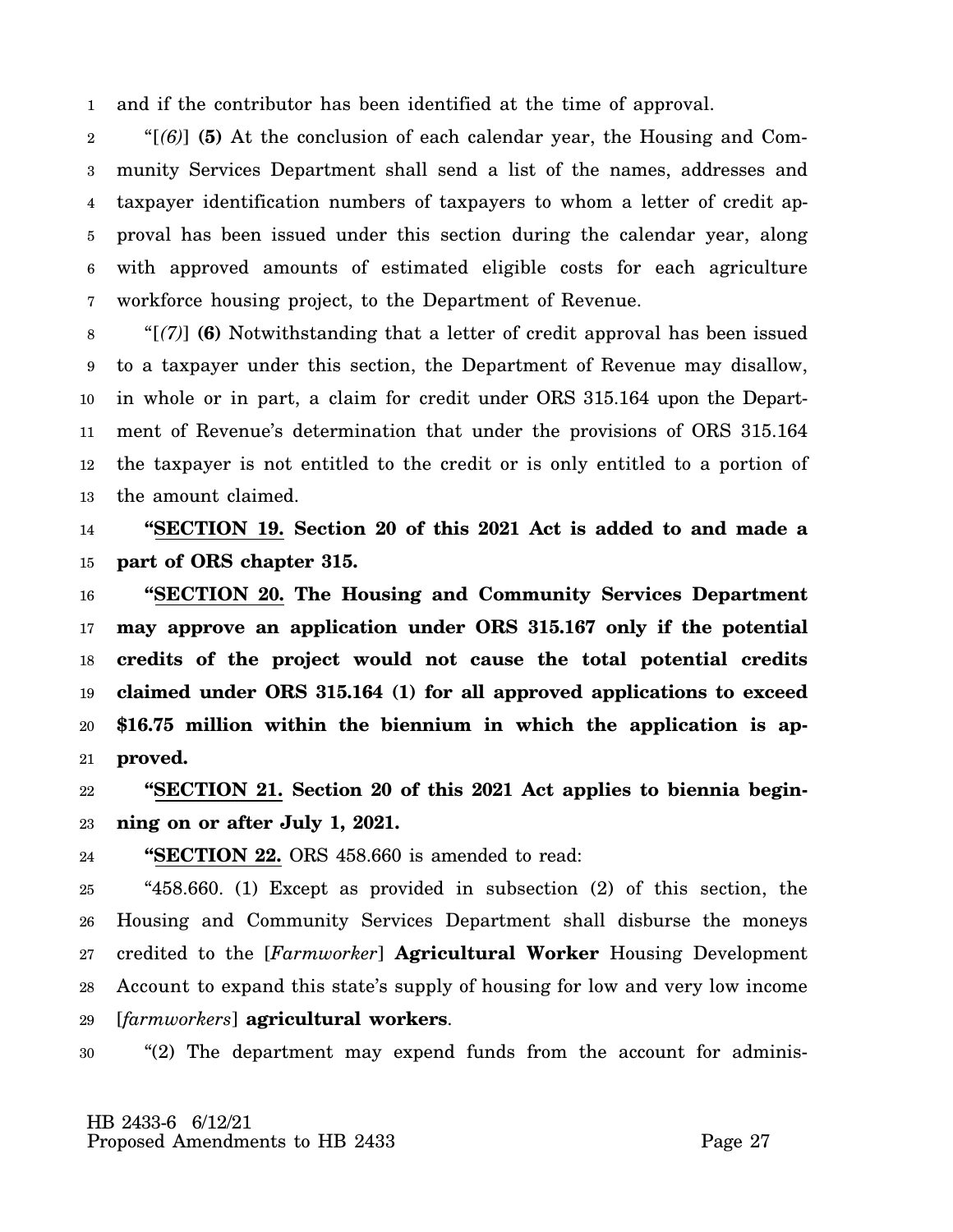1 tration of the account as provided for in the legislatively approved budget,

2 as that term is defined in ORS 291.002, for the department.

3 **"SECTION 23.** ORS 458.620 is amended to read:

4 5 6 "458.620. (1) There is created, separate and distinct from the General Fund of the State Treasury, the Oregon Housing Fund, which consists of six separate revolving accounts:

7 "(a) The Housing Development and Guarantee Account;

8 "(b) The Emergency Housing Account;

9 "(c) The Home Ownership Assistance Account;

10 11 "(d) The [*Farmworker*] **Agricultural Worker** Housing Development Account;

12 "(e) The General Housing Account; and

13 "(f) The Wildfire Damage Housing Relief Account.

14 "(2) Earnings on investment of moneys in:

15 16 "(a) The Housing Development and Guarantee Account accrue to that account.

17 "(b) The Emergency Housing Account accrue to that account.

18 "(c) The Home Ownership Assistance Account accrue to that account.

19 20 "(d) The [*Farmworker*] **Agricultural Worker** Housing Development Account accrue to that account.

21 "(e) The General Housing Account accrue to that account.

22 "(f) The Wildfire Damage Housing Relief Account accrue to that account.

23 24 25 "(3)(a) Moneys in the Housing Development and Guarantee Account are continuously appropriated to the Housing and Community Services Department to carry out the provisions of ORS 458.630.

26 27 "(b) Moneys in the Emergency Housing Account are continuously appropriated to the department to carry out the provisions of ORS 458.650.

28 29 "(c) Moneys in the Home Ownership Assistance Account are continuously appropriated to the department to carry out the provisions of ORS 458.655.

30 "(d) Moneys in the [*Farmworker*] **Agricultural Worker** Housing Devel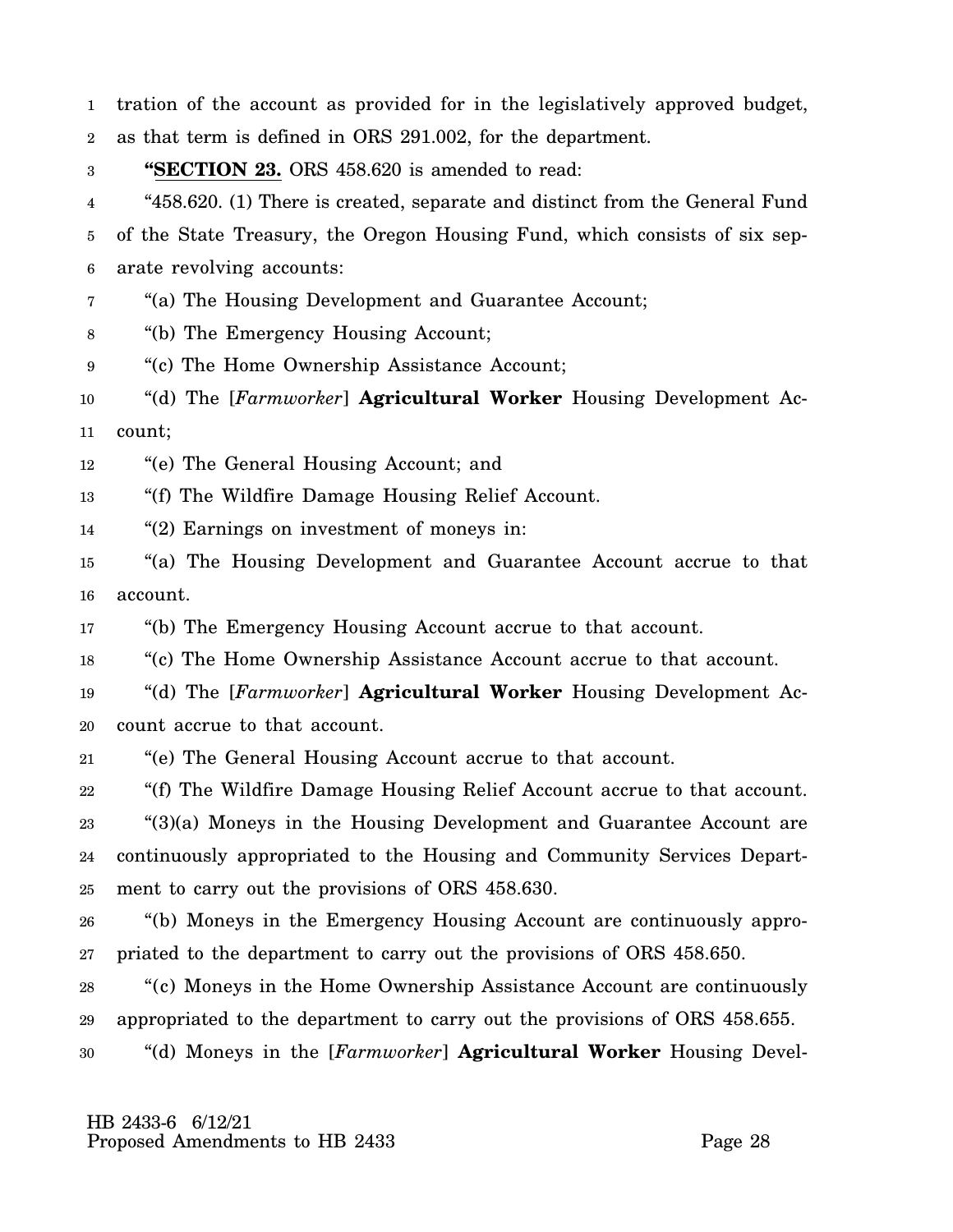1 2 opment Account are continuously appropriated to the department to carry out the provisions of ORS 458.660.

3 4 "(e) Moneys in the General Housing Account are continuously appropriated to the department to carry out the provisions of ORS 456.515 to 456.725.

5 6 7 "(f) Moneys in the Wildfire Damage Housing Relief Account are continuously appropriated to the department to carry out the provisions of ORS 458.667.

8 9 "(4) Individuals and corporations, both for profit or nonprofit, may make monetary contributions to be credited to:

10 "(a) The Housing Development and Guarantee Account; or

11 "(b) The General Housing Account.

12 13 **"SECTION 24.** ORS 458.620, as amended by section 39, chapter 10, Oregon Laws 2020 (second special session), is amended to read:

14 15 16 "458.620. (1) There is created, separate and distinct from the General Fund of the State Treasury, the Oregon Housing Fund, which consists of five separate revolving accounts:

17 "(a) The Housing Development and Guarantee Account;

18 "(b) The Emergency Housing Account;

19 "(c) The Home Ownership Assistance Account;

- 20 21 "(d) The [*Farmworker*] **Agricultural Worker** Housing Development Account; and
- 22 "(e) The General Housing Account.

23 "(2) Earnings on investment of moneys in:

24 25 "(a) The Housing Development and Guarantee Account accrue to that account.

26 "(b) The Emergency Housing Account accrue to that account.

27 "(c) The Home Ownership Assistance Account accrue to that account.

28 29 "(d) The [*Farmworker*] **Agricultural Worker** Housing Development Account accrue to that account.

30 "(e) The General Housing Account accrue to that account.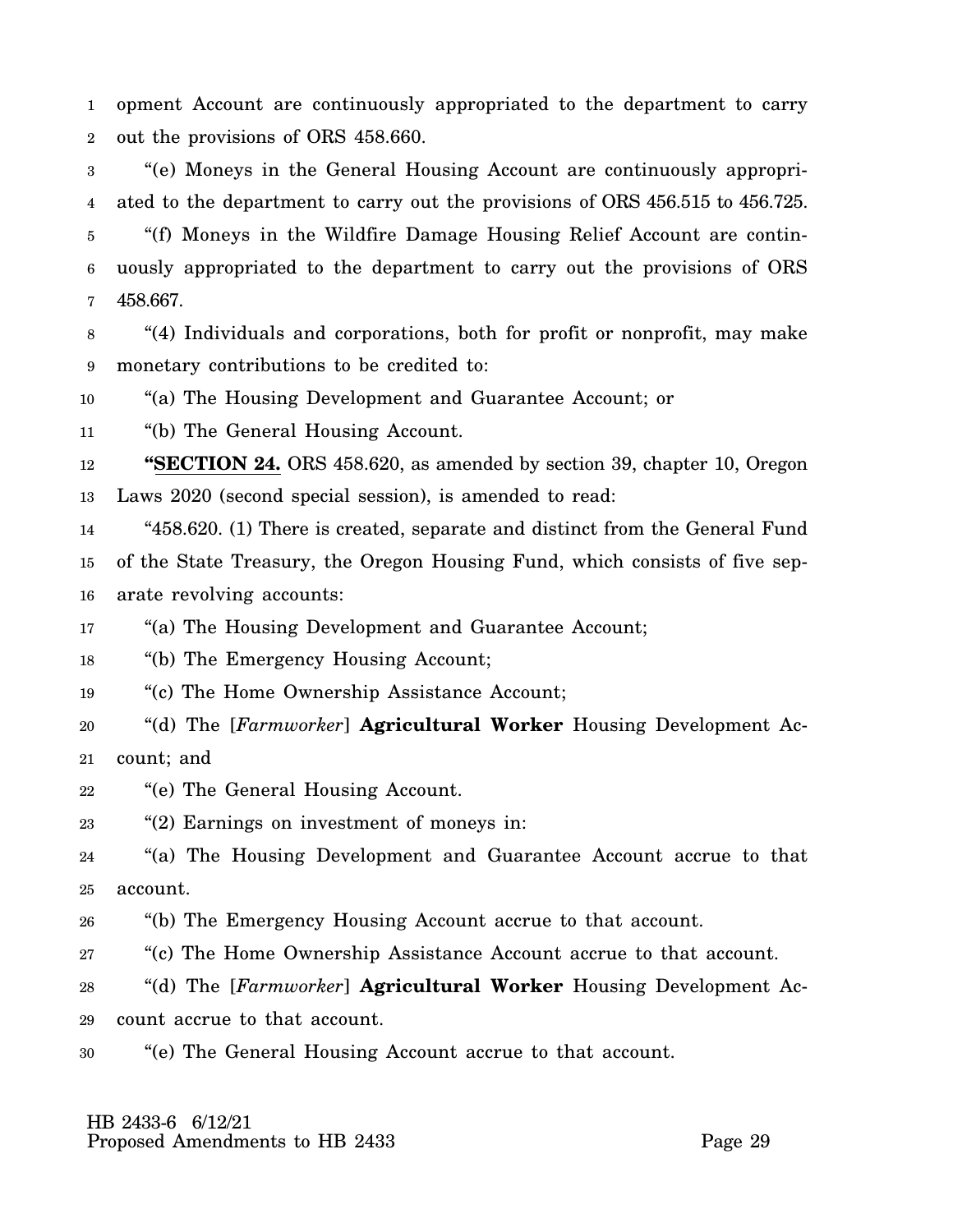1 2 3 "(3)(a) Moneys in the Housing Development and Guarantee Account are continuously appropriated to the Housing and Community Services Department to carry out the provisions of ORS 458.630.

4 5 "(b) Moneys in the Emergency Housing Account are continuously appropriated to the department to carry out the provisions of ORS 458.650.

6 7 "(c) Moneys in the Home Ownership Assistance Account are continuously appropriated to the department to carry out the provisions of ORS 458.655.

8 9 10 "(d) Moneys in the [*Farmworker*] **Agricultural Worker** Housing Development Account are continuously appropriated to the department to carry out the provisions of ORS 458.660.

11 12 13 14 "(e) Moneys in the General Housing Account are continuously appropriated to the department to carry out the provisions of ORS 456.515 to 456.725. "(4) Individuals and corporations, both for profit or nonprofit, may make monetary contributions to be credited to:

15 "(a) The Housing Development and Guarantee Account; or

16 "(b) The General Housing Account.

17 **"SECTION 25.** ORS 654.086 is amended to read:

18 19 20 21 22 23 24 25 "654.086. (1) The Director of the Department of Consumer and Business Services or the authorized representative of the director has the authority to assess civil penalties as provided by this section for violation of the requirements of a state occupational safety or health statute or the lawful rules, standards or orders adopted under the statute. In setting maximum penalties, the director or the director's representative shall consider, but may not exceed, the maximum penalties under the federal Occupational Safety and Health Act of 1970 (29 U.S.C. 651 et seq.).

26 27 "(a) Any employer who receives a citation for a serious violation of such requirements shall be assessed a civil penalty of not less than \$50.

28 29 30 "(b) Any employer who receives a citation for a violation of such requirements, and such violation is specifically determined not to be of a serious nature, may be assessed a civil penalty.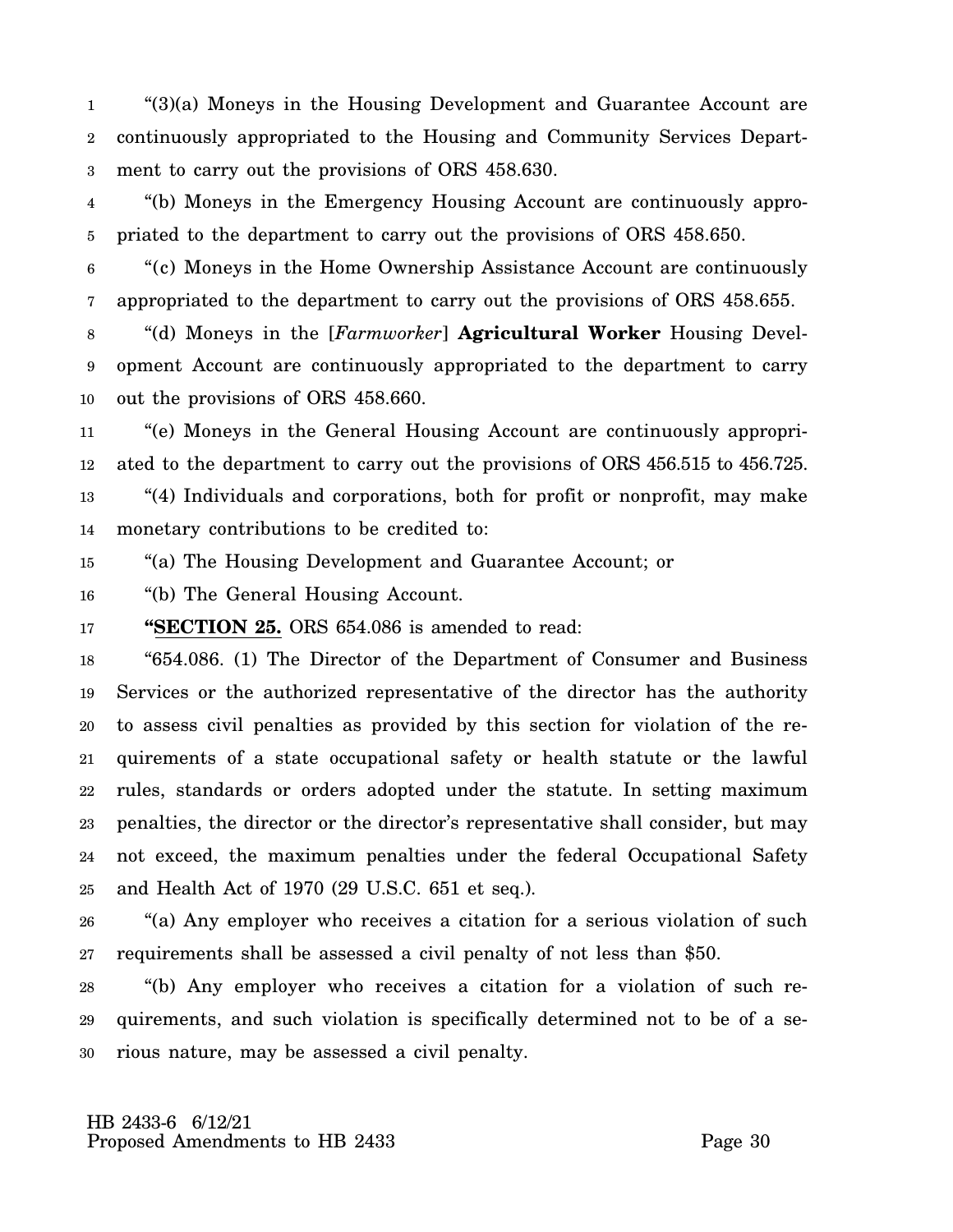1 2 3 4 "(c) Any employer who willfully or repeatedly violates such requirements may be assessed a civil penalty of not less than the minimum penalty under the federal Occupational Safety and Health Act of 1970 (29 U.S.C. 651 et seq.).

5 6 7 "(d) Any employer who receives a citation, as provided in ORS 654.071 (4), for failure to correct a violation may be assessed a civil penalty for each day during which the violation continues.

8 9 10 "(e) Any employer who knowingly makes any false statement, representation or certification regarding the correction of a violation shall be assessed a civil penalty of not less than \$100.

11 12 13 "(f) Any employer who violates any of the posting requirements, as prescribed under the provisions of ORS 654.001 to 654.295, 654.412 to 654.423 and 654.750 to 654.780, may be assessed a civil penalty for each violation.

14 15 "(g) Any person who violates the provisions of ORS 654.082 (2) or (3) shall be assessed a civil penalty of not less than \$100 for each violation.

16 17 18 "(h) Notwithstanding paragraph (b) of this subsection, an employer who substantially fails to comply with ORS 654.174 (1) shall be assessed a civil penalty of not less than \$250 for each violation.

19 20 21 22 "(i) Any insurer or self-insured employer who violates any provision of ORS 654.097, or any rule or order carrying out ORS 654.097, shall be assessed a civil penalty. Each violation, or each day a violation continues, shall be considered a separate offense.

23 24 25 26 27 28 29 "(2) For the purposes of ORS 654.001 to 654.295, 654.412 to 654.423 and 654.750 to 654.780 a serious violation exists in a place of employment if there is a substantial probability that death or serious physical harm could result from a condition which exists, or from one or more practices, means, methods, operations or processes which have been adopted or are in use, in such place of employment unless the employer did not, and could not with the exercise of reasonable diligence, know of the presence of the violation.

30 "(3) When an order assessing a civil penalty becomes final by operation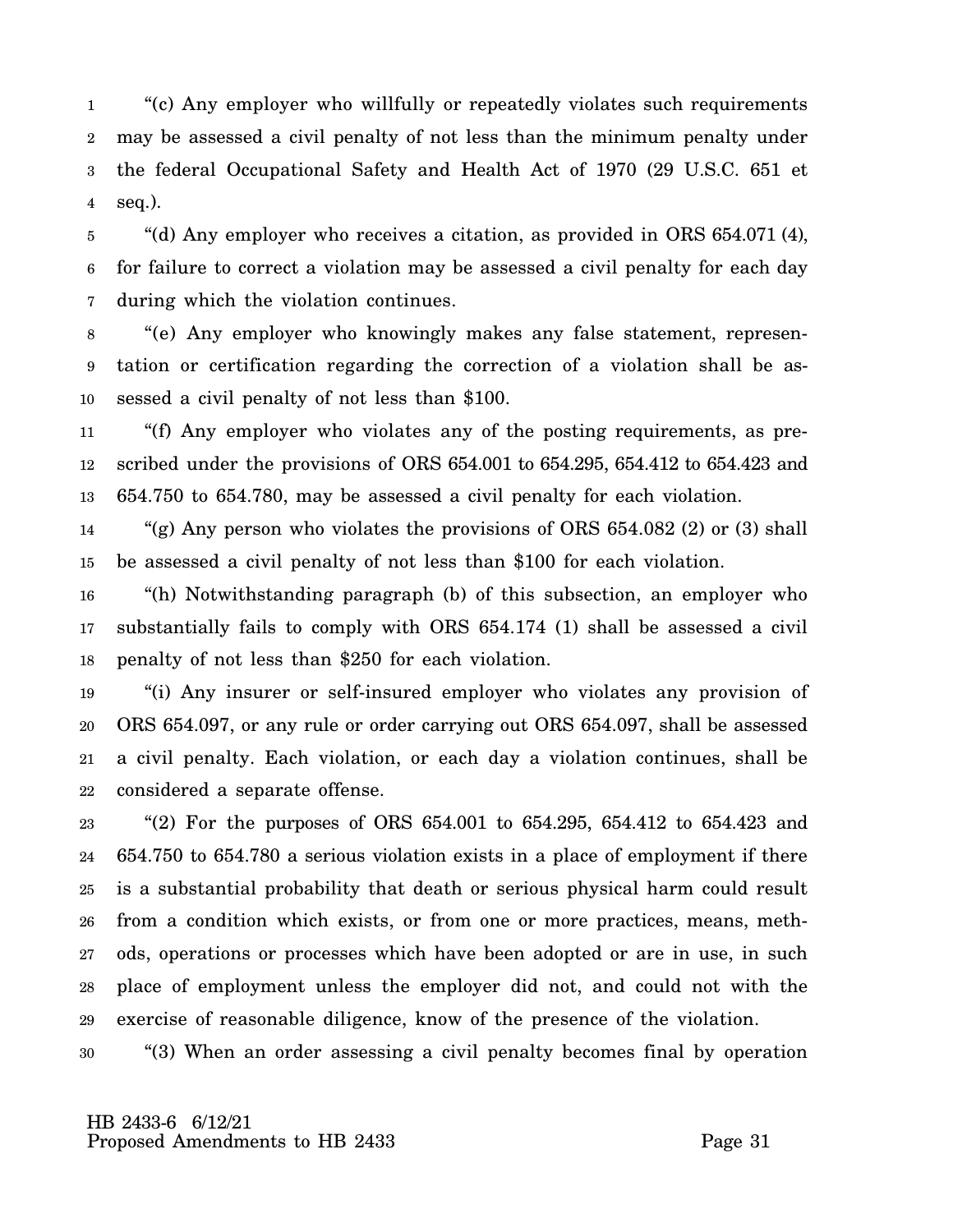1 2 3 4 5 6 7 8 9 of law or on appeal, unless the amount of penalty is paid within 20 days after the order becomes final, it constitutes a judgment and may be recorded with the county clerk in any county of this state. The clerk shall thereupon record the name of the person incurring the penalty and the amount of the penalty in the County Clerk Lien Record. The penalty provided in the order so recorded shall become a lien upon the title to any interest in property owned by the person against whom the order is entered, and execution may be issued upon the order in the same manner as execution upon a judgment of a court of record.

10 11 12 "(4) Except as provided in subsection (5) of this section, civil penalties collected under ORS 654.001 to 654.295, 654.412 to 654.423 and 654.750 to 654.780 shall be paid into the Consumer and Business Services Fund.

13 14 15 "(5) Civil penalties assessed under this section for a violation of ORS 658.750 shall be credited to the [*Farmworker*] **Agricultural Worker** Housing Development Account of the Oregon Housing Fund.

16 **"SECTION 26.** ORS 658.453 is amended to read:

17 18 19 "658.453. (1) In addition to any other penalty provided by law, the Commissioner of the Bureau of Labor and Industries may assess a civil penalty not to exceed \$2,000 for each violation by:

20 21 "(a) A labor contractor who, without the license required by ORS 658.405 to 658.511, recruits, solicits, supplies or employs a worker.

22 "(b) A labor contractor who fails to comply with ORS  $658.415$  (16).

23 24 "(c) A labor contractor who fails to comply with ORS  $658.440$  (1),  $(2)(c)$ or (3).

25 "(d) Any person who violates ORS 658.452.

26 "(e) A labor contractor who fails to comply with ORS 658.417 (1).

27 28 "(f) Any person who uses an unlicensed labor contractor without complying with ORS 658.437.

29 30 "(2) Civil penalties under this section shall be imposed as provided in ORS 183.745.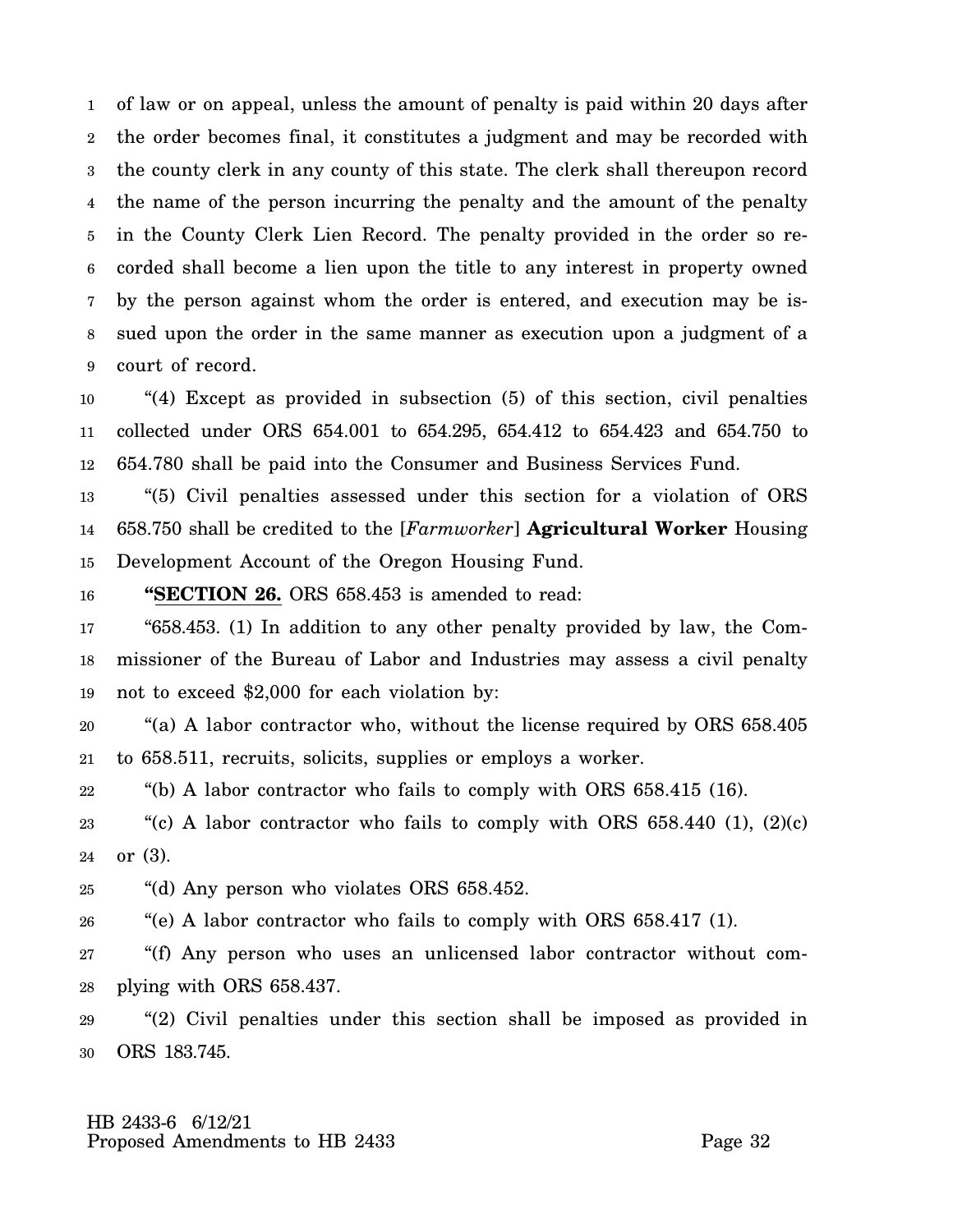1 2 3 "(3) All penalties recovered under this section shall be paid into the State Treasury and credited to the [*Farmworker*] **Agricultural Worker** Housing Development Account of the Oregon Housing Fund.

4 5 6 7 8 9 10 11 12 13 "(4) After filing a complaint with the commissioner, in addition to any other penalty provided by law, a worker has a right of action against a labor contractor who violates ORS  $658.417$  (1) or (2),  $658.440$  or  $658.452$  without exhausting any alternative administrative remedies. The action may not be commenced later than two years after the date of the violation giving rise to the right of action. The amount of damages recoverable for each violation under this subsection is actual damages or \$1,000, whichever amount is greater. In any such action the court may award to the prevailing party, in addition to costs and disbursements, reasonable attorney fees at trial and appeal.

14 **"SECTION 27.** ORS 658.815 is amended to read:

15 16 17 18 19 20 "658.815. (1) All farmworker camp indorsement fees received by the Commissioner of the Bureau of Labor and Industries under ORS 658.810 shall be credited to the Bureau of Labor and Industries Account. Notwithstanding ORS 651.160 (1) and 658.413 (4), moneys credited to the account under this subsection are continuously appropriated for the enforcement of ORS 658.705 to 658.850.

21 22 23 24 "(2) Moneys collected from civil penalties imposed by the commissioner pursuant to ORS 658.850 for violations of ORS 658.750 shall be credited to the [*Farmworker*] **Agricultural Worker** Housing Development Account of the Oregon Housing Fund.

25 26 27 "(3) Except as provided in subsection (2) of this section, all moneys other than fees described in ORS 658.413 received by the commissioner under ORS 658.705 to 658.850 shall be credited to the General Fund.

28 29 30 **"SECTION 28. (1) The amendments to ORS 458.620, 458.660, 654.086, 658.453 and 658.815 by sections 22 to 27 of this 2021 Act are intended to change the name of the 'Farmworker Housing Development Account'**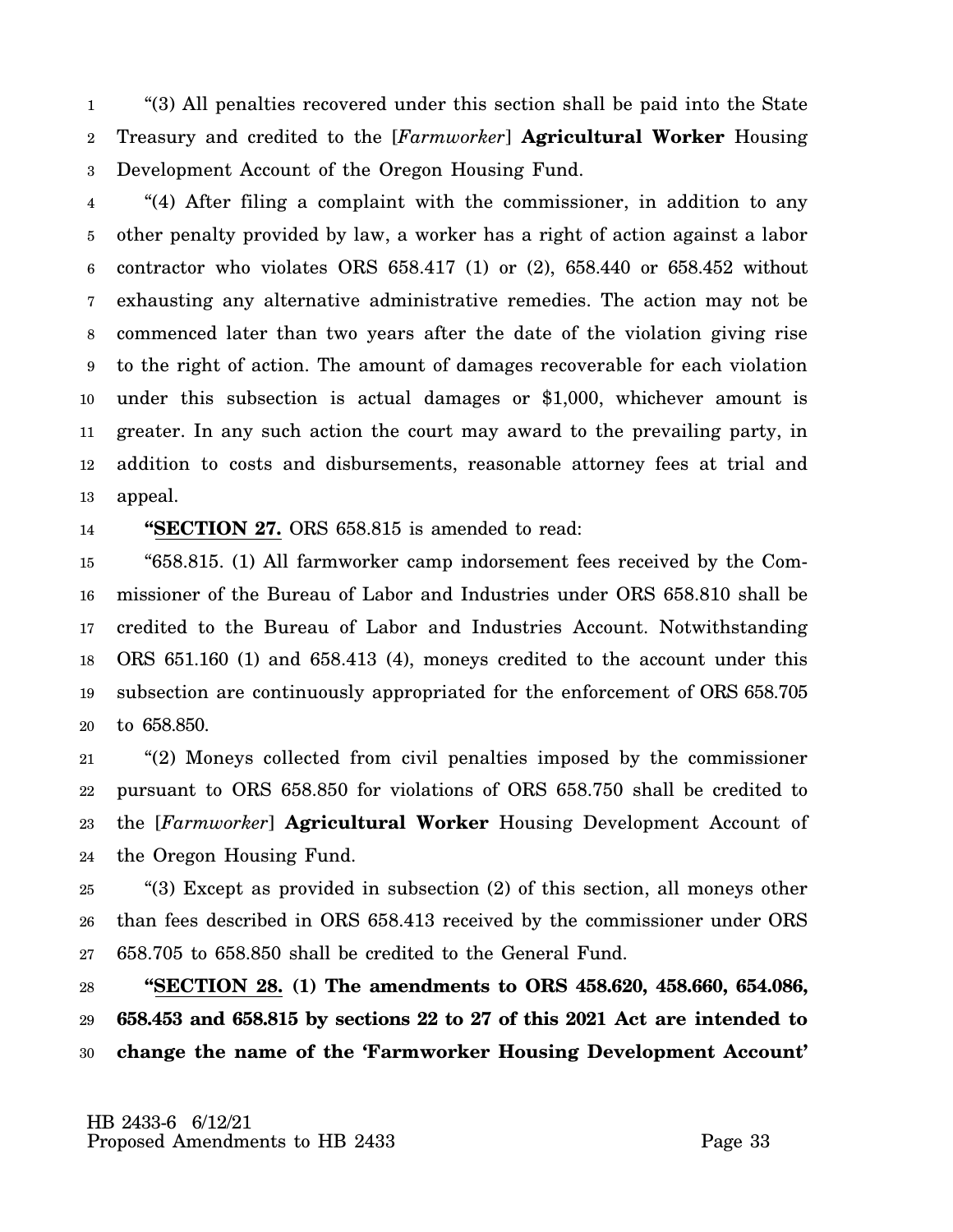1 **to the 'Agricultural Worker Housing Development Account.'**

**"SECTION 29.** ORS 317.097 is amended to read:

2 3 4 5 6 **"(2) For the purpose of harmonizing and clarifying statutory law, the Legislative Counsel may substitute for words designating the 'Farmworker Housing Development Account,' wherever they occur in statutory law, other words designating the 'Agricultural Worker Housing Development Account.'**

7

8 " $317.097$ . (1) As used in this section:

9 10 11 "(a) 'Annual rate' means the yearly interest rate specified on the note, and not the annual percentage rate, if any, disclosed to the applicant to comply with the federal Truth in Lending Act.

12 13 14 "**(b) 'Bonds' means a bond, as defined in ORS 286A.001, if issued on behalf of the Housing and Community Services Department, or bonds, as defined in ORS 456.055, if issued by a housing authority.**

15 16 17 " $[$ (b) $]$  (c) 'Finance charge' means the total of all interest, loan fees, interest on any loan fees financed by the lending institution, and other charges related to the cost of obtaining credit.

18 19 20 21 "[*(c)*] **(d)** 'Lending institution' means any insured institution, as that term is defined in ORS 706.008, any mortgage banking company that maintains an office in this state or any community development corporation that is organized under the Oregon Nonprofit Corporation Law.

22 23 " $[(d)]$  (e) 'Manufactured dwelling park' has the meaning given that term in ORS 446.003.

24 25 26 "[*(e)*] **(f)** 'Nonprofit corporation' means a corporation that is exempt from income taxes under section  $501(c)(3)$  or (4) of the Internal Revenue Code as amended and in effect on December 31, 2018.

27 28 29 30 "[*(f)*] **(g)** 'Preservation project' means housing that was previously developed as affordable housing with a contract for rent assistance from the United States Department of Housing and Urban Development or the United States Department of Agriculture and that is being acquired by a sponsoring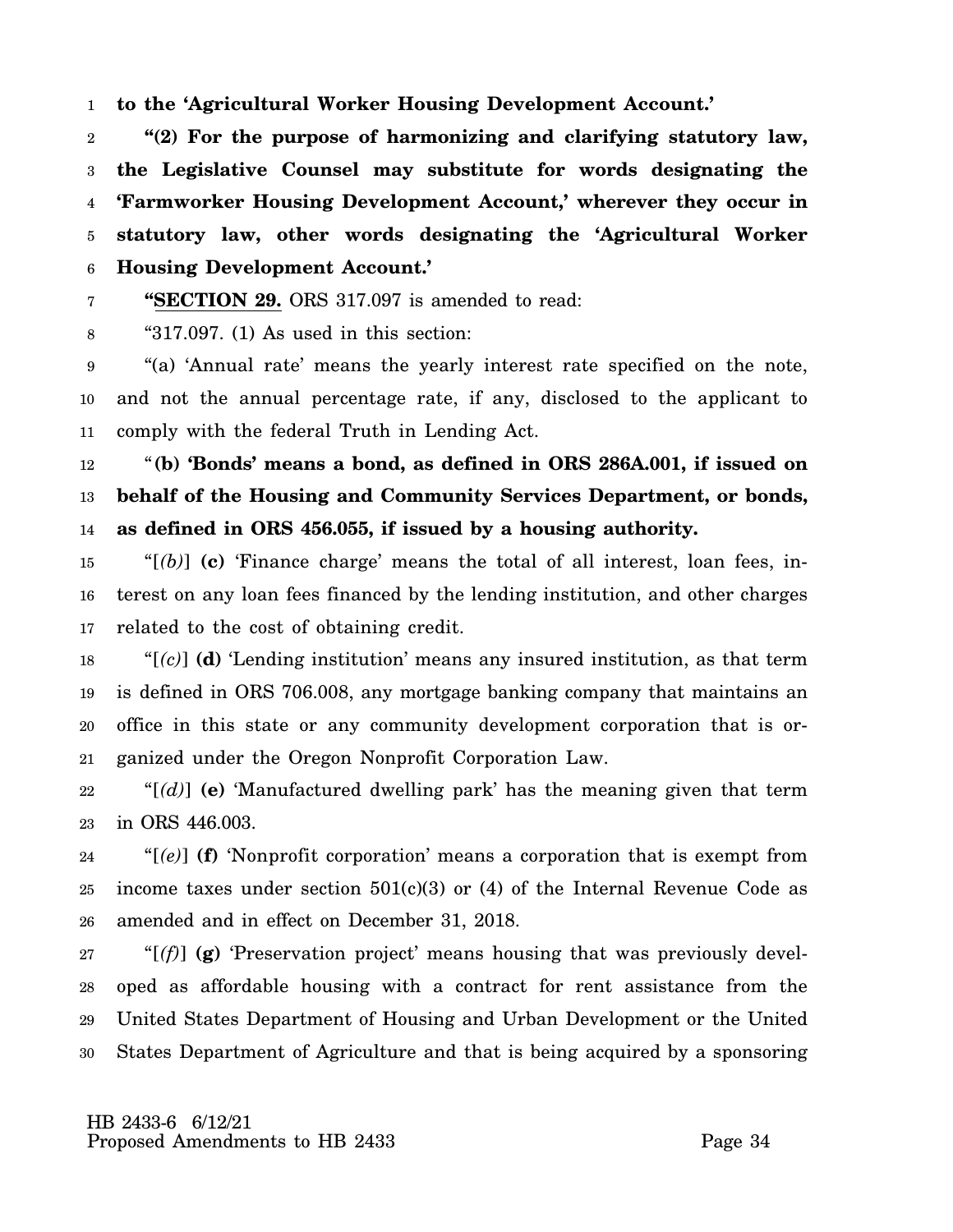1 entity.

2 3 " $[(g)]$  (h) 'Qualified assignee' means any investor participating in the secondary market for real estate loans.

4 5 6 7 "[*(h)*] **(i)** 'Qualified borrower' means any borrower that is a sponsoring entity that has a controlling interest in the real property that is financed by a qualified loan. A controlling interest includes a controlling interest in the general partner of a limited partnership that owns the real property.

8 "[*(i)*] **(j)** 'Qualified loan' means:

9 10 11 "(A) A loan that meets the criteria stated in subsection (5) of this section or that is made to refinance a loan that meets the criteria described in subsection (5) of this section; or

12 13 14 15 "[*(B) The purchase by a lending institution of bonds, as defined in ORS 286A.001, issued on behalf of the Housing and Community Services Department, the proceeds of which are used to finance or refinance a loan that meets the criteria described in subsection (5) of this section.*]

16 17 18 "**(B) The purchase by a lending institution of bonds, the proceeds of which are used to finance or refinance a loan that meets the criteria described in subsection (5) of this section.**

19 20 21 22 23 24 "[*(j)*] **(k)** 'Sponsoring entity' means a nonprofit corporation, nonprofit cooperative, state governmental entity, local unit of government as defined in ORS 466.706, housing authority or any other person, provided that the person has agreed to restrictive covenants imposed by a nonprofit corporation, nonprofit cooperative, state governmental entity, local unit of government or housing authority.

25 26 27 28 29 "(2) The Department of Revenue shall allow a credit against taxes otherwise due under this chapter for the tax year to a lending institution that makes a qualified loan certified by the Housing and Community Services Department as provided in subsection (7) of this section. The amount of the credit is equal to the difference between:

30 "(a) The amount of finance charge charged by the lending institution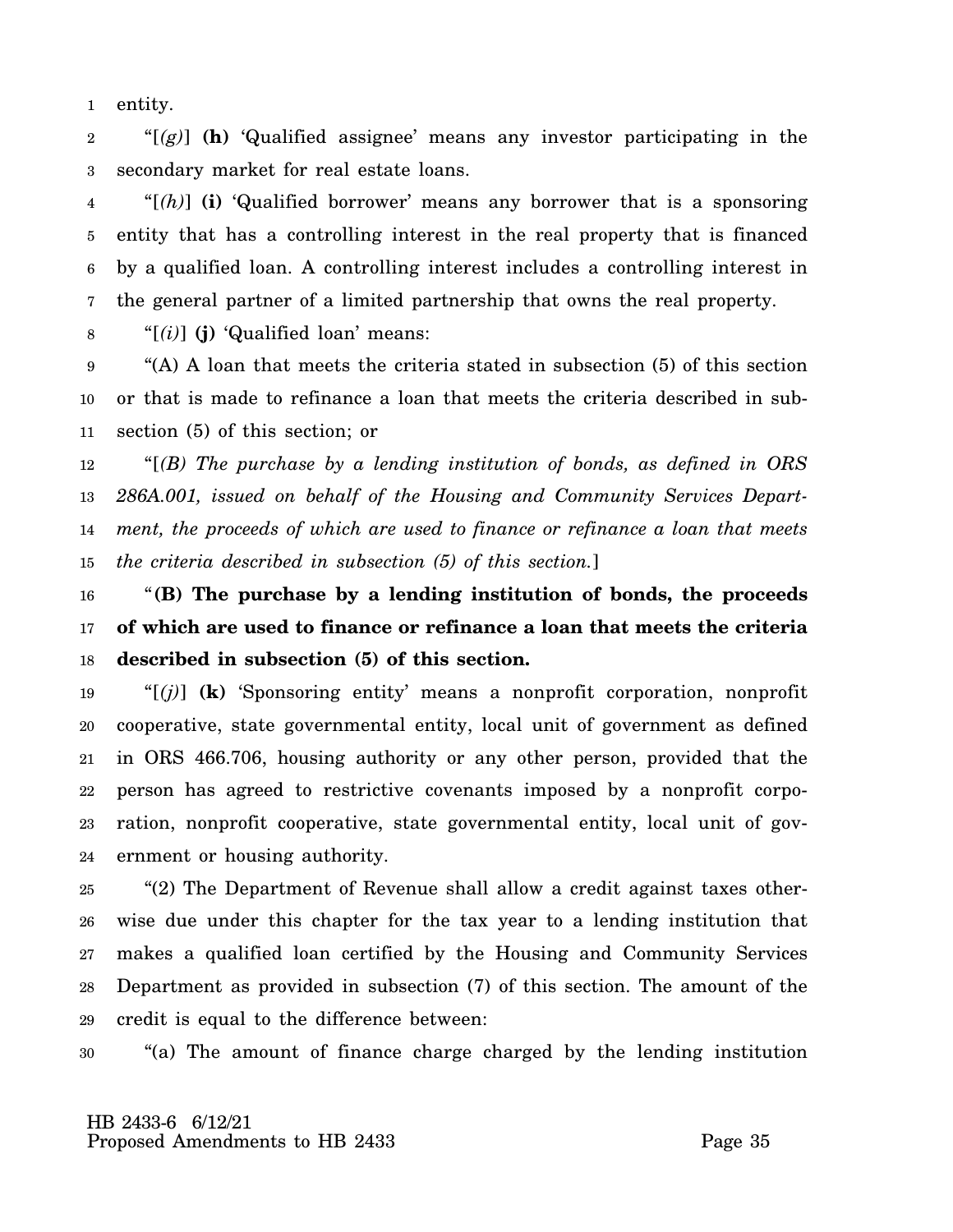1 2 3 during the tax year at an annual rate less than the market rate for a qualified loan that is made before January 1, 2026, that complies with the requirements of this section; and

4 5 6 7 8 9 "(b) The amount of finance charge that would have been charged during the tax year by the lending institution for the qualified loan for housing construction, development, acquisition or rehabilitation measured at the annual rate charged by the lending institution for nonsubsidized loans made under like terms and conditions at the time the qualified loan for housing construction, development, acquisition or rehabilitation is made.

10 11 12 13 "(3) The maximum amount of credit for the difference between the amounts described in subsection  $(2)(a)$  and (b) of this section may not exceed four percent of the average unpaid balance of the qualified loan during the tax year for which the credit is claimed.

14 15 16 17 18 19 20 21 22 23 24 "(4) Any tax credit allowed under this section that is not used by the taxpayer in a particular year may be carried forward and offset against the taxpayer's tax liability for the next succeeding tax year. Any credit remaining unused in the next succeeding tax year may be carried forward and used in the second succeeding tax year, and likewise, any credit not used in that second succeeding tax year may be carried forward and used in the third succeeding tax year, and any credit not used in that third succeeding tax year may be carried forward and used in the fourth succeeding tax year, and any credit not used in that fourth succeeding tax year may be carried forward and used in the fifth succeeding tax year, but may not be carried forward for any tax year thereafter.

25 26 27 28 29 "[*(5) To be eligible for the tax credit allowable under this section, a lending institution must make a qualified loan by either purchasing bonds, as defined in ORS 286A.001, issued on behalf of the Housing and Community Services Department, the proceeds of which are used to finance or refinance a loan that meets the criteria stated in this subsection, or by making a loan directly to:*]

30 "**(5) To be eligible for the tax credit allowable under this section, a**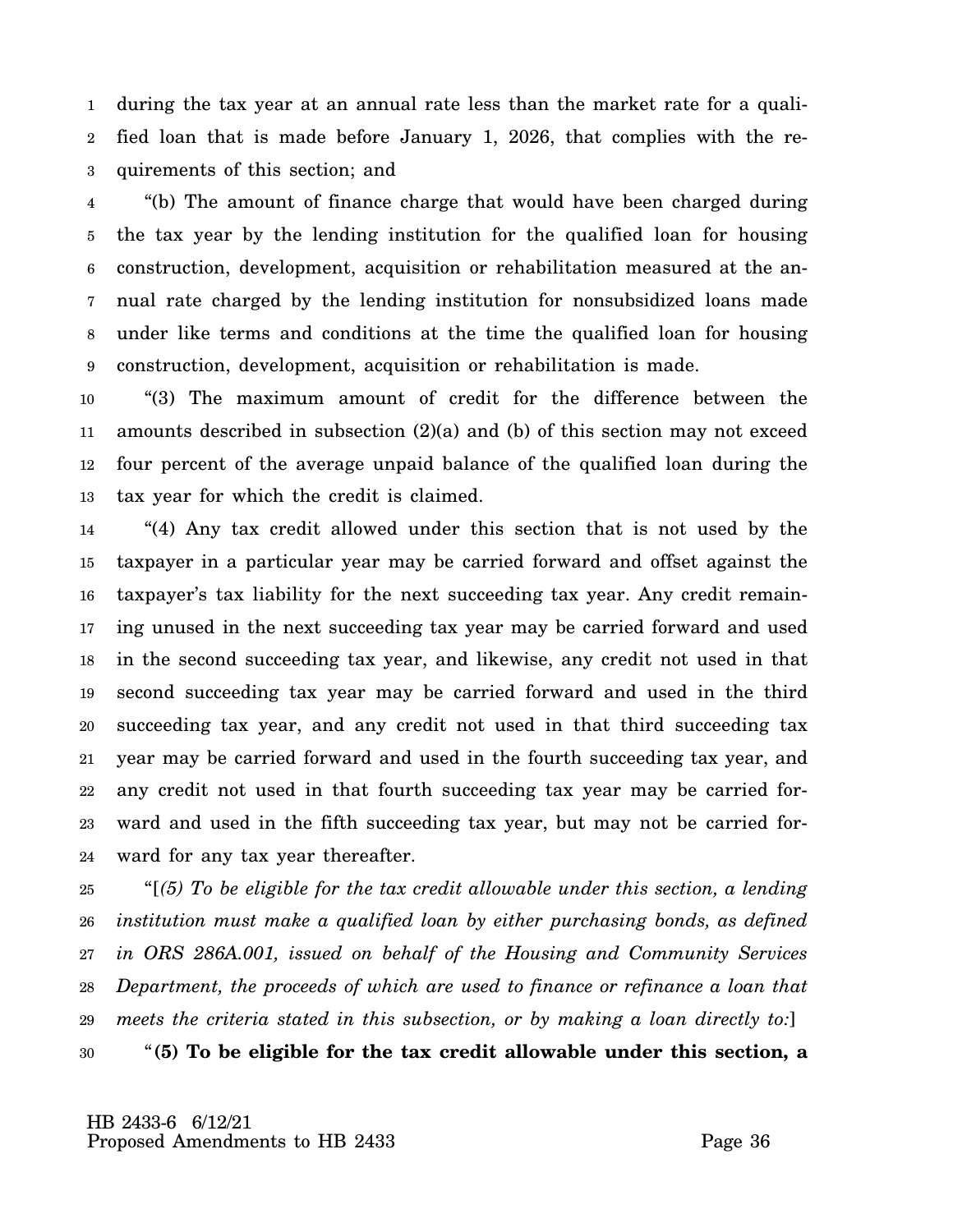1 2 3 4 **lending institution must make a qualified loan by either purchasing bonds, the proceeds of which are used to finance or refinance a loan that meets the criteria stated in this subsection, or making a loan directly to:**

5 6 7 8 "(a) An individual or individuals who own a dwelling, participate in an owner-occupied community rehabilitation program and are certified by the local government or its designated agent as having an income level when the loan is made of less than 80 percent of the area median income;

9 "(b) A qualified borrower who:

10 11 "(A) Uses the loan proceeds to finance construction, development, acquisition or rehabilitation of housing; and

12 13 "(B) Provides a written certification executed by the Housing and Community Services Department that the:

14 15 "(i) Housing created by the loan is or will be occupied by households earning less than 80 percent of the area median income; and

16 17 18 "(ii) Full amount of savings from the reduced interest rate provided by the lending institution is or will be passed on to the tenants in the form of reduced housing payments;

19 "(c) Subject to subsection (14) of this section, a qualified borrower who:

20 21 22 "(A) Uses the loan proceeds to finance construction, development, acquisition or rehabilitation of housing consisting of a manufactured dwelling park; and

23 24 25 26 "(B) Provides a written certification executed by the Housing and Community Services Department that the housing will continue to be operated as a manufactured dwelling park during the period for which the tax credit is allowed; [*or*]

27 "(d) A qualified borrower who:

28 29 "(A) Uses the loan proceeds to finance acquisition or rehabilitation of housing consisting of a preservation project; and

30 "(B) Provides a written certification executed by the Housing and Com-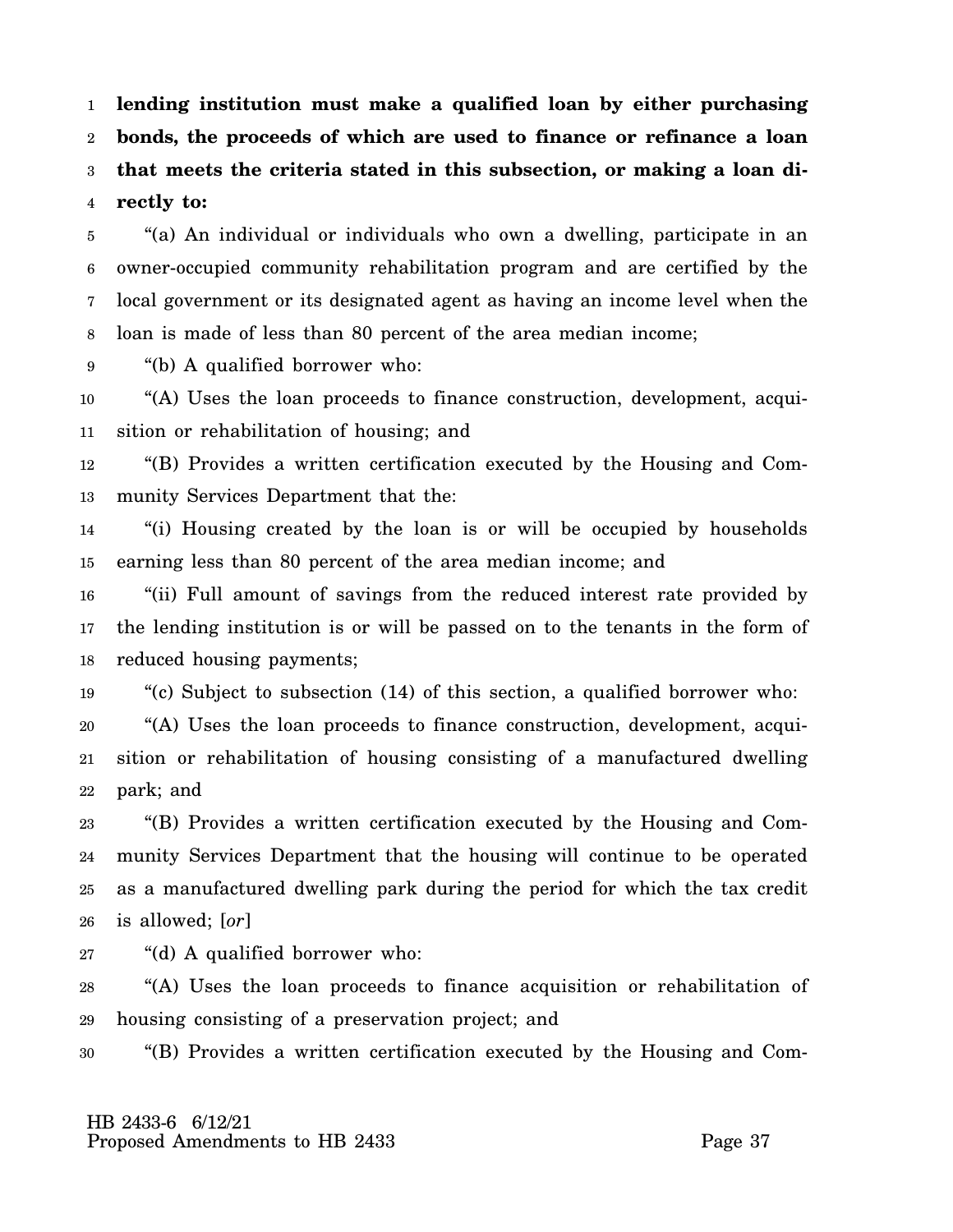1 munity Services Department that the housing preserved by the loan:

2 3 "(i) Is or will be occupied by households earning less than 80 percent of the area median income; and

4 5 6 7 "(ii) Is the subject of a rent assistance contract with the United States Department of Housing and Urban Development or the United States Department of Agriculture that will be maintained by the qualified borrower[*.*]**; or**

8 **"(e) A qualified borrower who:**

9 10 **"(A) Uses the loan proceeds to finance construction, development, acquisition or rehabilitation of housing; and**

11 12 13 **"(B) Provides a written certification executed by the Housing and Community Services Department or the governmental party to the rent assistance contract that the housing preserved by the loan:**

14 15 **"(i) Is or will be occupied by households earning less than 80 percent of the area median income; and**

16 17 18 19 **"(ii) Is the subject of a rent assistance contract with the federal government or with a state or local government that will be maintained by the qualified borrower and that limits a tenant's rent to no more than 30 percent of their income.**

20 21 22 "(6) A loan made to refinance a loan that meets the criteria stated in subsection (5) of this section must be treated the same as a loan that meets the criteria stated in subsection (5) of this section.

23 24 25 "(7) For a qualified loan to be eligible for the tax credit allowable under this section, the Housing and Community Services Department must execute a written certification for the qualified loan that:

26 27 28 "[*(a) Specifies the period, not to exceed 20 years, as determined by the Housing and Community Services Department, during which the tax credit is allowed for the qualified loan; and*]

29 30 "[*(b) States that the qualified loan is within the limitation imposed by subsection (8) of this section.*]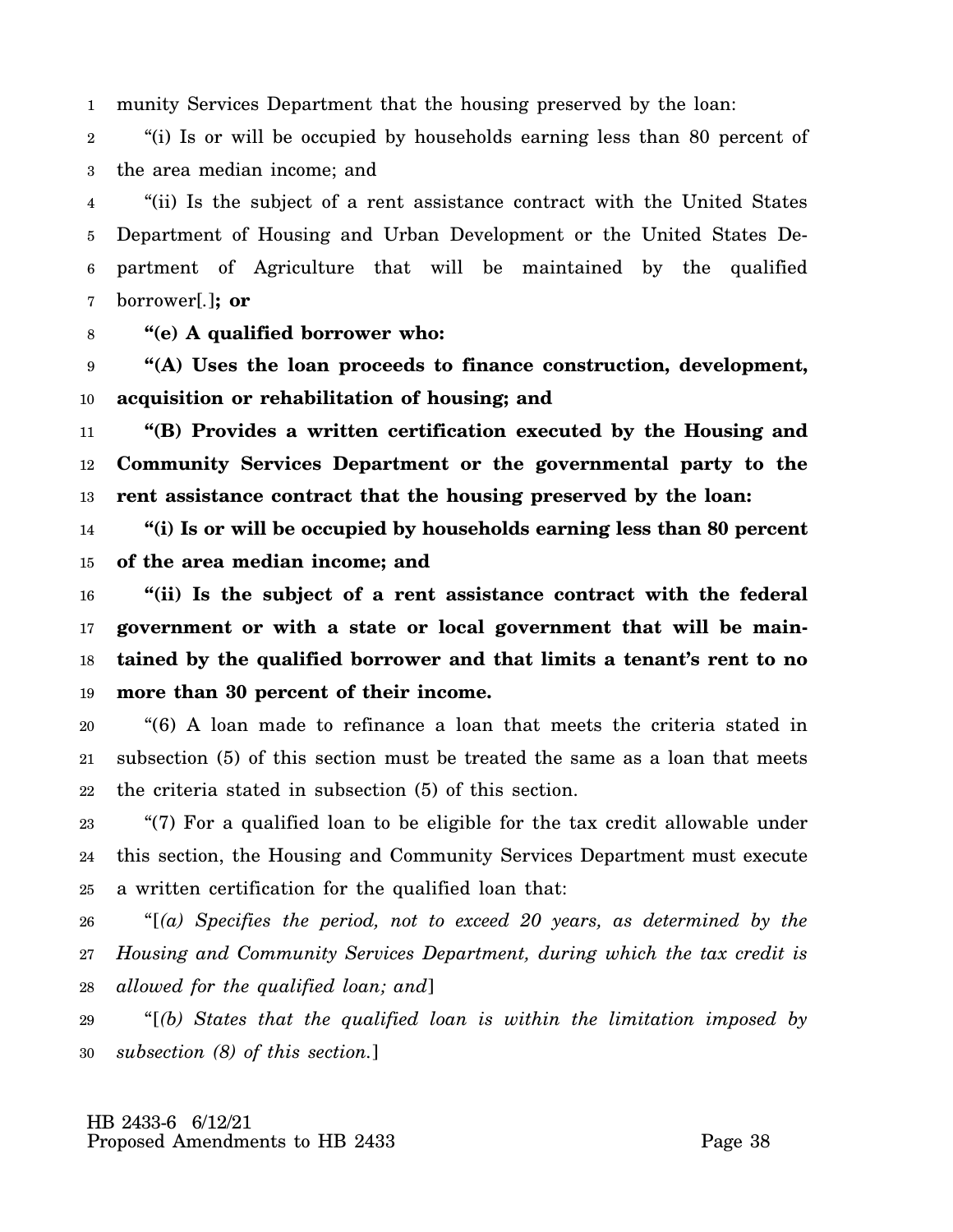1 2 "**(a) States that the qualified loan is within the limitation imposed by subsection (8) of this section; and**

3 4 5 **"(b) Specifies the period, as determined by the Housing and Community Services Department, during which the tax credit is allowed for the qualified loan, not to exceed:**

6 7 8 9 **"(A) 30 years, for a qualified loan with a contract for rent assistance or financing resources from the United States Department of Agriculture, for new housing construction, acquisition of housing or a preservation project; or**

10

## **"(B) 20 years, for any other type of qualified loan.**

11 12 13 14 15 16 17 18 19 "(8) The Housing and Community Services Department may certify qualified loans that are eligible under subsection (5) of this section if the total credits attributable to all qualified loans eligible for credits under this section and then outstanding do not exceed [*\$25 million*] **\$35 million** for any fiscal year. In making loan certifications under subsection (7) of this section, the Housing and Community Services Department shall attempt to distribute the tax credits statewide, but shall concentrate the tax credits in those areas of the state that are determined by the Oregon Housing Stability Council to have the greatest need for affordable housing.

20 21 "(9) The tax credit provided for in this section may be taken whether or not:

22 23 24 "(a) The financial institution is eligible to take a federal income tax credit under section 42 of the Internal Revenue Code with respect to the project financed by the qualified loan; or

25 26 27 28 29 30 "(b) The project receives financing from bonds, the interest on which is exempt from federal taxation under section 103 of the Internal Revenue Code. "(10) For a qualified loan defined in subsection  $[(1)(i)(B)]$  **(1)(j)(B)** of this section financed through the purchase of bonds, the interest of which is exempt from federal taxation under section 103 of the Internal Revenue Code, the amount of finance charge that would have been charged under subsection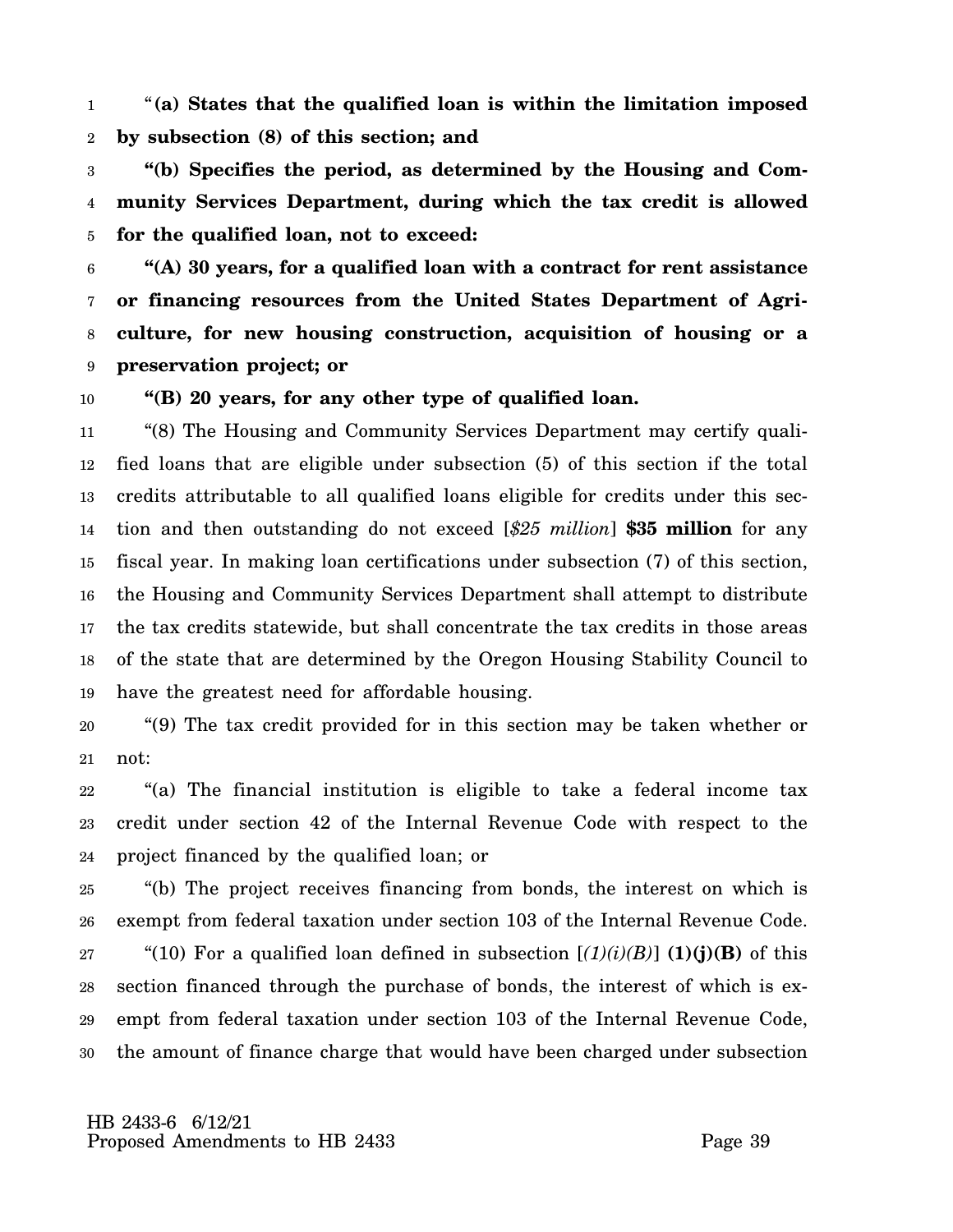1 2 3 (2)(b) of this section is determined by reference to the finance charge that would have been charged if the federally tax exempt bonds had been issued and the tax credit under this section did not apply.

4 5 6 7 8 9 "(11) A lending institution may sell a qualified loan for which a certification has been executed to a qualified assignee whether or not the lending institution retains servicing of the qualified loan so long as a designated lending institution maintains records, annually verified by a loan servicer, that establish the amount of tax credit earned by the taxpayer throughout each year of eligibility.

10 11 12 13 14 15 16 17 "(12) Notwithstanding any other provision of law, a lending institution that is a community development corporation organized under the Oregon Nonprofit Corporation Law may transfer all or part of a tax credit allowed under this section to one or more other lending institutions that are stockholders or members of the community development corporation or that otherwise participate through the community development corporation in the making of one or more qualified loans for which the tax credit under this section is allowed.

18 19 20 21 "(13) The lending institution shall file an annual statement with the Housing and Community Services Department, specifying that it has conformed with all requirements imposed by law to qualify for a tax credit under this section.

22 23 24 25 "(14) Notwithstanding subsection  $[(1)(h)$  and  $(j)]$  **(1)(i) and (k)** of this section, a qualified borrower on a loan to finance the construction, development, acquisition or rehabilitation of a manufactured dwelling park under subsection  $(5)(c)$  of this section must be:

26 27 28 "(a) A nonprofit corporation, manufactured dwelling park nonprofit cooperative, state governmental entity, local unit of government as defined in ORS 466.706 or housing authority; or

29 30 "(b) A nonprofit corporation or housing authority that has a controlling interest in the real property that is financed by a qualified loan. A control-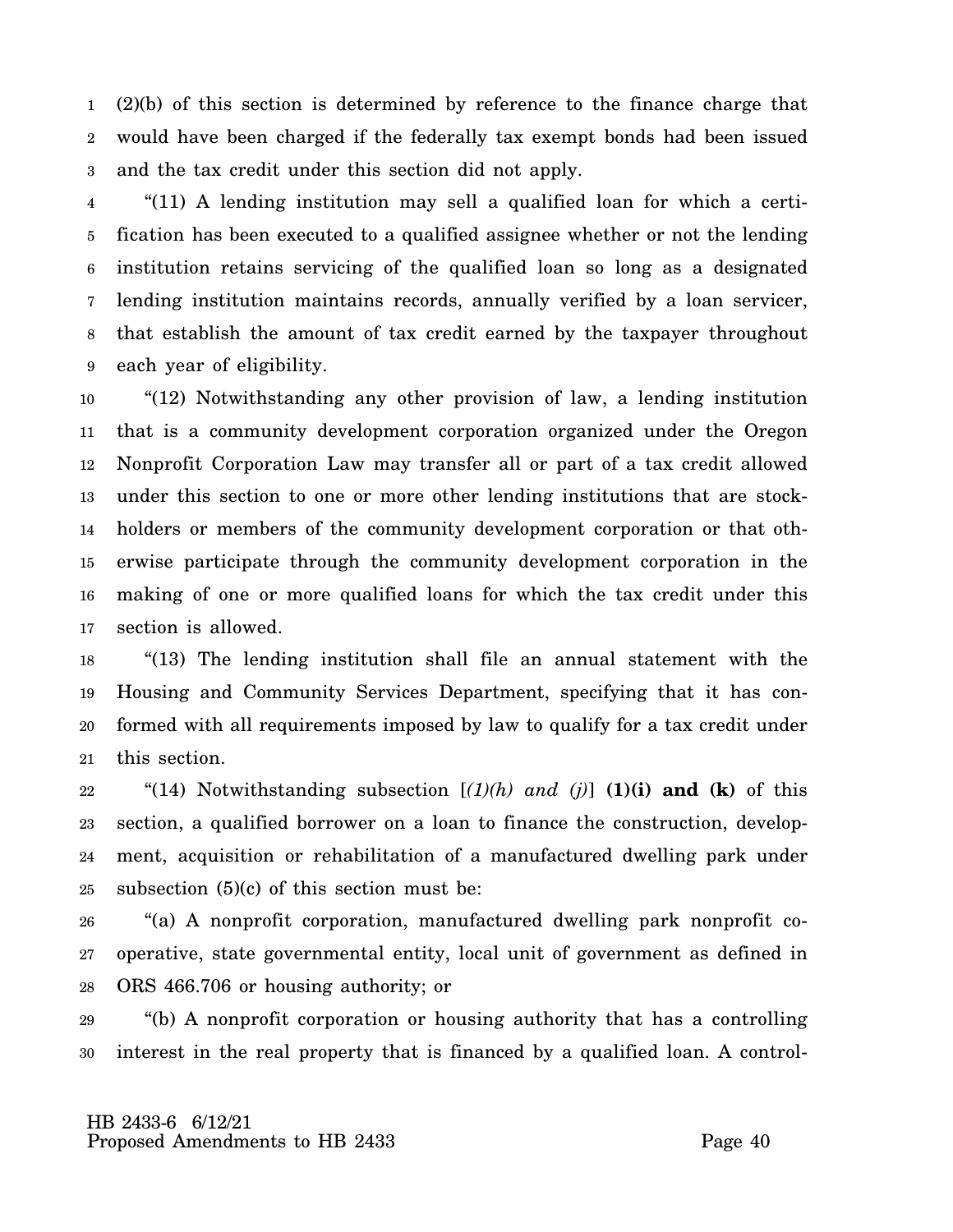1 2 ling interest includes a controlling interest in the general partner of a limited partnership that owns the real property.

3 4 5 6 "(15) The Department of Revenue may require that a lending institution that has earned the credit and a lending institution that intends to claim the credit jointly file a notice, as prescribed by the Department of Revenue. The notice must comply with ORS 315.056 (2) or 315.058 (2).

7 8 9 "(16) The Housing and Community Services Department shall provide information to the Department of Revenue about all certifications executed under this section, if required by ORS 315.058.

10 11 12 13 14 "(17) The Housing and Community Services Department and the Department of Revenue may adopt rules to carry out the provisions of this section. **"SECTION 30. The amendments to ORS 317.097 by section 29 of this 2021 Act apply to tax years beginning on or after January 1, 2022, and before January 1, 2026.**

15 **"SECTION 31.** ORS 315.514 is amended to read:

16 17 18 19 20 "315.514. (1) A credit against the taxes that are otherwise due under ORS chapter 316 or, if the taxpayer is a corporation, under ORS chapter 317 or 318, is allowed to a taxpayer for certified film production development contributions made by the taxpayer during the tax year to the Oregon Production Investment Fund established under ORS 284.367.

21 22 23 24 25 26 27 28 29 30 "(2)(a) The Department of Revenue shall, in cooperation with the Oregon Film and Video Office, conduct an auction of tax credits under this section. The auction may be conducted no later than April 15 following December 31 of any tax year for which the credit is allowed. The department may conduct the auction in the manner that it determines is best suited to maximize the return to the state on the sale of tax credit certifications and shall announce a reserve bid prior to conducting the auction. The reserve amount shall be at least 90 percent of the total amount of the tax credit. Moneys necessary to reimburse the department for the actual costs incurred by the department in administering an auction, not to exceed 0.25 percent of auction proceeds,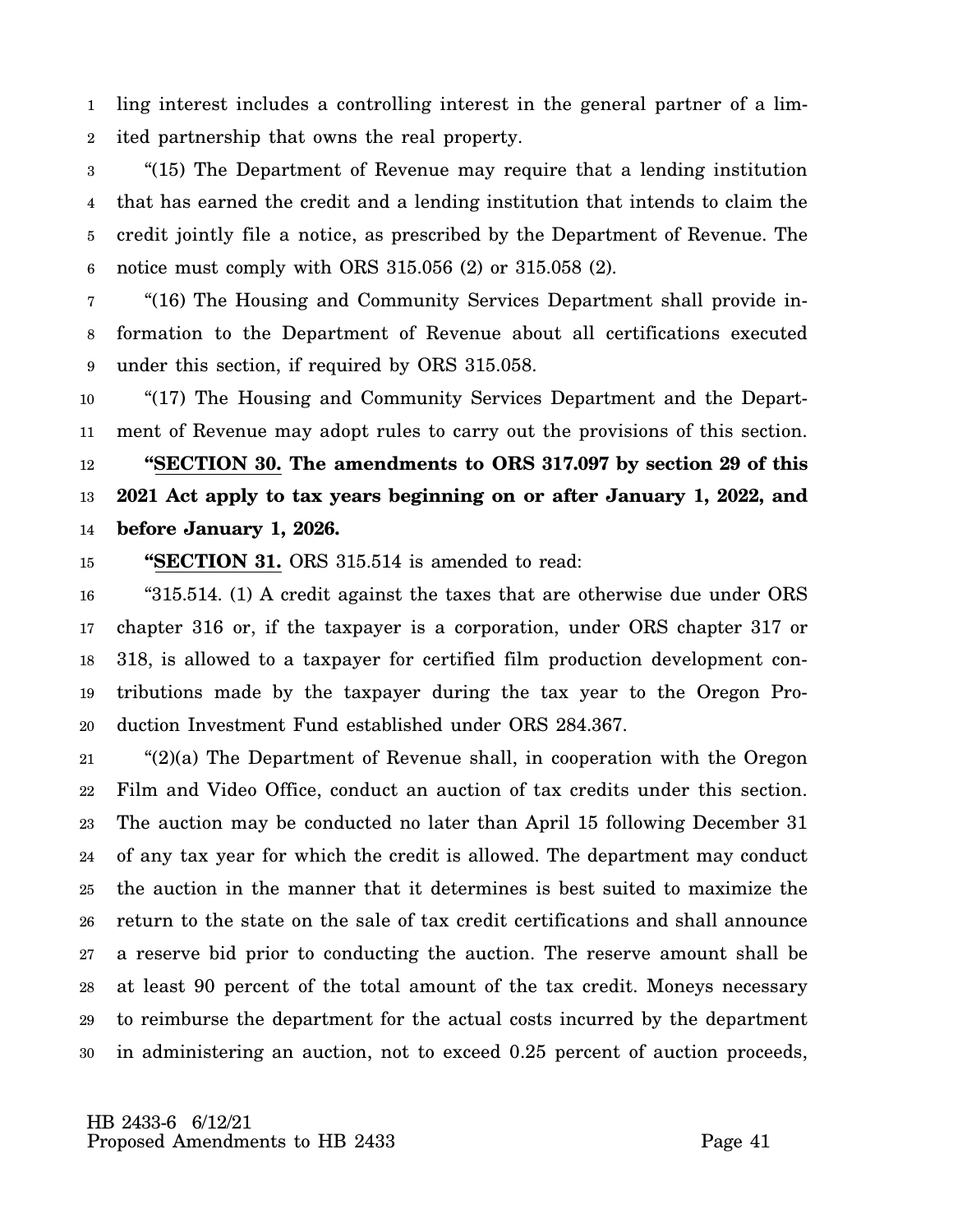1 2 3 are continuously appropriated to the department. The department shall deposit net receipts from the auction required under this section in the Oregon Production Investment Fund.

4 5 "(b) The Oregon Film and Video Office shall adopt rules in order to achieve the following goals:

6 7 8 "(A) Subject to paragraph (a) of this subsection, generate contributions for which tax credits of [*\$14 million*] **\$20 million** are certified for each fiscal year;

9 10 "(B) Maximize income and excise tax revenues that are retained by the State of Oregon for state operations; and

11 12 13 "(C) Provide the necessary financial incentives for taxpayers to make contributions, taking into consideration the impact of granting a credit upon a taxpayer's federal income tax liability.

14 15 "(3) Contributions made under this section shall be deposited in the Oregon Production Investment Fund.

16 17 18 19 20 21 "(4)(a) Upon receipt of a contribution, the Oregon Film and Video Office shall, except as provided in ORS 315.516, issue to the taxpayer written certification of the amount certified for tax credit under this section to the extent the amount certified for tax credit, when added to all amounts previously certified for tax credit under this section, does not exceed [*\$14 million*] **\$20 million** for the fiscal year in which certification is made.

22 23 24 25 "(b) The Oregon Film and Video Office and the department are not liable, and a refund of a contributed amount need not be made, if a taxpayer who has received tax credit certification is unable to use all or a portion of the tax credit to offset the tax liability of the taxpayer.

26 27 28 29 "(5) To the extent the Oregon Film and Video Office does not certify contributed amounts as eligible for a tax credit under this section, the taxpayer may request a refund of the amount the taxpayer contributed, and the office shall refund that amount.

30 "(6)(a) Except as provided in paragraph (b) of this subsection, a tax credit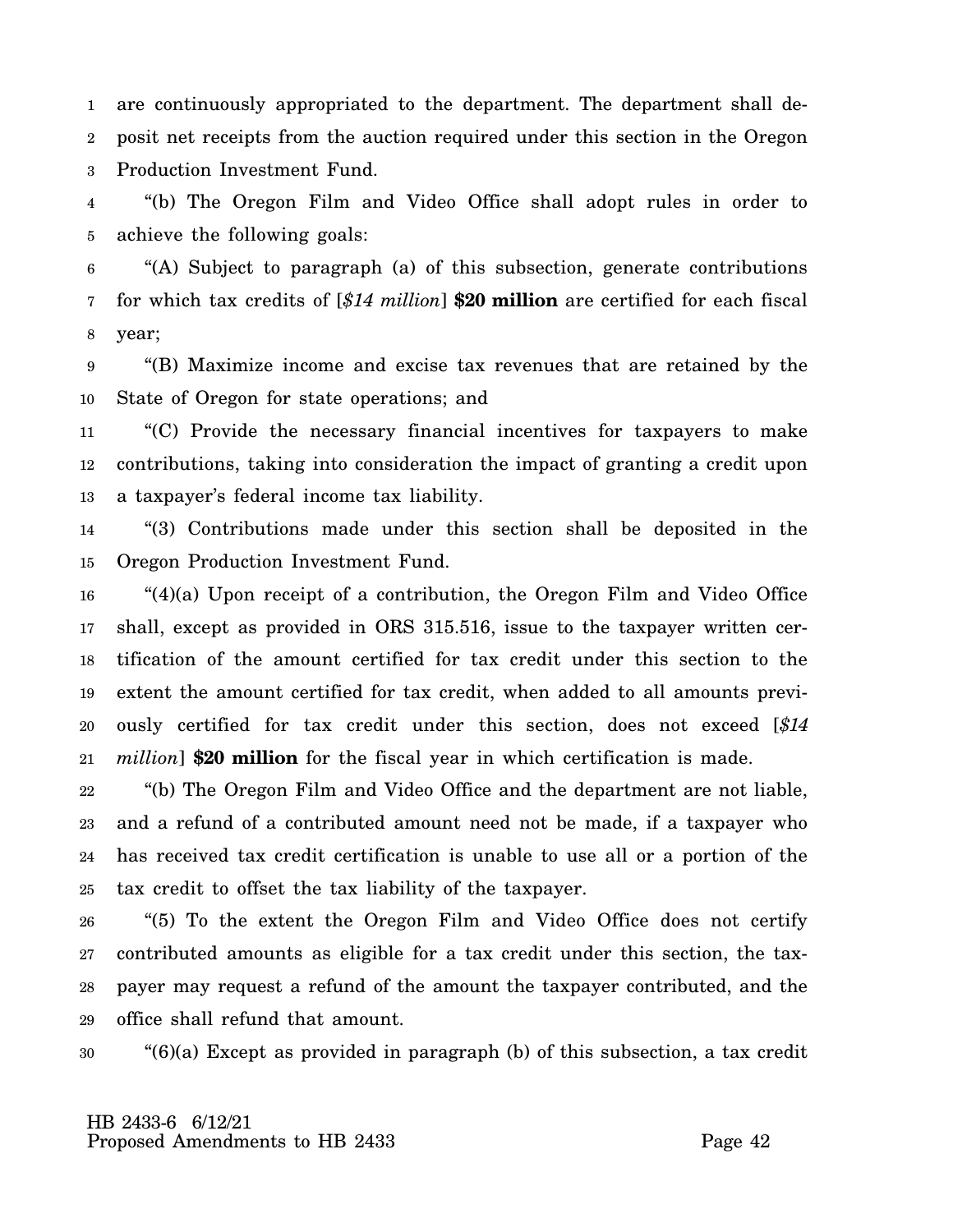1 2 claimed under this section may not exceed the tax liability of the taxpayer and may not be carried over to another tax year.

3 4 5 6 7 8 9 10 "(b) Any tax credit otherwise allowable under this section that is not used by the taxpayer in a particular tax year may be carried forward and offset against the taxpayer's tax liability for the next succeeding tax year. Any credit remaining unused in the next succeeding tax year may be carried forward and used in the second succeeding tax year, and likewise, any credit not used in that second succeeding tax year may be carried forward and used in the third succeeding tax year but may not be carried forward for any tax year thereafter.

11 12 13 "(c) A taxpayer is not eligible for a tax credit under this section if the first tax year for which the credit would otherwise be allowed begins on or after January 1, [*2024*] **2030**.

14 15 16 "(7) If a tax credit is claimed under this section by a nonresident or part-year resident taxpayer, the amount shall be allowed without proration under ORS 316.117.

17 18 19 20 "(8) If the amount of contribution for which a tax credit certification is made is allowed as a deduction for federal tax purposes, the amount of the contribution shall be added to federal taxable income for Oregon tax purposes.

21 22 **"SECTION 32. The amendments to ORS 315.514 by section 31 of this 2021 Act apply to fiscal years beginning on or after July 1, 2021.**

23 24 25 **"SECTION 33.** Section 1a, chapter 559, Oregon Laws 2005, as amended by section 16, chapter 730, Oregon Laws 2011, and section 2, chapter 38, Oregon Laws 2017, is amended to read:

26 27 28 "**Sec. 1a.** The Oregon Film and Video Office may not issue a qualifying film production labor rebate certificate under section 1, chapter 559, Oregon Laws 2005, on or after January 1, [*2024*] **2030**.

29 30 **"SECTION 34.** Section 77, chapter 736, Oregon Laws 2003, as amended by section 1, chapter 913, Oregon Laws 2009, section 17, chapter 730, Oregon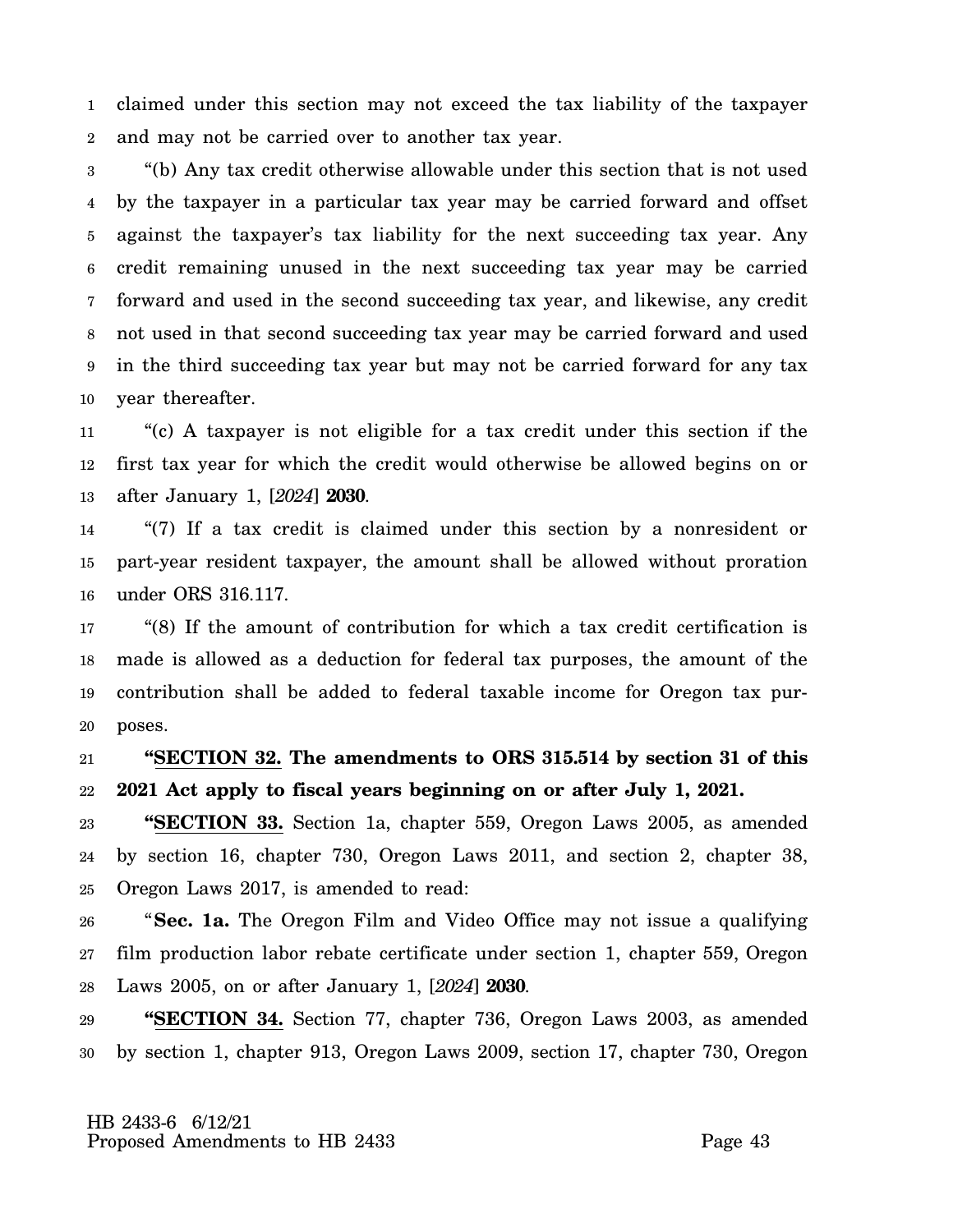1 2 Laws 2011, and section 42, chapter 701, Oregon Laws 2015, is amended to read:

3 4 5 "**Sec. 77.** ORS 315.514 applies to tax years beginning on or after January 1, 2005, and before January 1, [*2024*] **2030**, and to tax credit certifications issued by the Oregon Film and Video Office on or after July 1, 2005.

6 7 **"SECTION 35. Section 36 of this 2021 Act is added to and made a part of ORS chapter 316.**

8 9 10 11 **"SECTION 36. (1) There shall be subtracted from federal taxable income amounts received as a national service educational award under 42 U.S.C. 12602, following completion of the required term of service in 42 U.S.C. 12593(b).**

12 13 **"(2) A subtraction may not be allowed under this section if the amounts described in subsection (1) of this section:**

14 15 **"(a) Are not included in the taxpayer's federal gross income for the tax year; or**

16 17 **"(b) Are taken into account as a deduction on the taxpayer's federal income tax return for the tax year.**

18 19 20 **"SECTION 37. Section 36 of this 2021 Act applies to amounts received in tax years beginning on or after January 1, 2021, and before January 1, 2027.**

21 22 "**NOTE:** Sections 38 through 43 were deleted by amendment. Subsequent sections were not renumbered.

23 24 25 **"SECTION 44. ORS 475B.707 applies to retail sales of marijuana items occurring on or after January 1, 2016, and before January 1, 2028. "SECTION 45.** ORS 320.308 is amended to read:

26 "320.308. The following are exempt from the state transient lodging tax:

27 28 29 30 "(1) A dwelling unit in a hospital, health care facility, long term care facility or any other residential facility that is licensed, registered or certified by the Department of Human Services or the Oregon Health Authority. "(2) A dwelling unit in a facility providing treatment for drug or alcohol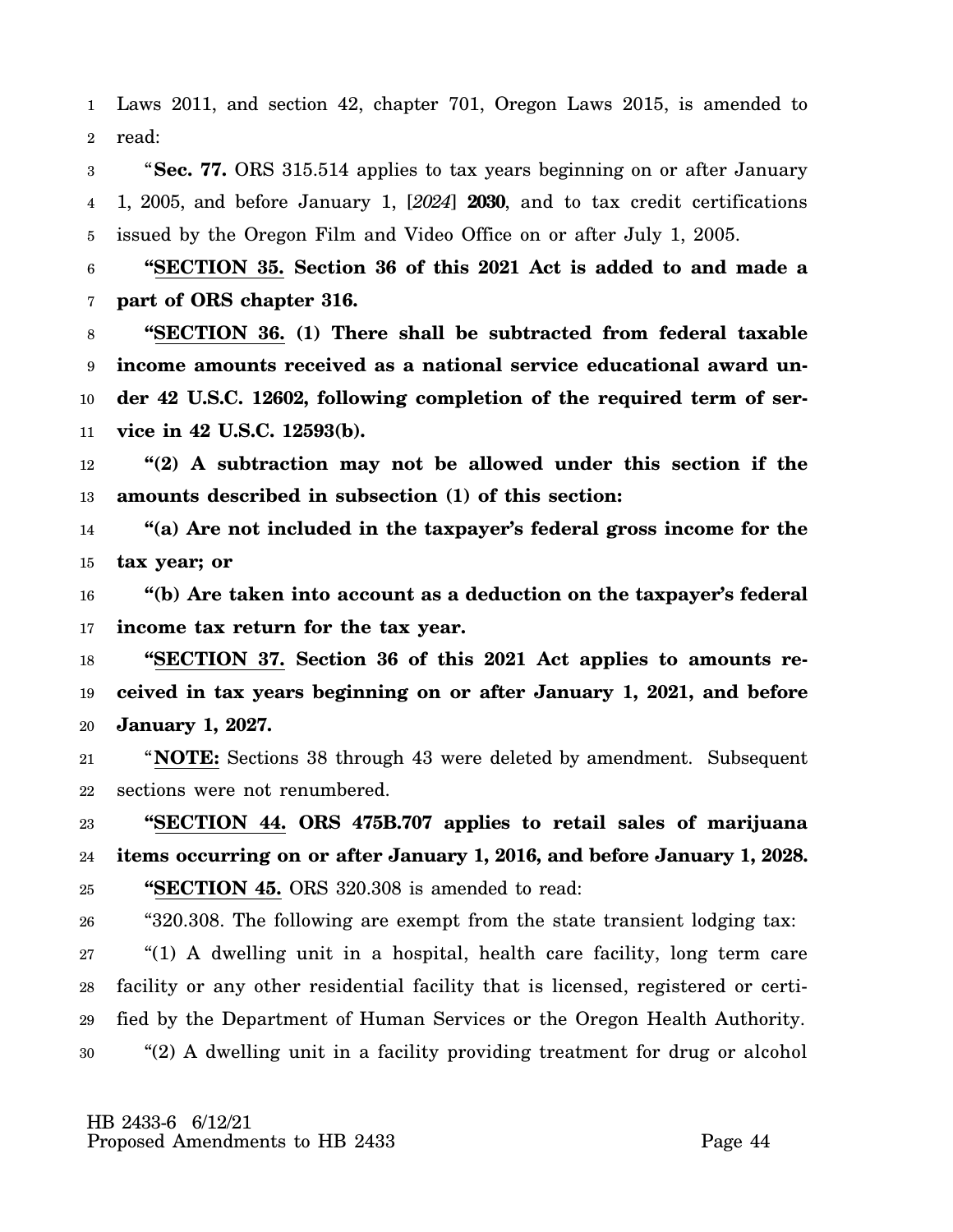1 abuse or providing mental health treatment.

2 3 4 5 6 "(3) A dwelling unit that is used by members of the general public for temporary human occupancy for fewer than 30 days per year. The exemption granted under this subsection does not apply to a dwelling unit that is rented out as transient lodging using a platform of any kind provided in any manner by a transient lodging intermediary.

7 8 9 "(4) A dwelling unit, the consideration for which is funded through a contract with a government agency and the purpose of which is to provide emergency or temporary shelter.

10 11 "(5) A dwelling unit at a nonprofit youth or church camp, nonprofit conference center or other nonprofit facility.

12 13 14 15 "(6) A dwelling unit that is leased or otherwise occupied by the same person for a consecutive period of 30 days or more during the year. The requirements of this subsection are satisfied even if the physical dwelling unit changes during the consecutive period, if:

16 "(a) All dwelling units occupied are within the same facility; and

17 18 "(b) The person paying consideration for the transient lodging is the same person throughout the consecutive period.

19 20 21 22 23 24 "**(7) Barracks, quarters or other facilities or space located on installations owned, operated or controlled by the Oregon Military Department that are used for temporary overnight human occupancy by: "(a) Active or retired members or service veterans of the Armed Forces of the United States or the National Guard or other reserve component of the Armed Forces of the United States; or**

25 **"(b) Employees or agents of the Oregon Military Department.**

26 27 **"SECTION 46. Section 47 of this 2021 Act is added to and made a part of ORS 320.300 to 320.365.**

28 29 30 **"SECTION 47. Barracks, quarters or other facilities or space located on installations owned, operated or controlled by the Oregon Military Department are exempt from any local transient lodging tax if the**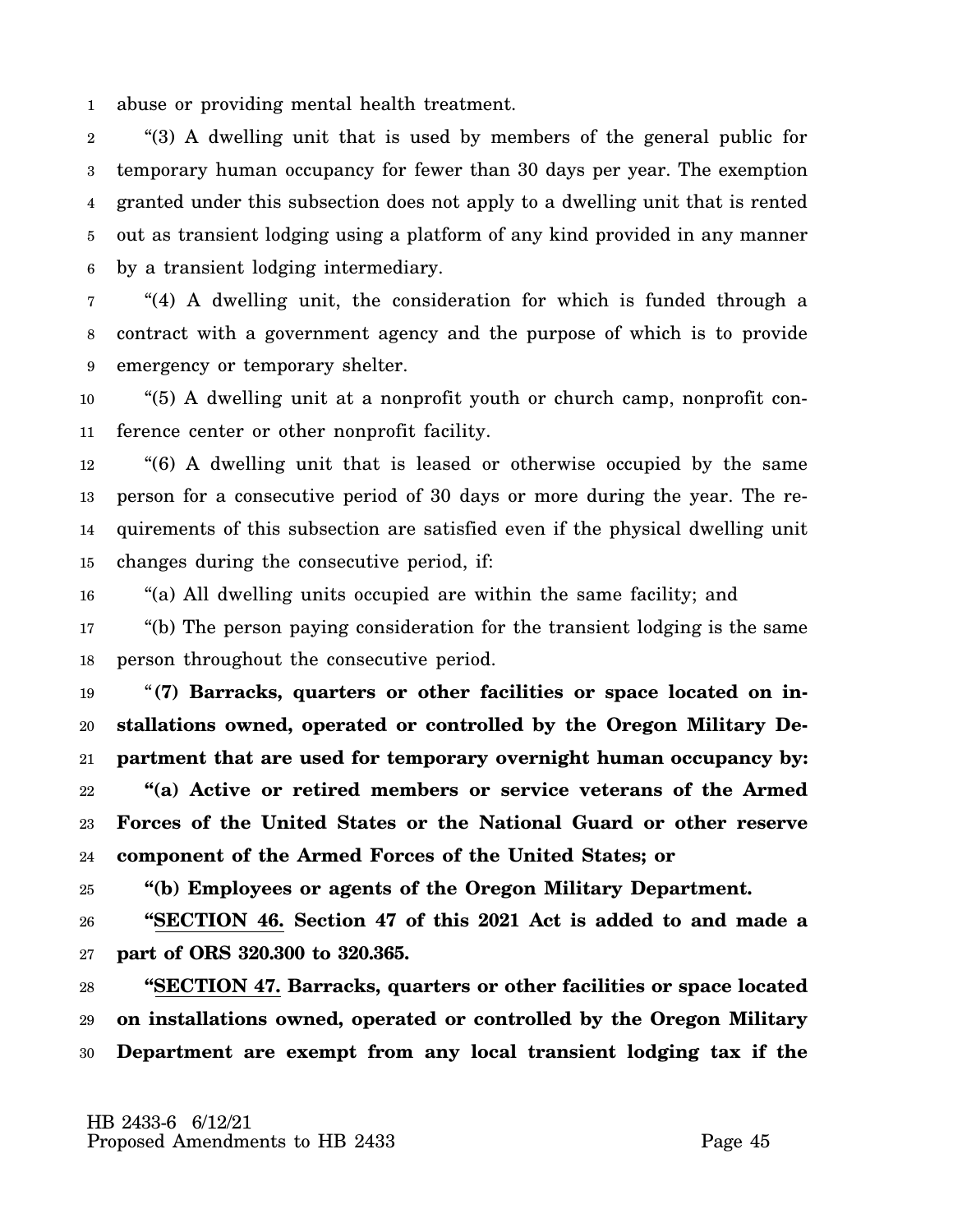1 2 **facilities or space are used for temporary overnight human occupancy by:**

3 4 5 **"(1) Active or retired members or service veterans of the Armed Forces of the United States or the National Guard or other reserve component of the Armed Forces of the United States; or**

6 **"(2) Employees or agents of the department.**

7 8 9 10 **"SECTION 48. Section 47 of this 2021 Act and the amendments to ORS 320.308 by section 45 of this 2021 Act apply to occupancy described in ORS 320.308 (7) and section 47 of this 2021 Act that occurs before, on or after the effective date of this 2021 Act.**

11 **"SECTION 49.** ORS 315.266 is amended to read:

12 13 14 15 16 17 "315.266. (1)(a) In addition to any other credit available for purposes of ORS chapter 316, an eligible resident individual shall be allowed a credit against the tax otherwise due under ORS chapter 316 for the tax year in an amount equal to nine percent of the earned income credit allowable to the individual for the same tax year under section 32 of the Internal Revenue Code.

18 19 20 21 22 "(b) Notwithstanding paragraph (a) of this subsection, for a taxpayer with a dependent under the age of three at the close of the tax year, the credit allowed under this section shall be in an amount equal to 12 percent of the earned income credit allowable to the individual for the same tax year under section 32 of the Internal Revenue Code.

23 24 25 26 27 28 29 30 "**(2) A resident individual may claim a credit under this section, using either a Social Security number or an individual taxpayer identification number, if, but for section 32(m) of the Internal Revenue Code, the individual would otherwise be eligible to claim a credit under section 32 of the Internal Revenue Code. The credit allowed as provided in this subsection shall equal the percentage, as stated in subsection (1) of this section, of the amount that would be allowed on a federal return, based on the amount of the individual's earned income**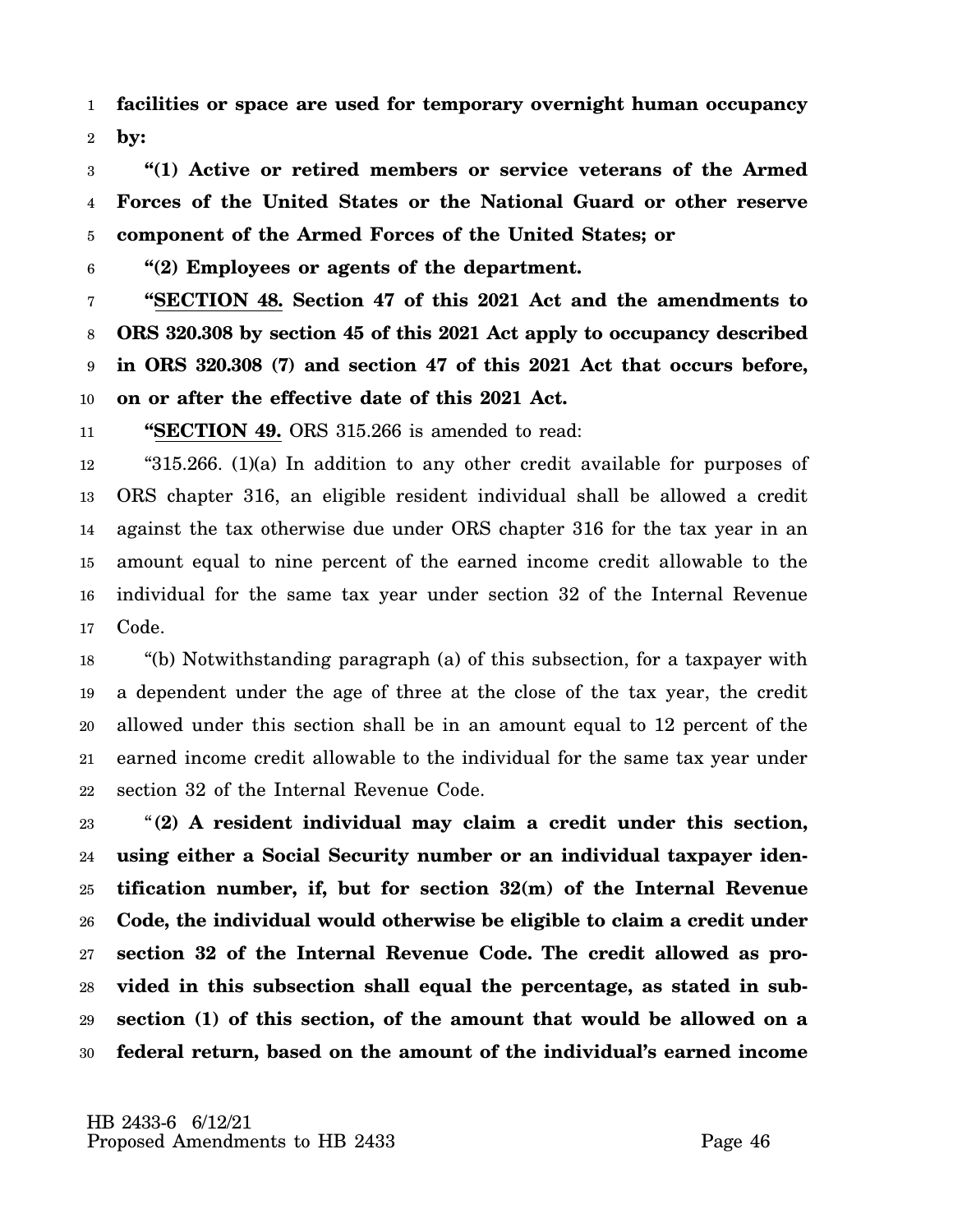#### 1 **and the other provisions of section 32 of the Internal Revenue Code.**

2 3 4 5 "[*(2)*] **(3)** An eligible nonresident individual shall be allowed the credit computed in the same manner and subject to the same limitations as the credit allowed a resident by subsection (1) **or (2)** of this section. However, the credit shall be prorated using the proportion provided in ORS 316.117.

6 7 8 9 "[*(3)*] **(4)** If a change in the taxable year of a taxpayer occurs as described in ORS 314.085, or if the Department of Revenue terminates the taxpayer's taxable year under ORS 314.440, the credit allowed by this section shall be prorated or computed in a manner consistent with ORS 314.085.

10 11 12 "[*(4)*] **(5)** If a change in the status of a taxpayer from resident to nonresident or from nonresident to resident occurs, the credit allowed by this section shall be determined in a manner consistent with ORS 316.117.

13 14 15 16 17 18 19 " $(5)$ ] **(6)** If the amount allowable as a credit under this section, when added to the sum of the amounts allowable as payment of tax under ORS 316.187 or 316.583, other tax prepayment amounts and other refundable credit amounts, exceeds the taxes imposed by ORS chapters 314 and 316 for the tax year after application of any nonrefundable credits allowable for purposes of ORS chapter 316 for the tax year, the amount of the excess shall be refunded to the taxpayer as provided in ORS 316.502.

20 21 22 23 24 25 "[*(6)*] **(7)** The Department of Revenue may adopt rules for purposes of this section, including but not limited to rules relating to proof of eligibility [*and*]**,** the furnishing of information regarding the federal earned income credit claimed by the taxpayer for the tax year **and policies and guidelines for the determination of the amount of credit allowed under subsection (2) of this section**.

26 27 "[*(7)*] **(8)** Refunds attributable to the earned income credit allowed under this section do not bear interest.

28 29 30 **"SECTION 50. The amendments to ORS 315.266 by section 49 of this 2021 Act apply to tax years beginning on or after January 1, 2022, and before January 1, 2026.**